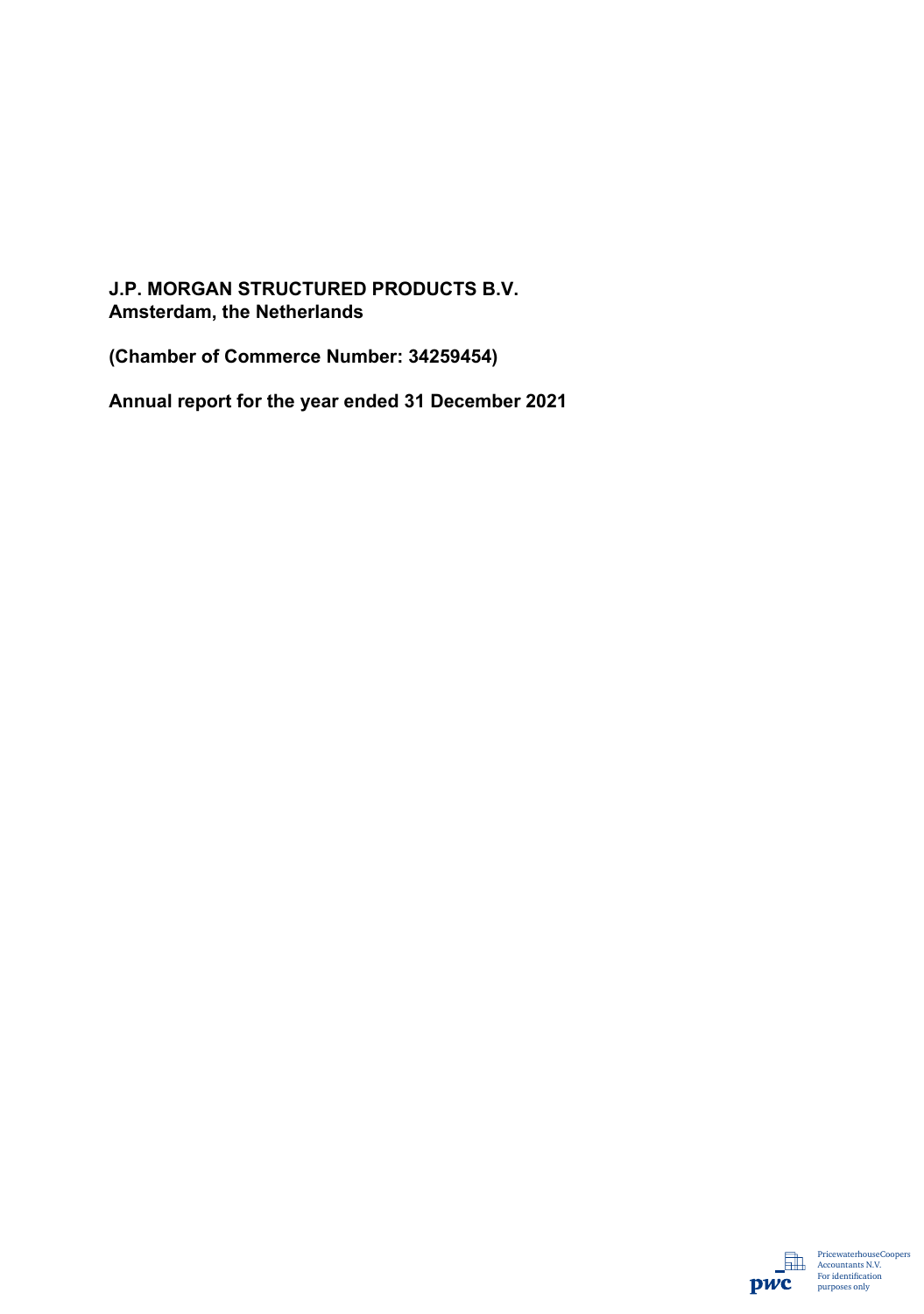## **J.P. MORGAN STRUCTURED PRODUCTS B.V. Annual report for the year ended 31 December 2021**

| <b>Contents</b>                                               | Page(s)   |
|---------------------------------------------------------------|-----------|
| Directors' report                                             | $1 - 6$   |
| Financial statements:                                         |           |
| <b>Balance sheet</b>                                          | 7         |
| Income statement                                              | 8         |
| Statement of comprehensive income                             | 8         |
| Statement of changes in equity                                | 9         |
| Statement of cash flows                                       | 10        |
| Notes to the financial statements                             | $11 - 33$ |
| Other information:                                            |           |
| Profit appropriation according to the Articles of Association | 34        |

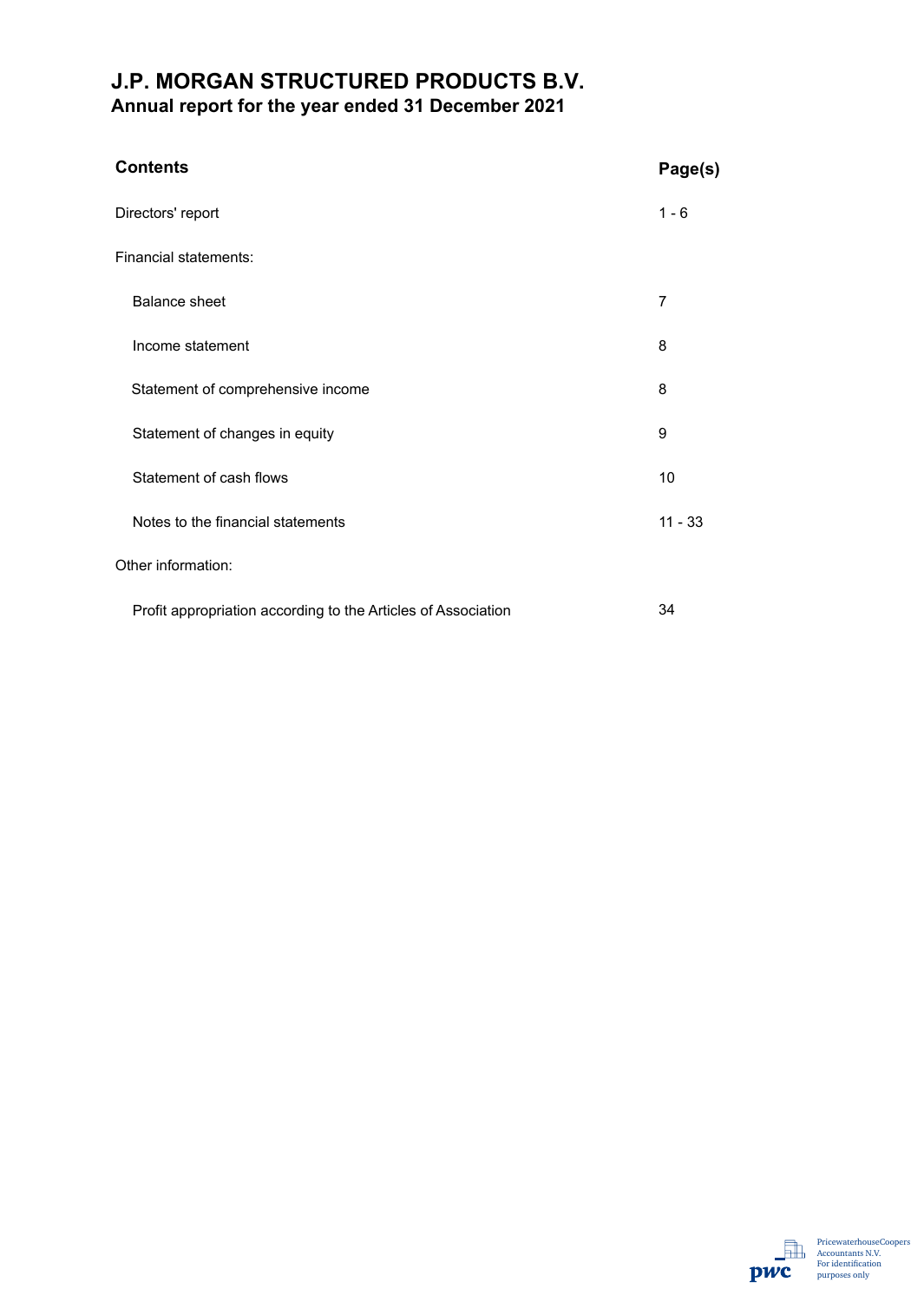### **Directors' report**

The directors present their report and the financial statements of J.P. Morgan Structured Products B.V. (the "Company") for the year ended 31 December 2021**.**

#### **Principal activity**

The Company's primary activity is the management and issuance of structured products comprising certificates, warrants and market participation notes, and the subsequent economic hedging ("hedge", "hedging") of these positions.

#### **Review of business**

During the year, the Company continued to issue structured products. The proceeds from the sale of the structured products were used to fund the activities of other JPMorgan Chase & Co. (together with its subsidiaries "Firm" or "JPMorgan Chase") undertakings through certain economic hedging arrangements. The principal purpose of these hedging arrangements is to hedge against various risks associated with the issuance activity. In 2021, the Company issued structured products to private investors or listed on exchanges in the Asia Pacific region, Europe, the Middle East, Africa, Latin America and the United States of America.

The Company's ultimate controlling entity is JPMorgan Chase & Co. which is incorporated in Delaware (headquartered in New York).

#### **Key performance indicators ("KPIs")**

As the Company is managed as part of the Corporate Investment Bank of JPMorgan Chase there are no KPls that are specific to the Company. The results are monitored against expectations of the business activities. A more detailed description of the Firm's key performance indicators may be found within the JPMorgan Chase & Co. 2021 Annual Report.

#### **Business environment, strategy and future outlook**

The primary objective of the Company is the continued development of structured products to be offered and sold to retail, 'high net worth' and institutional investors principally outside of the United States of America, linked to a range of underlying reference assets including equity, credit, interest rates, commodities and 'alternatives' such as funds and hedge funds.

The Firm is monitoring Official Sector guidance on potential use of "synthetic" LIBOR for legacy products and the development of legislative safe harbours in the U.S. The current assumption is that majority of these products will fall under the tough legacy classification and as such will be in scope for remediation via proposed Official Sector remediation methods.

#### *Ukraine-Russia Crisis*

The Company continues to assess the potential broader impacts of the Russian invasion of Ukraine and related sanctions on the global economy, financial markets, and specific industry and economic sectors, including potential recessionary and inflationary pressures.

The Firm has engaged and continues to engage with regulators and industry groups to analyse and implement procedures to comply with financial and economic sanctions imposed on Russian entities and individuals in line with applicable sanctions.

The Firm is also focused on risks related to the increased potential for cyber-attacks that may be conducted in retaliation for the sanctions imposed on Russia, and has instituted additional precautionary measures to address these risks and procedures to expedite the remediation of any high risk vulnerabilities as they are identified.

The Company continues to support employees who have been affected by the Ukraine-Russia crisis. For further details refer to note 24.

#### *COVID-19*

The Firm has taken action to protect and support its employees during the Coronavirus Disease 2019 ("COVID-19") pandemic, including continued implementation of health and safety protocols. For more detail on Firmwide measures refer to risk management below and financial risk management (note 20).

The Company does not currently anticipate a significant reduction in its capital and liquidity positions over the coming year as a result of COVID-19.

#### **Principal risks and uncertainties**

The Company's issuance activities expose it to financial and operational risks, which are managed by the Board of Directors, using the Firm's risk management framework. The Board of Directors monitor the Company's financial and operational risks and has responsibility for ensuring effective risk management and control (Refer note 20).

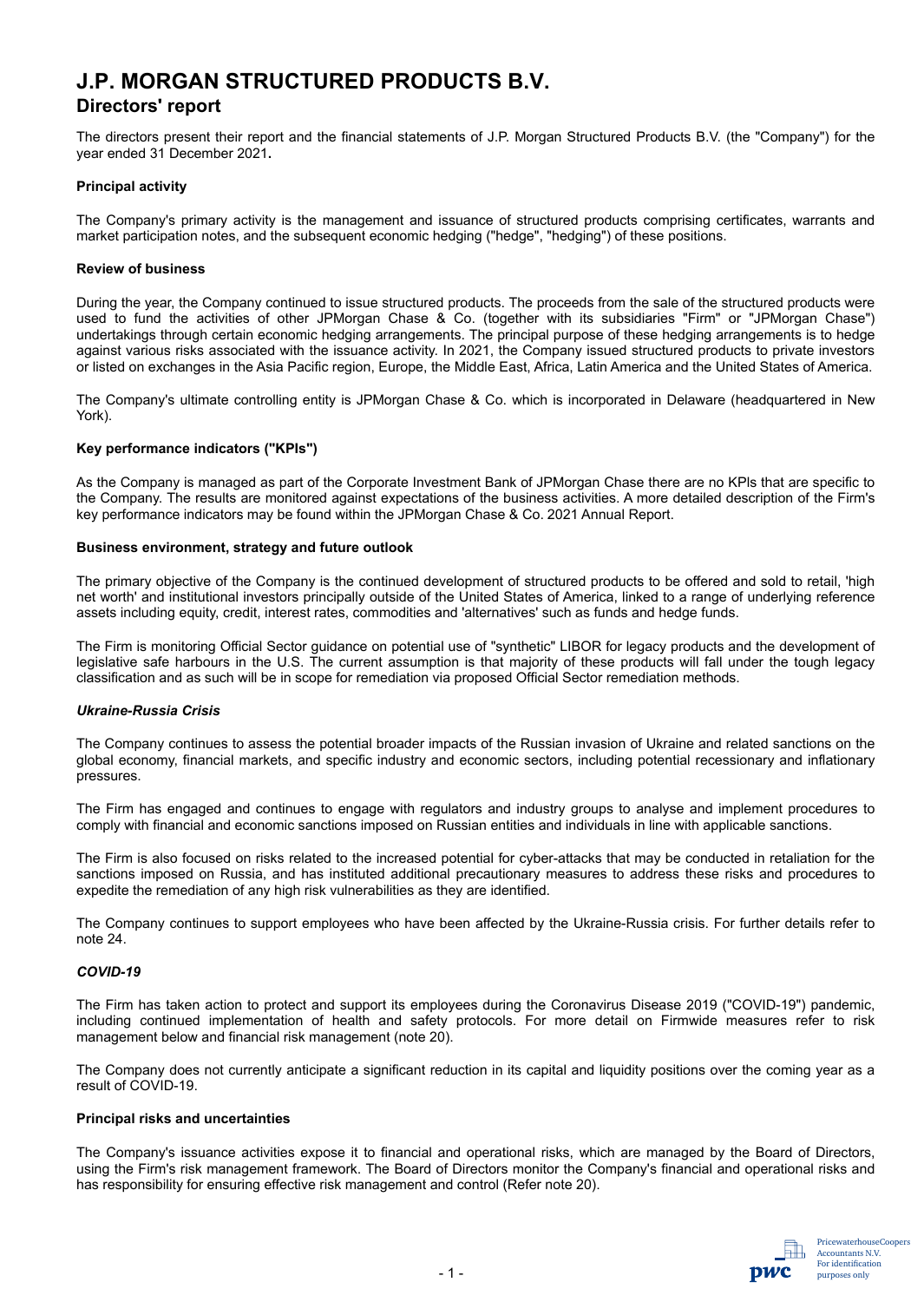### **Directors' report (continued)**

#### **Risk Management**

The following sections outline the key risks that are inherent in the Company's business activities.

A detailed description of the policies and processes adopted by the Firm may be found within the JPMorgan Chase 2021 Annual Report on Form 10-K. The report is available at https://jpmorganchaseco.gcs-web.com/financial-information/sec-filings.

#### **Operational risk**

Operational risk is the risk of an adverse outcome resulting from inadequate or failed internal processes or systems; human factors; or external events impacting the Firm's processes or systems; Operational risk includes compliance, conduct, legal and estimations and model risk.

Operational risk is inherent in the Company's activities and can manifest itself in various ways, including fraudulent acts, business disruptions (including those caused by extraordinary events beyond the Firm's control), cyber attacks, inappropriate employee behaviour, failure to comply with applicable laws, and regulations or failure of vendors or other third party providers to perform in accordance with their agreements. Operational Risk Management attempts to manage operational risk at appropriate levels in light of the Company's financial position, the characteristics of its businesses, and the markets and regulatory environments in which it operates.

#### *Operational Risk Management Framework*

The Company leverages the Firm's Compliance, Conduct, and Operational Risk ("CCOR") Management Framework which is designed to enable the Firm to govern, identify, measure, monitor and test, manage and report on the Firm's operational risk.

Operational risk can manifest itself in various ways. Operational risk subcategories such as Compliance risk, Conduct risk, Legal risk and Estimations and Model risk, as well as other operational risks, can lead to losses which are captured through the Firm's operational risk measurement processes. More information on these risk subcategories, where relevant, can be found in the respective risk management sections while additional details on other select examples of operational risk are provided below.

#### *Cybersecurity risk*

Cybersecurity risk is the risk of the Firm's exposure to harm or loss resulting from misuse or abuse of technology by malicious actors. Cybersecurity risk is an important and continuously evolving focus for the Firm and Company. Significant resources are devoted to protecting and enhancing the security of computer systems, software, networks, storage devices and other technology assets. The Firm's security efforts are designed to protect against, among other things, cybersecurity attacks by unauthorised parties attempting to obtain access to confidential information, destroy data, disrupt or degrade service, sabotage systems or cause other damage.

Ongoing business expansions may expose the Firm to potential new threats as well as expanded regulatory scrutiny including the introduction of new cybersecurity requirements. The Firm continues to make significant investments in enhancing its cyber defence capabilities and to strengthen its partnerships with the appropriate government and law enforcement agencies and other businesses in order to understand the full spectrum of cybersecurity risks in the operating environment, enhance defences and improve resiliency against cybersecurity threats. The Firm actively participates in discussions and simulations of cybersecurity risks both internally and with law enforcement, government officials, peer and industry groups, and has significantly increased efforts to educate employees and certain clients on the topic of cybersecurity risks. The Company benefits directly from the Firm's continuous focus.

Due to the impact of the COVID-19 pandemic, the Firm increased the use of remote access and video conferencing solutions provided by third parties to facilitate remote work. As a result the Firm deployed additional precautionary measures and controls to mitigate cybersecurity risks and those measures and controls remain in place.

Third parties with which the Firm does business or that facilitate the Firm's business activities (e.g. vendors, supply chain, exchanges, clearing houses, central depositories, and financial intermediaries) are also sources of cybersecurity risk to the Firm and the Company. Third party cybersecurity incidents such as system breakdowns or failures, misconduct by the employees of such parties, or cyberattacks, including ransomware and supply-chain compromises, could affect their ability to deliver a product or service to the Firm or result in lost or compromised information of the Firm or its clients. Clients are also sources of cybersecurity risk to the Firm and its information assets, particularly when their activities and systems are beyond the Firm's own security and control systems. As a result, the Firm engages in regular and ongoing discussions with certain vendors and clients regarding cybersecurity risks and opportunities to improve security. However, where cybersecurity incidents occur as a result of client failures to maintain the security of their own systems and processes, clients are responsible for losses incurred.

To protect the confidentiality, integrity and availability of the Firm's infrastructure, resources and information, the Firm maintains a cybersecurity program designed to prevent, detect, and respond to cyberattacks. The Audit Committee is periodically provided with updates on the Firm's Information Security Program, recommended changes, cybersecurity policies and practices, ongoing efforts to improve security, as well as its efforts regarding significant cybersecurity events.

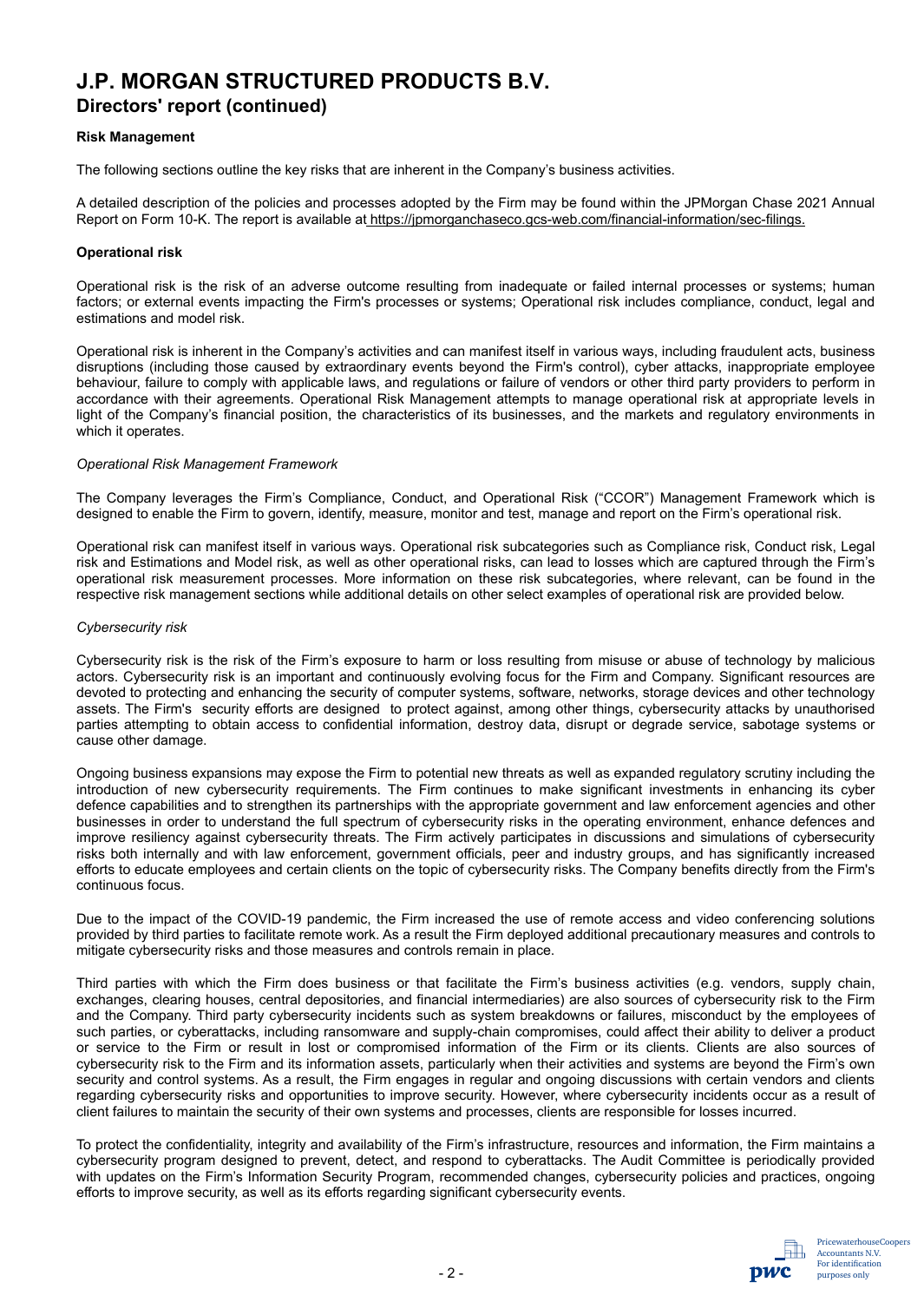## **J.P. MORGAN STRUCTURED PRODUCTS B.V. Directors' report (continued)**

#### **Risk management (continued)**

#### **Operational risk (continued)**

#### *Business and technology resiliency risk*

Disruptions can occur due to forces beyond the Firm's and Company's control such as the spread of infectious diseases or pandemics, severe weather, power or telecommunications loss, failure of a third party to provide expected services, cyberattacks and, terrorism. The Firmwide Business Resiliency Program is designed to enable the Firm to prepare for, adapt to, withstand and recover from business disruptions including occurrence of an extraordinary event beyond its control that may impact critical business functions and supporting assets (i.e., staff, technology, facilities and third parties). The program includes governance, awareness training, planning and testing of recovery strategies, as well as strategic and tactical initiatives to identify, assess, and manage business interruption and public safety risks. The Company benefits of the program.

For the past 2-years, the Firm has closely monitored COVID-19 developments and implemented various protocols to meet its standards and regulatory expectations. Those protocols have evolved as the virus has evolved. The Firm and the Company continues to monitor the situation and will adapt its own measures based on changes to the public health guidance and the needs of the business. However, readiness to reintroduce measures if appropriate will be maintained.

#### *Payment fraud risk*

Payment fraud risk is the risk of external and internal parties unlawfully obtaining personal monetary benefit through misdirected or otherwise improper payment. The risk of payment fraud normalized in 2021 since the heightened levels experienced during earlier stages of the COVID-19 pandemic. The Firm continues to employ various controls for managing payment fraud risk as well as providing employee and client education and awareness trainings.

#### **Compliance risk**

Compliance risk, a subcategory of operational risk, is the risk of failing to comply with laws, rules, regulations or codes of conduct and standards of self-regulatory organisations applicable to the business activities of the Firm and the Company

Each Line of Business ("LOB") and Corporate within the Company holds primary ownership and accountability for managing compliance risks. The Firm's Compliance Organisation ("Compliance"), which is independent of the line of business, works closely with senior management to provide independent review, monitoring and oversight of business operations with a focus on compliance with the laws, rules and regulatory obligations applicable to the offering of the Firm's products and services to clients and customers.

These compliance risks relate to a wide variety of legal and regulatory obligations, depending on the LOB and the jurisdiction, and include those related to products and services, relationships and interactions with clients and customers, and employee activities. For example, compliance risks include those associated with anti-money laundering compliance, trading activities, market conduct, and complying with the rules and regulations related to the offering of products and services across jurisdictional borders. Compliance risk is also inherent in the Firm's and Company's activities, including a failure to exercise an applicable standard of care, to act in the best interest of clients and customers or to treat clients and customers fairly.

Other functions provide oversight of significant regulatory obligations that are specific to their respective areas of responsibility.

Compliance, Conduct, and Operational Risk ("CCOR") Management implements policies and standards designed to govern, identify, measure, monitor and test, manage, and report compliance risk.

#### *Governance and oversight*

Compliance is led by the Firm's Chief Compliance Officer ("CCO") and the Firmwide Risk Executive for Operational Risk who reports to the Firm's Chief Risk Officer ("CRO"). The regional CCOs, including the EMEA CCO, are part of this structure. The Firm maintains oversight and coordination of its compliance risk through the implementation of the CCOR Risk Management Framework.

#### *Code of Conduct*

The Firm has a Code of Conduct (the "Code") that sets out the Firm's expectation that employees will conduct themselves with integrity at all times and provides the principles that govern employee conduct with clients, customers, shareholders and one another, as well as with the markets and communities in which the Firm and the Company does business. The Code requires employees to promptly report any known or suspected violation of the Code, any internal Firm policy, or any law or regulation applicable to the Firm's business. It also requires employees to report any illegal conduct, or conduct that violates the underlying principles of the Code, by any of the Firm's and Company employees, customers, suppliers, contract workers, business partners, or agents.

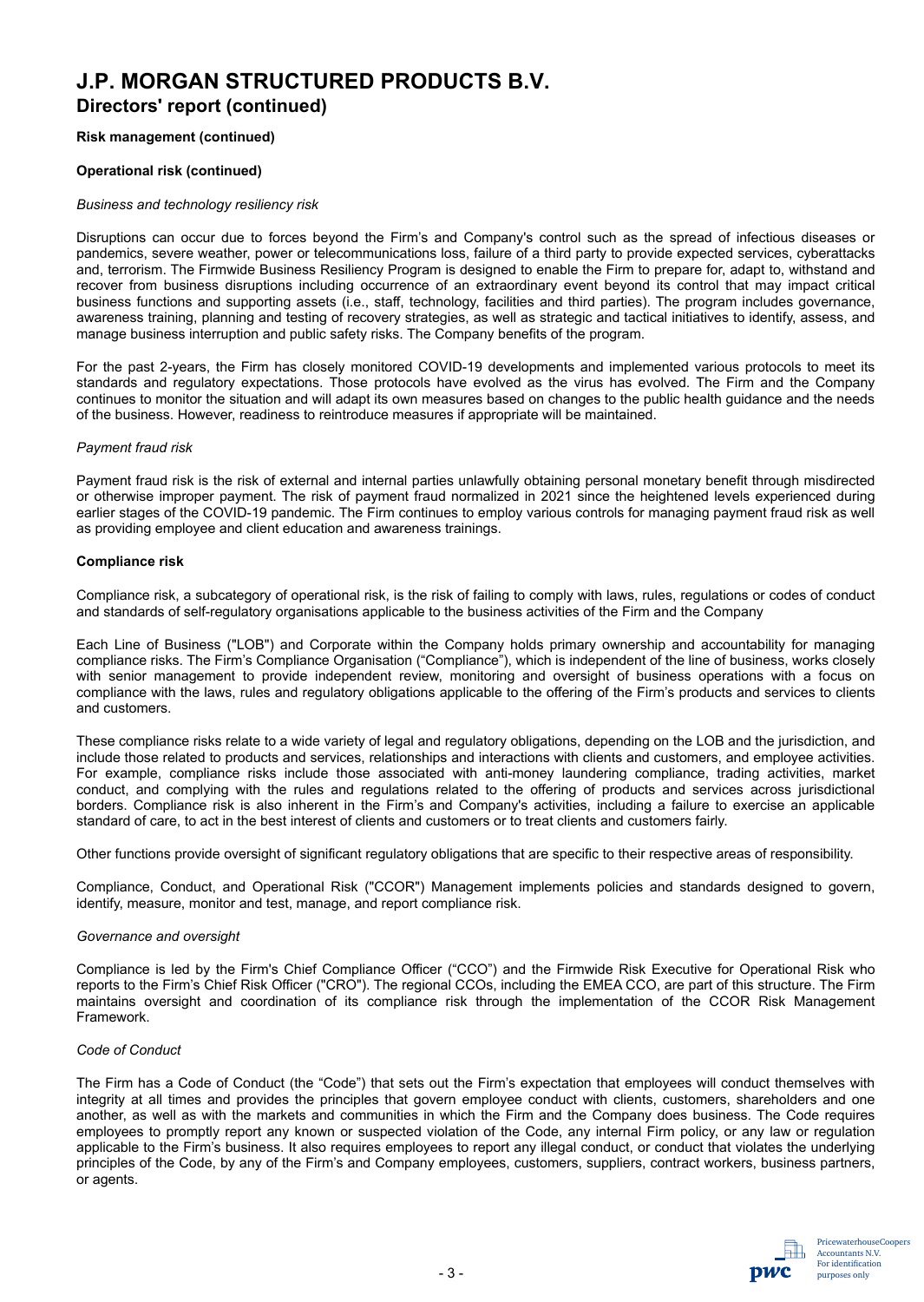## **J.P. MORGAN STRUCTURED PRODUCTS B.V. Directors' report (continued)**

#### **Risk management (continued)**

#### **Compliance risk (continued)**

#### *Code of Conduct (continued)*

All newly hired employees are assigned Code training and current employees are periodically assigned Code training on an ongoing basis. Employees are required to affirm their compliance with the Code periodically. Employees can report any potential or actual violations of the Code through the Code Reporting Hotline by phone or the internet. It is administered by an outside service provider. The Code prohibits retaliation against anyone who raises an issue or concern in good faith.

#### **Legal Risk**

Legal risk, a subcategory of operational risk, is the risk of loss primarily caused by the actual or alleged failure to meet legal obligations that arise from the rule of law in jurisdictions in which the Firm and the Company operates, agreements with clients and customers, and products and services offered by the Firm and the Company.

#### *Overview*

The global Legal function ("Legal") provides legal services and advice to the Company and the Firm. Legal is responsible for managing the Firm's exposure to legal risk by:

- Managing actual and potential litigation and enforcement matters, including internal reviews and investigations related to such matters.
- Advising on products and services, including contract negotiation and documentation.
- Advising on offering and marketing documents and new business initiatives.
- Managing dispute resolution.
- Interpreting existing laws, rules and regulations, and advising on changes thereto.
- Advising on advocacy in connection with contemplated and proposed laws, rules and regulations.
- Providing legal advice to the LOBs, Corporate Functions and Board.

Legal selects, engages and manages outside counsel for the Firm on all matters in which outside counsel is engaged. In addition, Legal advises the Firm's Conflicts Office which reviews the Firm's wholesale transactions that may have the potential to create conflicts of interest for the Firm.

#### *Governance and oversight*

The Firm's General Counsel reports to the Chief Executive Officer ("CEO") and is a member of the Operating Committee, the Firmwide Risk Committee and the Firmwide Control Committee. The Firm's General Counsel and other members of Legal report on significant legal matters to the Firm's Board of Directors and to the Audit Committee. Each region, including EMEA, has a General Counsel who is responsible for managing legal risk across all lines of business and functions in the region and operating in the Company. Legal serves on and advises various committees and advises the Firm's LOBs and Corporate on potential reputation risk issues.

#### **Reputation risk**

Reputation risk is the risk that an action or inaction may negatively impact perception of the Firm's integrity and reduce confidence in the Firm's competence by various constituents, including clients, counterparties, customers, investors, regulators, employees, communities or the broader public. Reputation risk is assessed and defined at the Firmwide level and is applicable to the Company.

#### *Organisation and management*

Reputation Risk Management establishes the governance framework for managing reputation risk across the Firm's LOBs and Corporate. As reputation risk is inherently challenging to identify, manage, and quantify, a reputation risk management function is particularly important.

The Firm's reputation risk management function includes the following activities:

- Maintaining a Firmwide Reputation Risk Governance policy and standard consistent with the reputation risk framework.
- Overseeing the governance execution through processes and infrastructure that support consistent identification, escalation, management and monitoring of reputation risk issues Firmwide.

The types of events that result in reputation risk are wide-ranging and may be introduced by the Firm's employees and the clients, customers and counterparties with which the Firm does business. These events could result in financial losses, litigation and regulatory fines, as well as other harm to the Firm.

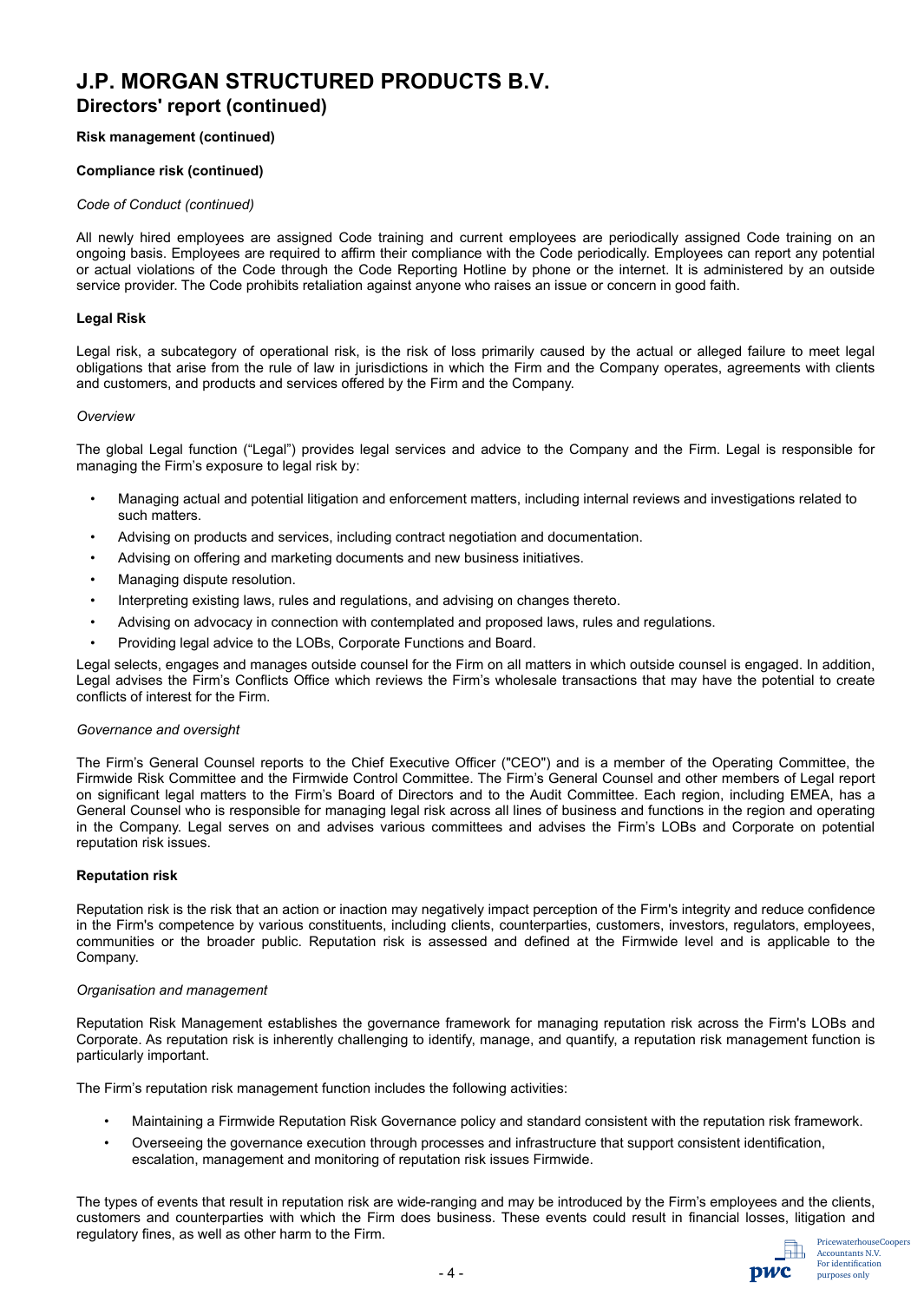## **J.P. MORGAN STRUCTURED PRODUCTS B.V. Directors' report (continued)**

#### **Risk management (continued)**

#### **Reputation risk (continued)**

#### *Governance and oversight*

The Reputation Risk Governance policy establishes the principles for managing reputation risk for the Firm. It is the responsibility of employees in each LOB and Corporate to consider the reputation of the Firm when deciding whether to offer a new product, engage in a transaction or client relationship, enter a new jurisdiction, initiate a business process or consider any other activity. Sustainability, social responsibility and environmental impacts are important considerations in assessing the Firm's reputation risk, and are a component of the Firm's reputation risk governance. Reputation risk issues deemed material are escalated as appropriate.

#### **Climate-related financial risk**

JPMorgan Chase operates in many regions, countries and communities around the world where its businesses, and the activities of its clients and customers, could be impacted by climate change. Climate change could manifest as a financial risk to JPMorgan Chase either through changes in the physical climate or from the process of transitioning to a low-carbon economy, including changes in climate policy or in the regulation of financial institutions with respect to risks posed by climate change.

A Firmwide Climate Risk Management Framework to identify and assess the financial risks from climate change was developed in 2021, with the expectation of further enhancements in coming years. A key principle underpinning the Framework is that climate risk is a risk driver that is being integrated into the Firm's existing risk types and is not being treated as a standalone risk type. From this perspective, the Firm sees climate change manifesting through, and magnifying, existing risks types such as credit and investment risk, market risk, liquidity and operational risk. Therefore, climate risk drivers will be captured through existing taxonomies and monitored through existing Firmwide, LOB and Company specific risk management and monitoring frameworks as appropriate. Owing to the nature of its business, the Company may potentially be exposed to climate change predominantly through its financial and broader linkages with JPMorgan Chase.

#### **Financial Risks**

Further details on the financial risks of the Company are set out in note 20 to the financial statements.

#### **Results and dividends**

The results for the year are set out on page 8 and show the Company's profit for the financial year after taxation is \$7.6 million (2020: \$22.3 million).

The balance sheet is set out on page 7. The Company has total assets and total equity of \$36,171.8 million (2020: \$37,647.5 million) and \$592.8 million (2020: \$585.2 million) respectively, as at 31 December 2021.

No dividend was paid or proposed during the year (2020: nil).

#### **Directors**

The directors of the Company who served during the year and up to the date of signing the financial statements were as follows:

| J.C.P. van Uffelen  | (Appointed 6 March 2007)     |
|---------------------|------------------------------|
| W.H. Kamphuijs      | (Resigned 14 July 2021)      |
| N.J. Dargan         | (Resigned 24 March 2022)     |
| M.F.C van der Werff | (Resigned 21 January 2022)   |
| S. E. Cheah         | (Appointed 13 December 2018) |
| S.E.J. Ruigrok      | (Appointed 14 July 2021)     |
| D.M.A. Spreeuwers   | (Appointed 21 January 2022)  |

#### **Composition of the Board**

The size and composition of the Board of Directors and the combined experience and expertise should reflect the best fit for the profile and strategy of the Company. The Board of Directors of the Company consisted of three male members and two female members until 24 March 2022. As from the resignation of Mr Dargan the Board consists of two male and two female directors. The Board of Directors recognizes the importance of gender balanced compositions and will take this again into account when selecting potential nominees in case of future changes in the Board.

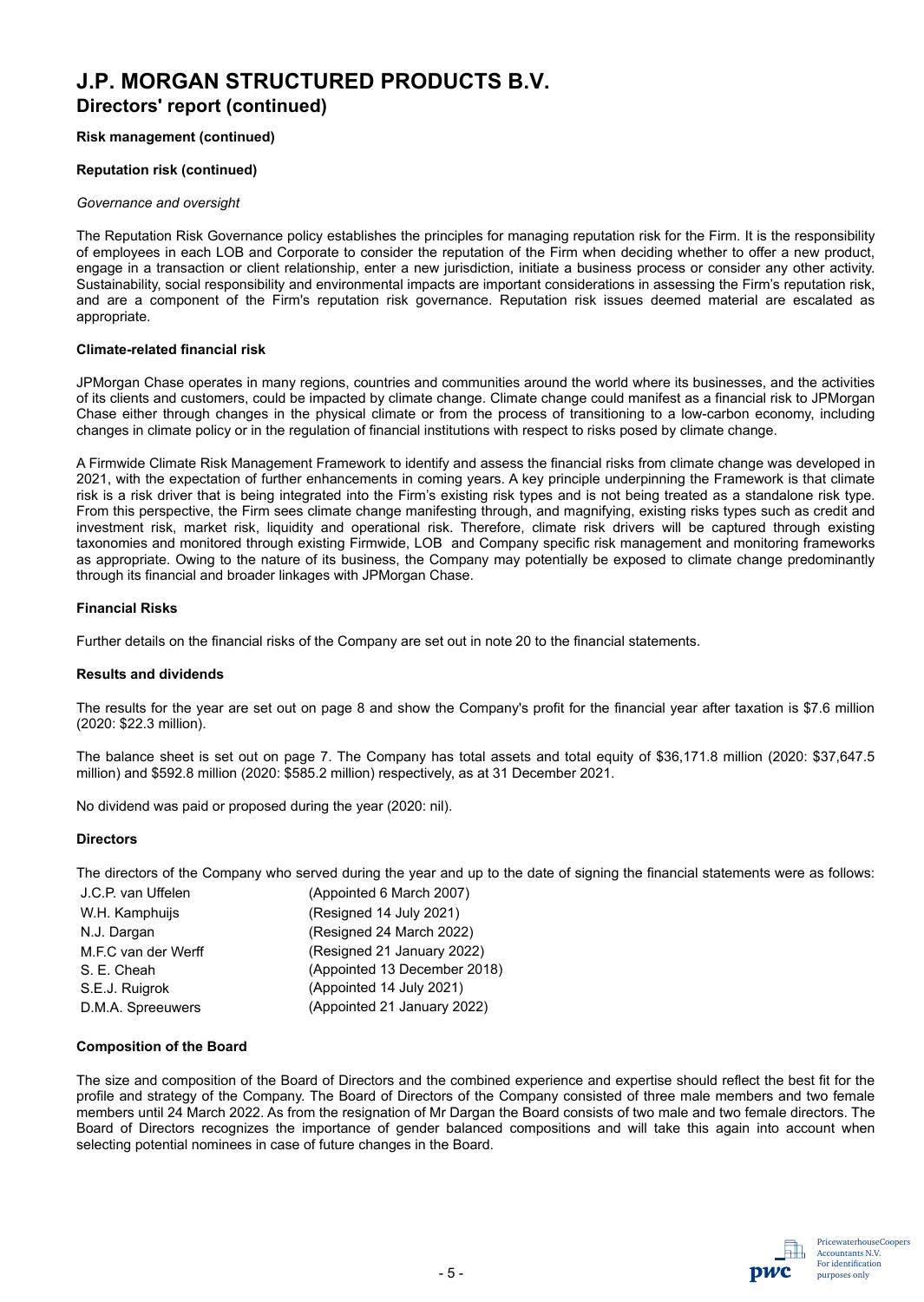**Directors' report (continued)**

#### **Registered address**

Herikerbergweg 238 Luna Arena, 1101CM Amsterdam

#### **Expected developments of the Company**

The directors of the Company expect that:

- a) the Company will continue to issue structured products;
- b) the Company will not enter into fixed asset investments; and
- c) interest income will continue to fluctuate in line with the development in market interest rates.

#### **Statement under the Transparency Directive (as implemented in Dutch law)**

The directors confirm to the best of their knowledge that:

- a) the attached financial statements are prepared in accordance with International Financial Reporting Standards ("IFRS") as endorsed by the European Union and give a true and fair view of the assets, liabilities, financial position and profit of the Company for the year ended 31 December 2021, and
- b) the annual report for the year ended 31 December 2021, consisting of the Directors' report and the financial statements, gives a true and fair view of the position as per the balance sheet date 31 December 2021.

The directors further herewith report their arrangements for an audit committee (the "Audit Committee") as follows:

#### **Audit Committee**

The Company makes use of the exemption to the requirement to establish its own Audit Committee based on Article 3a of the Royal Decree of 26 July 2008 implementing article 41 of the EU Directive 2006/43EG, as the Audit Committee of JPMorgan Chase & Co. fulfils the requirements at group level. The Audit Committee of JPMorgan Chase & Co., which covers the Firm, including the Company and is formed of entirely non-management, independent directors in compliance with the recommendations from the EU Commission. Details of the Charter, Membership, Duties and Responsibilities can be found on the Firm's website.

#### **Independent auditors**

Effective for the year ended 31 December 2021 the previous auditors Mazars Accountants N.V. has resigned and PricewaterhouseCoopers Accountants N.V. has been reappointed as the auditors of the Company for the year 2021.

The financial statements on pages 7 to 33 were approved by the Board of Directors on 12 April 2022 and signed on its behalf by:

#### **Board of Directors**

S.E. Cheah D.M.A.Spreeuwers

J.C.P. van Uffelen

S.E.J. Ruigrok

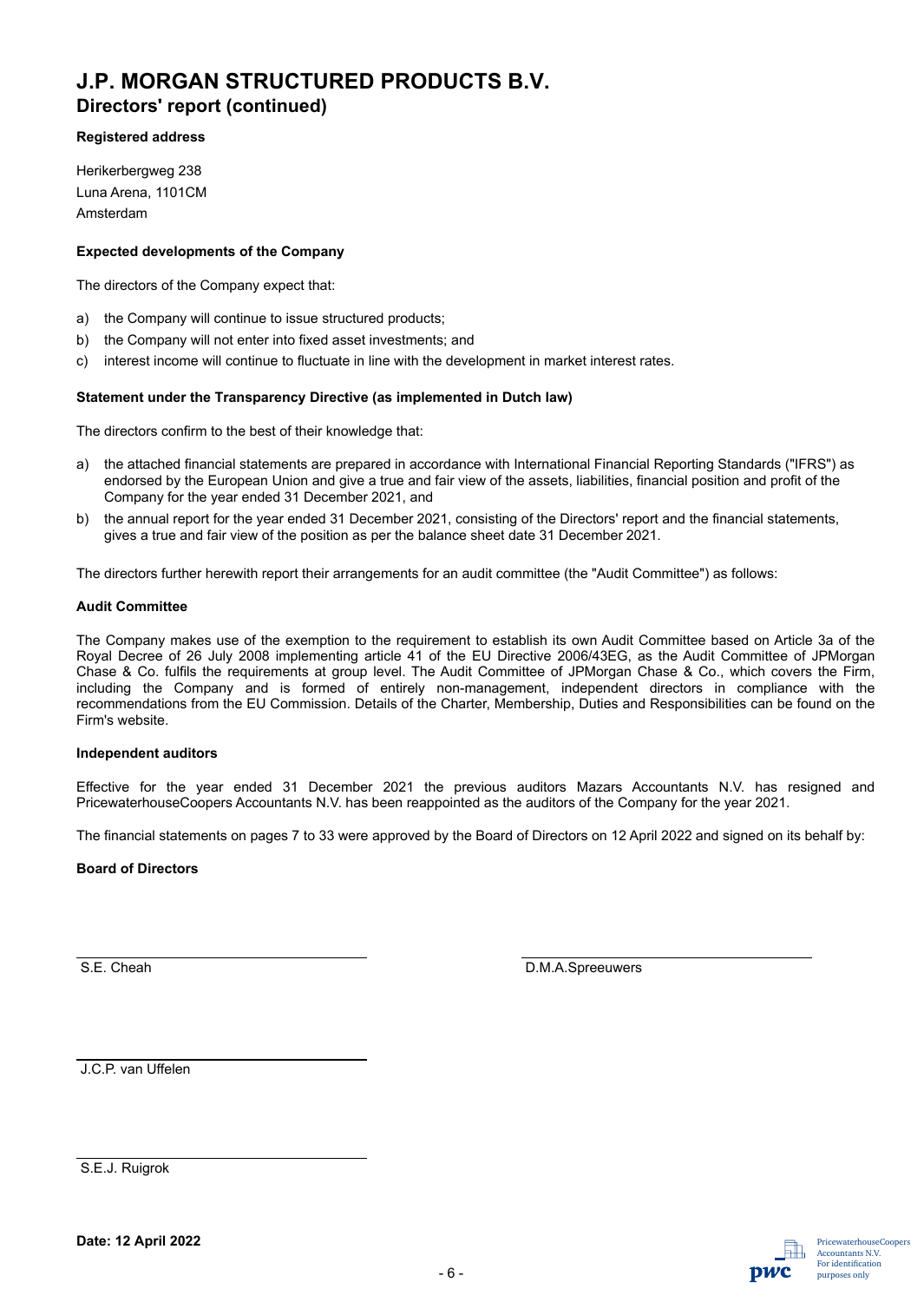### **Balance sheet**

**(before profit appropriation)**

| 31 December                                                             |      | 2021       | 2020           |
|-------------------------------------------------------------------------|------|------------|----------------|
|                                                                         | Note | \$'000     | \$'000         |
| <b>Assets</b>                                                           |      |            |                |
| <b>Non-current assets</b>                                               |      |            |                |
| Trade and other receivables                                             | 8    | 2,500,000  | 1,800,000      |
| <b>Current assets</b>                                                   |      |            |                |
| Financial assets held at fair value through profit and loss             | 7    | 28,701,694 | 29,709,550     |
| Trade and other receivables                                             | 8    | 309,484    | 172,438        |
| Current tax asset                                                       |      | 4,780      |                |
| Cash and cash equivalents                                               | 9    | 4,655,871  | 5,965,558      |
|                                                                         |      |            |                |
| <b>Total assets</b>                                                     |      | 36,171,829 | 37,647,546     |
| <b>Liabilities</b>                                                      |      |            |                |
|                                                                         |      |            |                |
| <b>Current liabilities</b>                                              |      |            |                |
| Financial liabilities designated at fair value through profit or loss   | 10   | 24,262,697 | 22,263,301     |
| Financial liabilities held at fair value through profit and loss        | 11   | 4,438,997  | 7,446,249      |
| Trade and other payables                                                | 14   | 6,733,301  | 7,317,125      |
| Current tax liability                                                   |      |            | 7,354          |
| Bank overdraft                                                          | 9    | 144,051    | 28,357         |
| <b>Total liabilities</b>                                                |      | 35,579,046 | 37,062,386     |
| <b>Equity</b>                                                           |      |            |                |
| Capital and reserves attributable to equity shareholders of the Company |      |            |                |
| Share capital                                                           | 15   | 26         | 26             |
| Share premium reserve                                                   |      | 499,997    | 499,997        |
| Legal reserve                                                           |      | 2          | $\overline{c}$ |
| Retained earnings                                                       |      | 85,135     | 62,845         |
| Net results                                                             |      | 7,623      | 22,290         |
|                                                                         |      |            |                |
| <b>Total equity</b>                                                     |      | 592,783    | 585,160        |
| <b>Total liabilities and equity</b>                                     |      | 36,171,829 | 37,647,546     |
|                                                                         |      |            |                |

Chamber of Commerce Number: 34259454

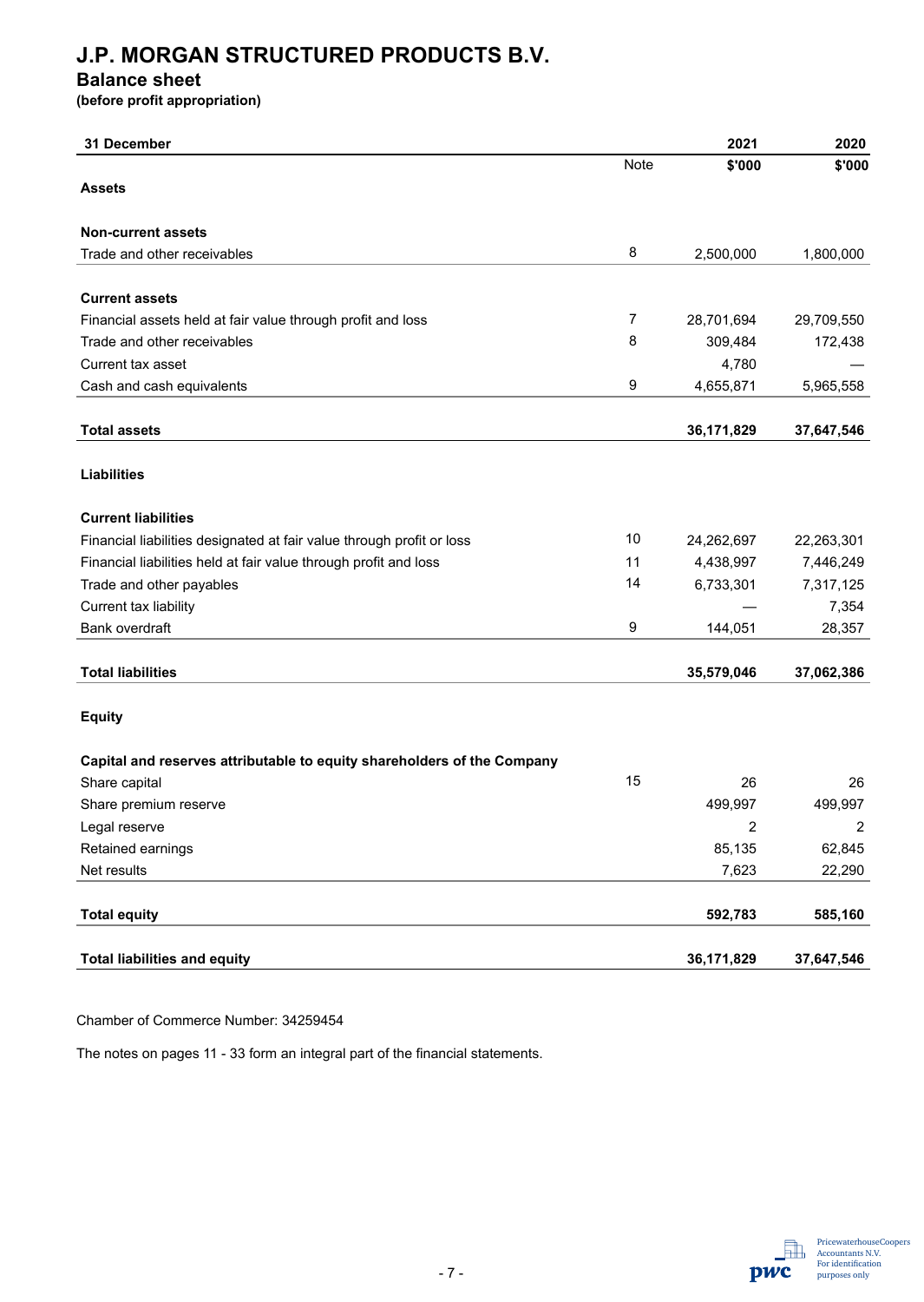### **Income statement**

| <b>Year ended 31 December</b>                                          |             | 2021     | 2020      |
|------------------------------------------------------------------------|-------------|----------|-----------|
|                                                                        | <b>Note</b> | \$'000   | \$'000    |
| Fee and commission income                                              | 16          | 25,344   | 21,797    |
| Fee and commission expense                                             | 16          |          | (2, 385)  |
| Administrative expenses                                                |             | (25,020) | (19, 276) |
| Net foreign exchange loss                                              |             | (276)    | (675)     |
| <b>Operating profit/(loss)</b>                                         | 16          | 48       | (539)     |
| Interest income                                                        | 18          | 16,594   | 63,684    |
| Interest expense                                                       | 18          | (6,929)  | (33, 372) |
| Net interest income                                                    |             | 9,665    | 30,312    |
| Profit before income tax                                               |             | 9,713    | 29,773    |
| Income tax expense                                                     | 19          | (2,090)  | (7, 483)  |
| Profit for the year attributable to equity shareholders of the Company |             | 7,623    | 22,290    |

The profit for the year resulted from continuing operations.

### **Statement of comprehensive income**

There were no other items of comprehensive income or expense other than the profit for the financial year shown above (2020: \$nil). As a result, profit for the financial year represents total comprehensive income in both the current and prior financial year.

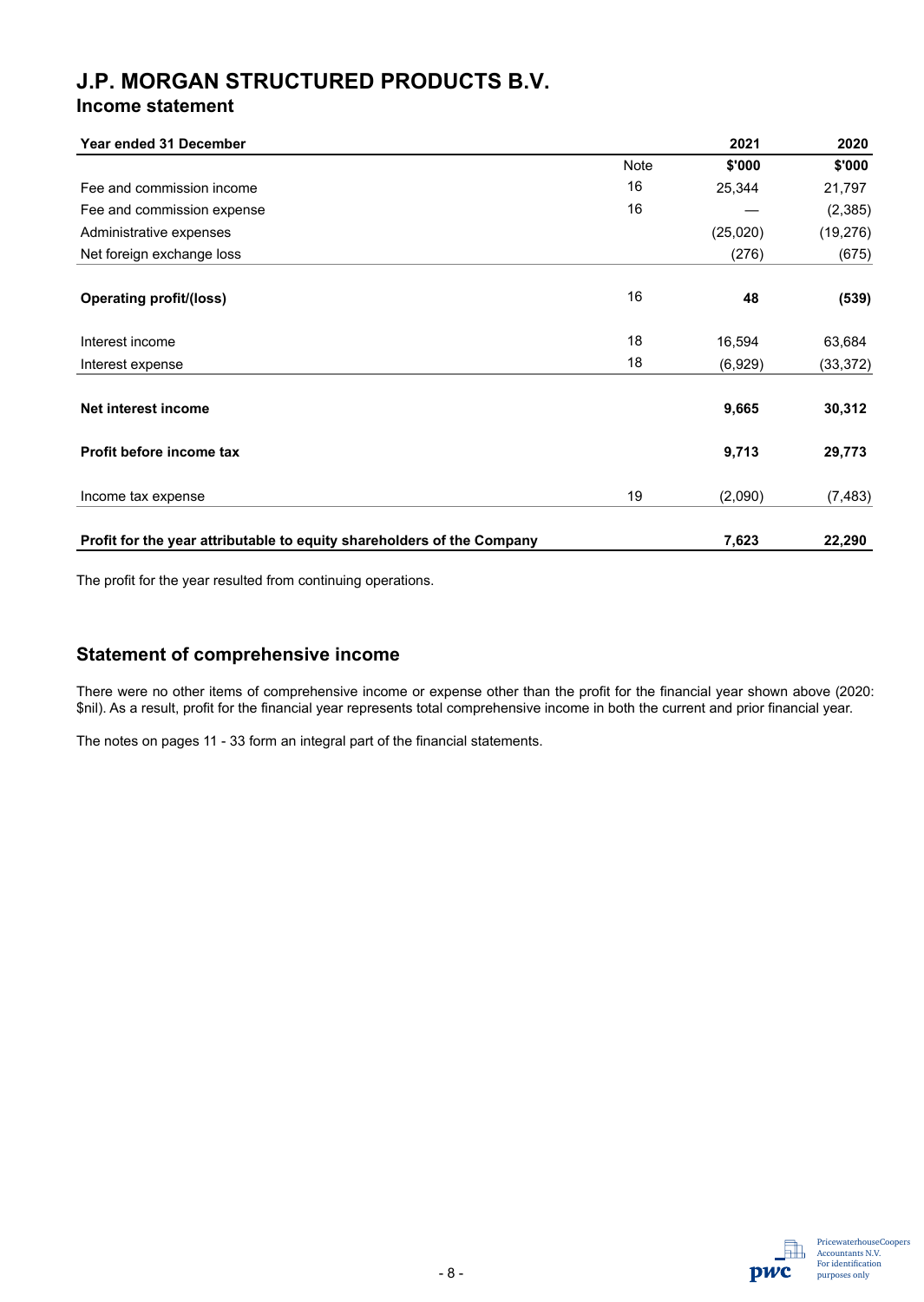**Statement of changes in equity**

|                                       | <b>Share</b><br>capital | <b>Share</b><br>premium<br>reserve | Legal<br>reserve | <b>Retained</b><br>earnings | <b>Net</b><br>results* | Total   |
|---------------------------------------|-------------------------|------------------------------------|------------------|-----------------------------|------------------------|---------|
|                                       | \$'000                  | \$'000                             | \$'000           | \$'000                      | \$'000                 | \$'000  |
| Balance as at 1 January 2021          | 26                      | 499,997                            | $\mathbf{2}$     | 62,845                      | 22,290                 | 585,160 |
| Transfer to retained earnings         |                         |                                    |                  | 22,290                      | (22, 290)              |         |
| Profit for the financial year         |                         |                                    |                  |                             | 7,623                  | 7,623   |
| <b>Balance as at 31 December 2021</b> | 26                      | 499,997                            | $\mathbf{2}$     | 85,135                      | 7,623                  | 592,783 |
| Balance as at 1 January 2020          | 26                      | 499,997                            | $\mathbf{2}$     | 40,257                      | 22,588                 | 562,870 |
| Transfer to retained earnings         |                         |                                    | --               | 22,588                      | (22, 588)              |         |
| Profit for the financial year         |                         |                                    |                  |                             | 22,290                 | 22,290  |
| Balance as at 31 December 2020        | 26                      | 499.997                            | $\mathbf{2}$     | 62,845                      | 22,290                 | 585,160 |

\*The Net results column was added in the current year to align the presentation of the Statement of changes in equity with requirements of Book 2,Title 9 of the Dutch Civil Code.

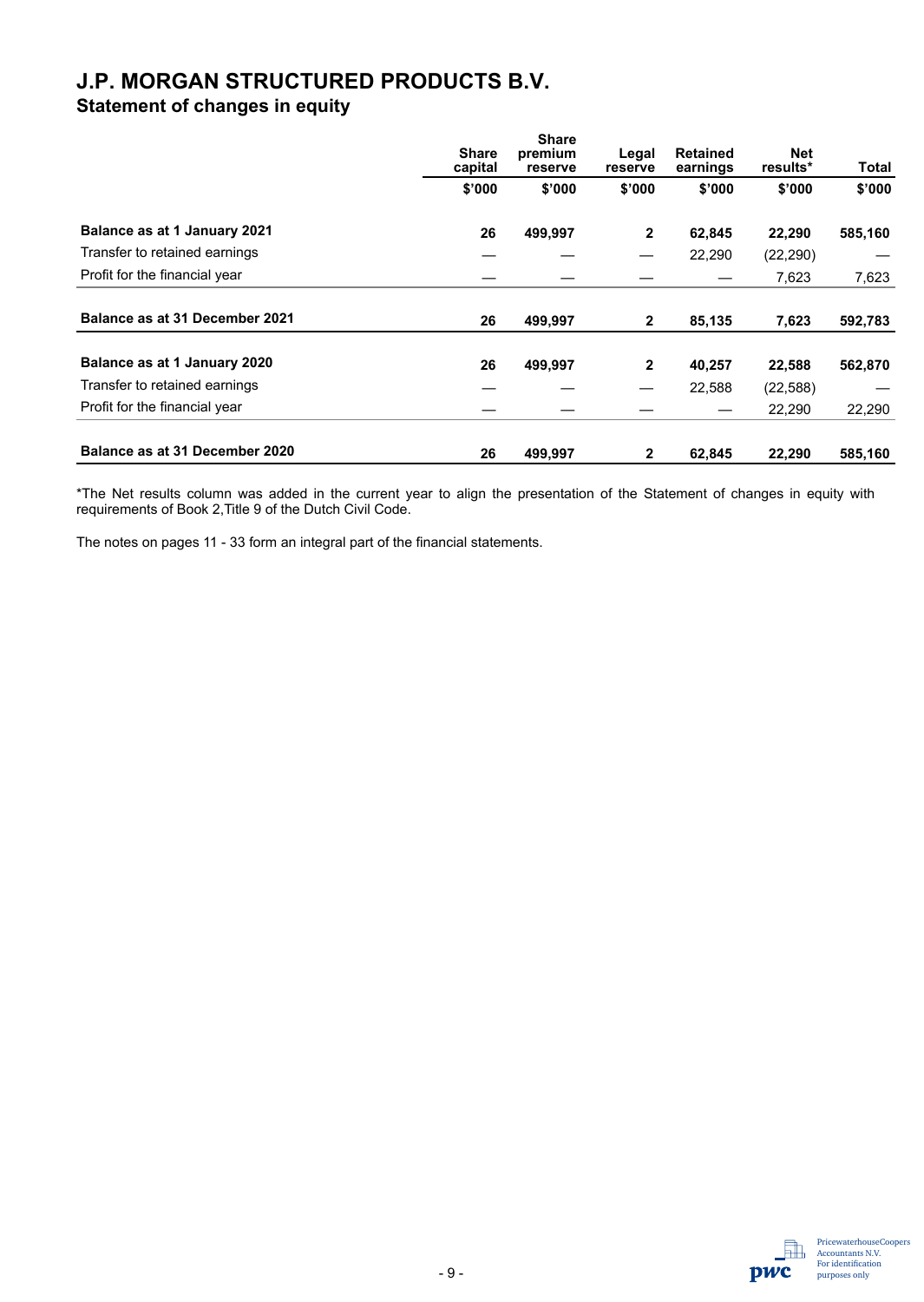**Statement of cash flows** 

| Year ended 31 December                                                                       |      | 2021        | 2020        |
|----------------------------------------------------------------------------------------------|------|-------------|-------------|
|                                                                                              | Note | \$'000      | \$'000      |
| <b>Cash flow from operating activities</b>                                                   |      |             |             |
| Profit before income tax                                                                     |      | 9,713       | 29,773      |
|                                                                                              |      |             |             |
| Income tax paid                                                                              |      | (14, 224)   | (7, 855)    |
| Interest received                                                                            | 18   | (16, 594)   | (63, 684)   |
| Interest paid                                                                                | 18   | 6,929       | 33,372      |
| Net foreign exchange loss                                                                    |      | 276         | 675         |
|                                                                                              |      | (13,900)    | (7, 719)    |
| <b>Changes in working capital</b>                                                            |      |             |             |
| Decrease/(Increase) in financial assets held at fair value through profit or loss            |      | 1,007,856   | (2,861,507) |
| (Increase)/Decrease in trade and other receivables                                           |      | (137, 322)  | 120,781     |
| (Decrease)/Increase in financial liabilities held at fair value through profit or loss       |      | (3,007,252) | 3,506,765   |
| Increase/(Decrease) in financial liabilities designated at fair value through profit or loss |      | 1,999,396   | (645, 258)  |
| Increase/(Decrease) in trade and other payables                                              |      | 20,338      | (114, 379)  |
|                                                                                              |      | (116, 984)  | 6,402       |
| Net cash used in operating activities                                                        |      | (130, 884)  | (1, 317)    |
| Cash flow generated from investing activities                                                |      |             |             |
| Movement in amounts owed by JPMorgan Chase undertakings                                      |      | (700,000)   | 2,600,000   |
| Interest received                                                                            | 18   | 16,594      | 63,684      |
| Net cash (used in)/ generated from investing activities                                      |      | (683, 406)  | 2,663,684   |
| <b>Cash flow from financing activities</b>                                                   |      |             |             |
| Movement in amounts owed to JPMorgan Chase undertakings                                      |      | (604, 162)  | (932, 367)  |
| Interest paid                                                                                | 18   | (6,929)     | (33, 372)   |
|                                                                                              |      |             |             |
| Net cash used in financing activities                                                        |      | (611,091)   | (965, 739)  |
| Net (decrease)/increase in cash and cash equivalents                                         |      | (1,425,381) | 1,696,628   |
| Net cash and cash equivalents at the beginning of the year                                   |      | 5,937,201   | 4,240,573   |
|                                                                                              |      |             |             |
| Net cash and cash equivalents at the end of the year                                         | 9    | 4,511,820   | 5,937,201   |

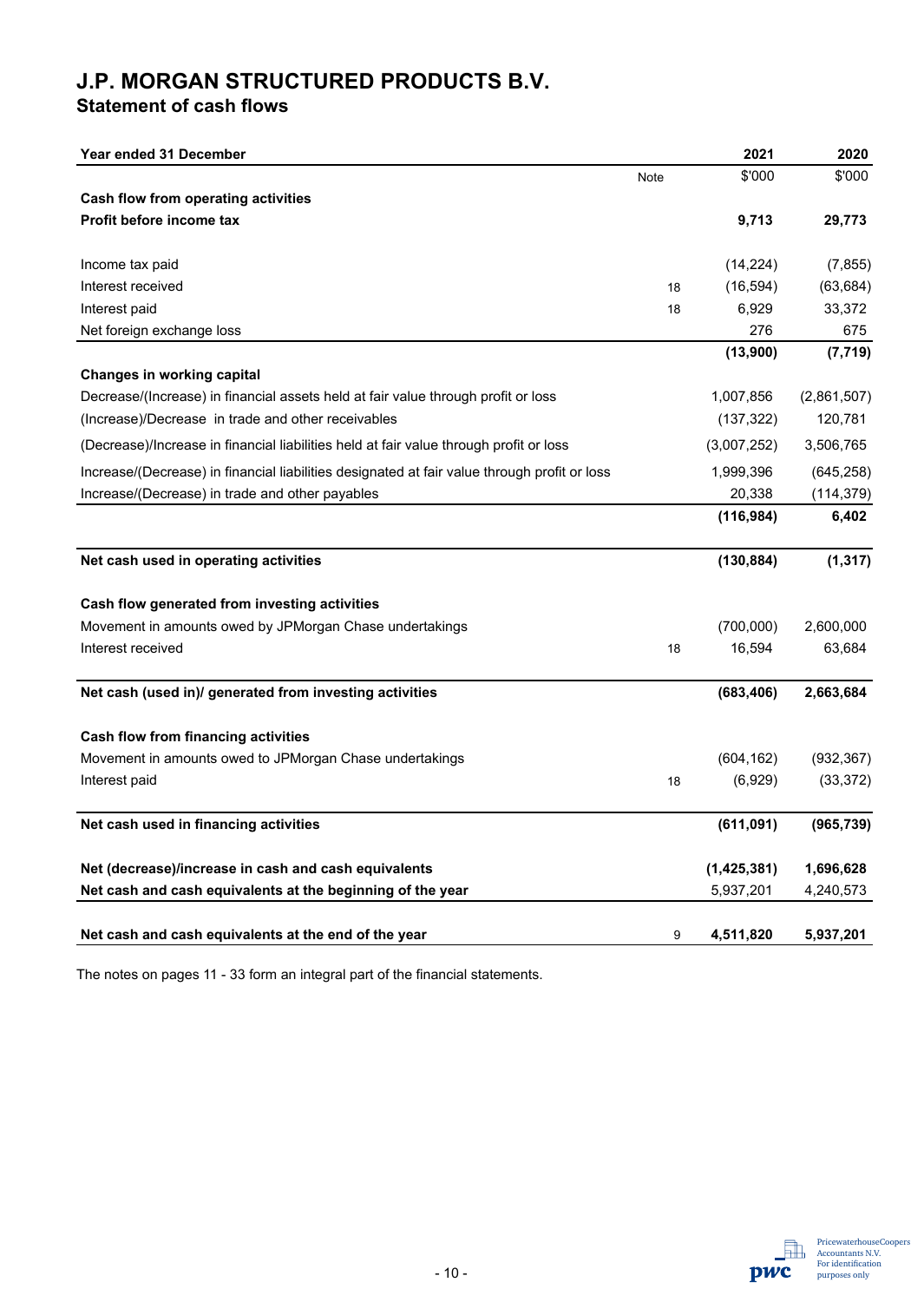### **Notes to the financial statements**

#### **1. General information**

J.P. Morgan Structured Products B.V. (the "Company") was incorporated on 6 November 2006 as a private company with limited liability and is incorporated in The Netherlands, with registration number 34259454. The address of the registered office is at Herikerbergweg 238, Luna Arena, 1101CM, Amsterdam, The Netherlands. The Company's immediate parent undertaking is J.P. Morgan International Finance Limited which is incorporated in the state of Delaware in the United States of America. The Company's ultimate parent undertaking of the largest group in which the results of the Company are consolidated is J.P. Morgan Chase & Co. (together with its subsidiaries, the "Firm" or "JPMorgan Chase"), which is also incorporated in the state of Delaware in the United States of America. The parent undertaking of the smallest group in which the Company's results are consolidated is J.P. Morgan International Finance Limited. The largest and the smallest group's consolidated financial statements can be obtained from 25 Bank Street, Canary Wharf, London E14 5JP, England.

The Company's main activity is the issuance of structured products comprising certificates, warrants and market participation notes, and the subsequent economic hedging ("hedge", "hedging") of the risk associated with these notes through hedging with other JPMorgan Chase companies. The valuation of a structured product will have no impact on the income statement, capital or net assets; as a change in valuation of a structured product will have an equal offsetting change in the value of the hedging transaction with other JPMorgan Chase undertakings.

These financial statements reflect the operations of the Company during the year from 1 January 2021 to 31 December 2021 and have been approved for issue by the Board of Directors on 12 April 2022.

#### **2. Accounting convention**

The financial statements have been prepared in accordance with International Financial Reporting Standards ("IFRS") as endorsed by the European Union and prepared in accordance with Book 2, Title 9 of the Dutch Civil Code. The financial statements have been prepared on a going concern basis under the historical cost convention, except that financial instruments are stated at fair value. Relevant facts and circumstances relating to the financial position on 31 December 2021 and for a period of at least 12 months from the date of signing of the financial statements were assessed in order to reach the going concern assumption. The main areas assessed are the financial performance and financial position of the Company.

The preparation of financial statements in conformity with IFRS requires the use of certain critical accounting estimates. It also requires management to exercise its judgement in the process of applying the Company's accounting policies. The areas involving a higher degree of judgement or complexity, or areas where assumptions and estimates are significant to the financial statements are disclosed in note 5.

#### **3. Standards adopted during the year ended 31 December 2021**

On January 1, 2021, the Company adopted amendments to IFRS 9, "Financial instruments", IAS 39, "Financial Instruments: Recognition and Measurement", IFRS 7, "Financial Instruments: Disclosures", as Phase 2 of the IASB's project addressing the potential effects from the reform of the Interbank Offered Rate ("IBOR") on financial reporting.

The amendments require that, for financial instruments classified as amortised cost and debt financial assets classified as FVOCI, changes to the basis for determining the contractual cash flows required by interest rate benchmark reform are reflected by adjusting their effective interest rate. No immediate gain or loss is recognised. This practical expedient is only applicable to changes that are required by interest rate benchmark reform, which is the case if, and only if, the change is necessary as a direct consequence of interest rate benchmark reform and the new basis for determining the contractual cash flows is economically equivalent to the previous basis.

For the year ended 31 December 2021, the Group has applied the practical expedients offered under the amendments. Although the Company has significant exposures to IBORs predominantly in financial instruments, the amendments did not have a material impact on transition on the Company's financial statements.

The Company does not apply hedge accounting, hence, the amendments related to hedge accounting requirements are not applicable to the Company. Additionally the Company is required to disclose additional information about its exposure to risks arising from interest rate benchmark reform and related risk management activity. See page 30-31.

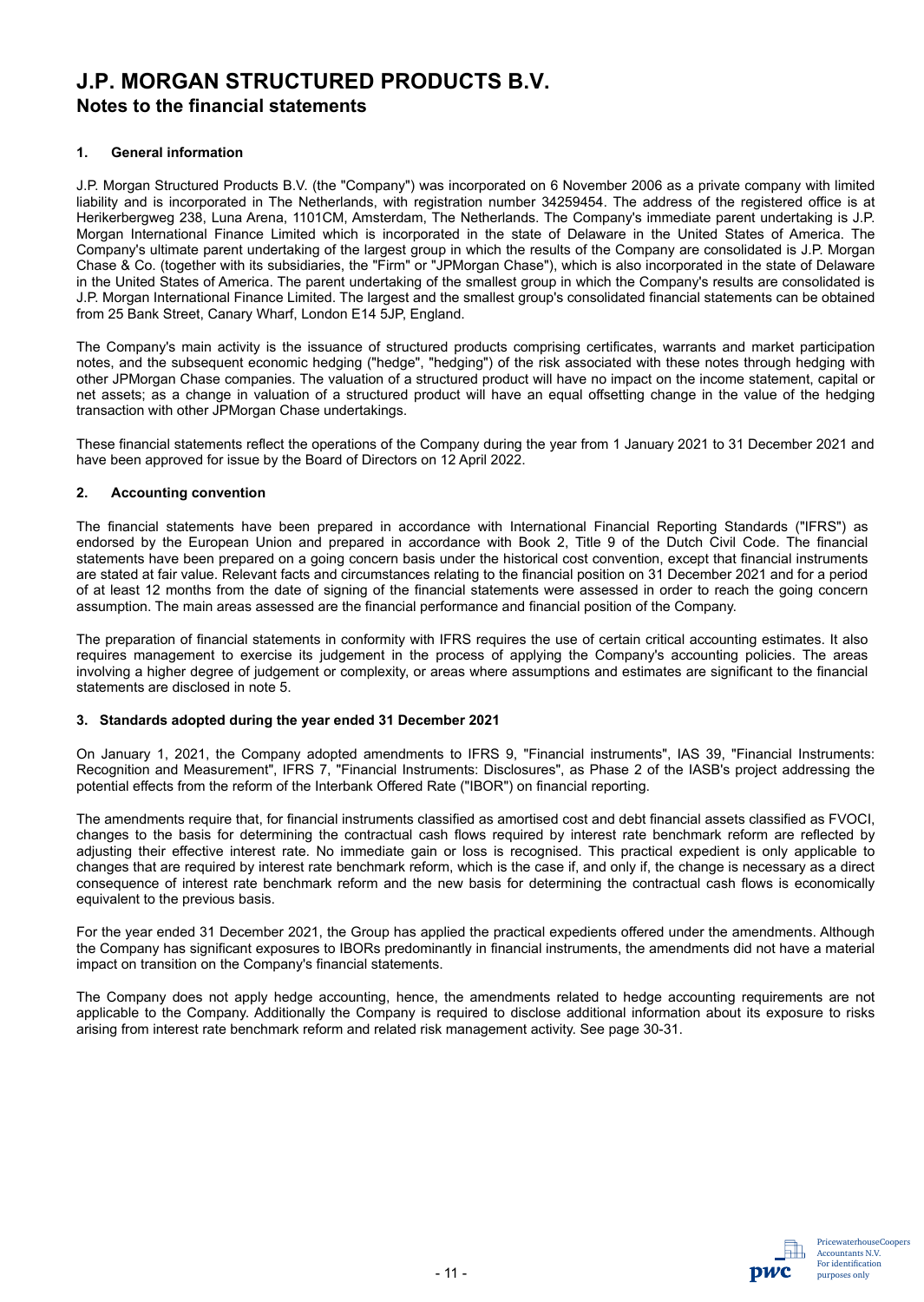## **Notes to the financial statements (continued)**

#### **3. Accounting and reporting developments (continued)**

#### **3.2 New standards, guidance and amendments not yet adopted**

Below are the mandatory standards, amendments and interpretations to existing standards that have been published, and are relevant for the Company's accounting periods beginning on or after 1 January 2021 and which the Company has not early adopted. These new and amended standards are not expected to have a material impact on the Company's financial statements.

- Onerous Contracts cost of fulfilling a Contract (Amendments to IAS 37)
- Reference to Conceptual Framework (Amendments to IFRS 3)
- Classification of Liabilities as Current or Non-Current (Amendments to IAS 1)
- Disclosure of Accounting Policies (Amendments to IAS 1 and IFRS Practice Statement 2)
- Definition of Accounting Estimates (Amendments to IAS 8)
- Deferred Tax related to Assets and Liabilities from a Single Transactions (Amendments to IAS 12)

#### **4. Summary of significant accounting policies**

The following are the principal accounting policies applied in the preparation of these financial statements. These policies have been applied consistently to all the years presented, unless otherwise stated.

#### **4.1 Functional and presentation currency**

Items included in the financial statements of the Company are measured using the currency of the primary economic environment in which the entity operates (the "functional currency").

United States ("U.S.") dollars is considered as the functional and presentation currency of the Company.

#### **4.2 Foreign currency translation**

Monetary assets and monetary liabilities in foreign currencies are translated into United States U.S. dollars at rates of exchange ruling on the balance sheet date. Income and expense items denominated in foreign currencies are translated into U.S. dollars at exchange rates prevailing at the date of the transactions. Any gains or losses arising on translation are taken directly to the income statement.

Non-monetary items denominated in foreign currencies that are stated at historical cost are translated into U.S. dollars at the exchange rate ruling at the date when the transaction was initially recognised.

#### **4.3 Financial instruments**

#### **4.3.1 Financial assets and financial liabilities**

i. Recognition of financial assets and financial liabilities

The Company recognises financial assets and financial liabilities when it becomes a party to the contractual provisions of the instrument. Regular way purchases and sales of securities are recognised on the trade-date, which is the date on which the Company commits to purchase or sell an asset.

ii. Classification and measurement of financial assets and financial liabilities

On initial recognition, financial assets are measured at fair value. Subsequently, financial assets are classified and measured at amortised cost, fair value through other comprehensive income ("FVOCI") or fair value through profit or loss ("FVTPL"). The classification is based on both the business model for managing the financial assets and their contractual cash flow characteristics. Factors considered by the Company in determining the business model for a group of assets include past experience on how the cash flows for these assets were collected, how the assets' performance is evaluated and reported to key management personnel, how risks are assessed and managed, and how managers are compensated.

On initial recognition, financial liabilities are classified as measured at either amortised cost or FVTPL.

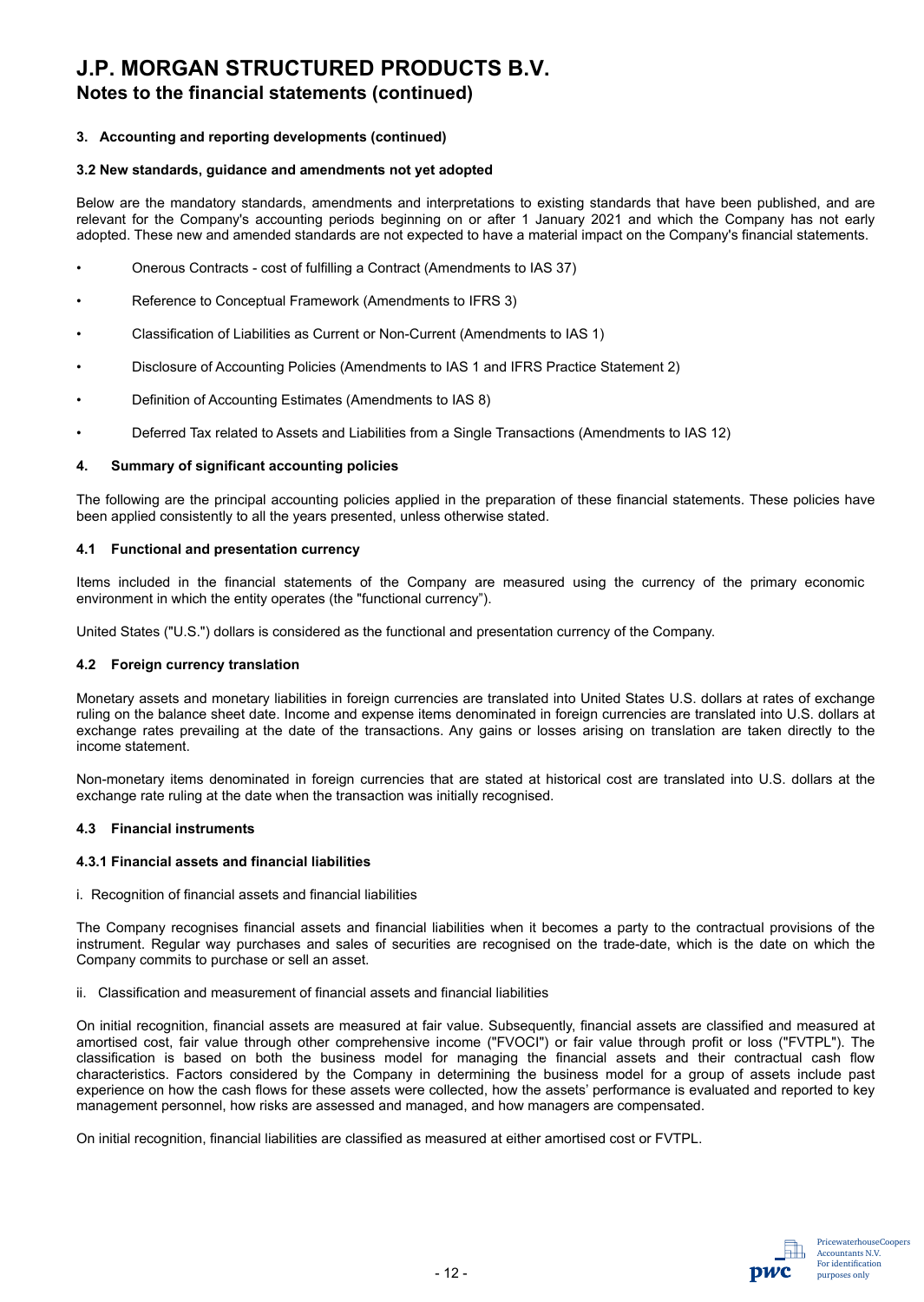### **Notes to the financial statements (continued)**

#### **4. Summary of significant accounting policies (continued)**

#### **4.3 Financial instruments (continued)**

#### **4.3.1 Financial assets and financial liabilities (continued)**

iii.Financial assets and financial liabilities measured at amortised cost

Financial assets are measured at amortised cost if they are held under a business model with the objective to collect contractual cash flows ("Hold-to-Collect") and they have contractual terms under which cash flows are solely payments of principal and interest ("SPPI"). In making the SPPI assessment, the Company considers whether the contractual cash flows are consistent with a basic lending arrangement (i.e. interest includes only consideration for the time value of money, credit risk, other basic lending risks and a profit margin that is consistent with a basic lending arrangement). Where the contractual terms introduce exposure to risk or volatility that are inconsistent with a basic lending arrangement, the related financial asset is classified and measured at FVTPL. Financial assets with embedded derivatives are considered in their entirety when determining whether their cash flows are SPPI. As a result of the application of these criteria, only debt financial assets are eligible to be measured at amortised cost.

Financial assets measured at amortised cost include trade and other receivables and cash and cash equivalents.

Financial liabilities are measured at amortised cost unless they are held for trading or are designated as measured at FVTPL. Financial liabilities measured at amortised cost include trade and other payables and bank overdraft.

Financial assets and financial liabilities measured at amortised cost are initially recognised at fair value including transaction costs (which are explained below). The initial amount recognised is subsequently reduced for principal repayments and adjusted for accrued interest using the effective interest method (see below). In addition, the carrying amount of financial assets is adjusted by recognising an expected credit loss allowance through the profit or loss.

The effective interest method is used to allocate interest income or interest expense over the relevant period. The effective interest rate is the rate that discounts estimated future cash payments or receipts through the expected life of the financial asset or financial liability or a shorter period when appropriate, to the net carrying amount of the financial asset or financial liability. The effective interest rate is established on initial recognition of the financial asset or financial liability. The calculation of the effective interest rate includes all fees and commissions paid or received, transaction costs, and discounts or premiums that are an integral part of the effective interest rate. Transaction costs are incremental costs that are directly attributable to the acquisition, issuance or disposal of a financial asset or financial liability.

Gains and losses arising on the disposal of financial assets measured at amortised cost are recognised in 'trading profit' or other non-interest revenue as relevant.

iv. Financial assets and financial liabilities measured at fair value through profit or loss

Financial assets and financial liabilities are measured at FVTPL if they are held for trading. Under IFRS 9, a financial asset or a financial liability is defined as "held for trading" if it is acquired or incurred principally for the purpose of selling or repurchasing it in the near term, or forms part of a portfolio of identified financial instruments that are managed together and for which there is evidence of a recent actual pattern of short-term profit taking or it is a derivative. However, such financial instruments are used by the Company predominantly in connection with its client-driven market-making and/or for hedging certain assets, liabilities, positions, cash flows or anticipated transactions (i.e. risk management activities). Financial assets and financial liabilities held for trading comprise both debt and equity securities, loans and derivatives and the related are unrealised gains and losses.

In addition, certain financial assets that are not held for trading are measured at FVTPL if they do not meet the criteria to be measured at amortised cost or FVOCI. For example, if the financial assets are managed on a fair value basis, have contractual cash flows that are not SPPI or are equity securities.

Financial instruments measured at FVTPL are initially recognised at fair value in the balance sheet. Transaction costs and any subsequent fair value gains or losses are recognised in profit or loss as they arise.

The Company manages cash instruments, in the form of debt and equity securities, and derivatives on a unified basis, including hedging relationships between cash securities and derivatives. Accordingly, the Firm reports the gains and losses on the cash instruments and the gains and losses on the derivatives on a net basis in trading profits.

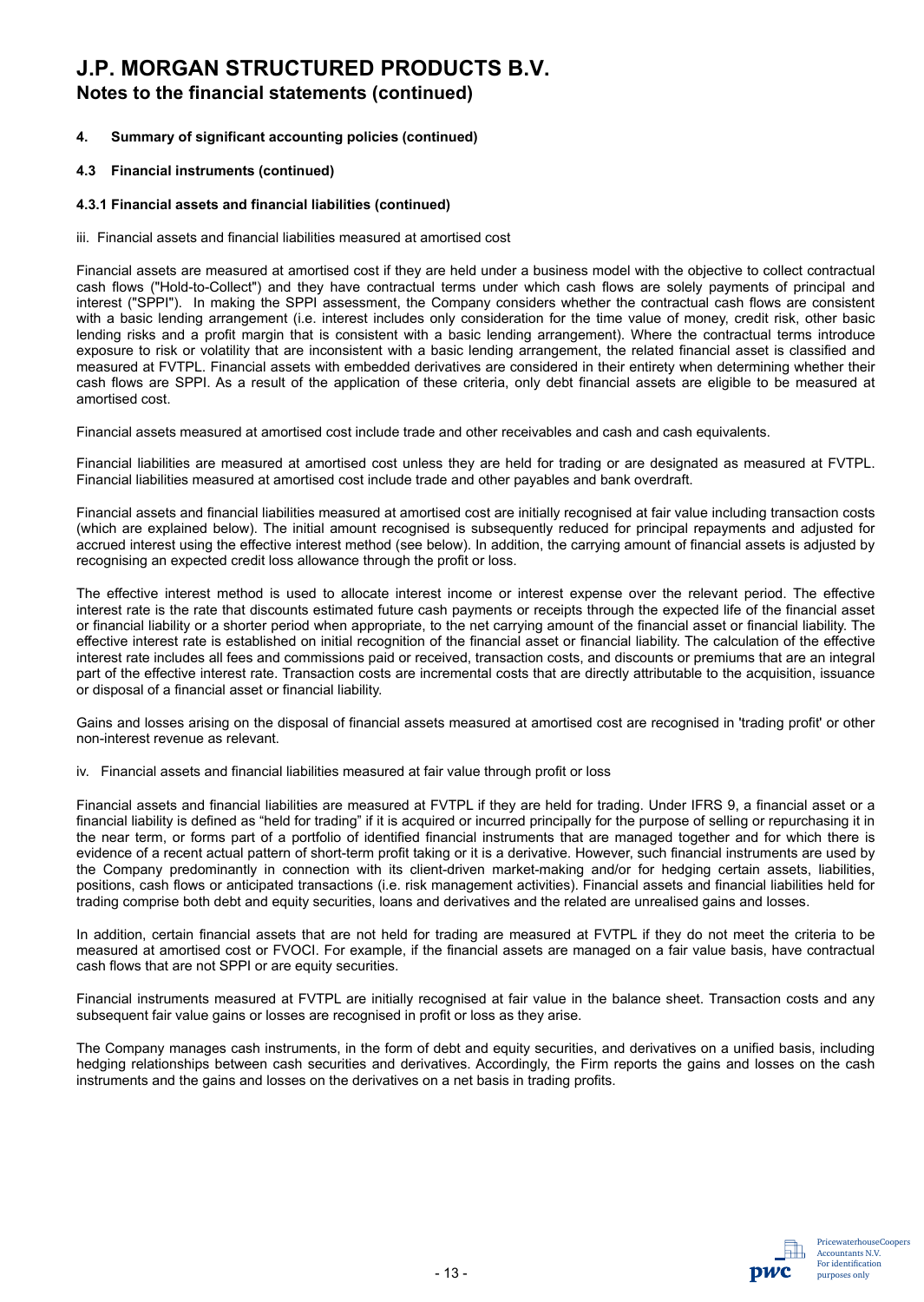## **Notes to the financial statements (continued)**

#### **4. Summary of significant accounting policies (continued)**

#### **4.3 Financial instruments (continued)**

#### **4.3.1 Financial assets and financial liabilities (continued)**

v. Financial assets and financial liabilities designated at fair value through profit or loss

Subject to certain criteria, the Company can designate financial assets and financial liabilities to be measured at FVTPL. Designation is only possible when the financial instrument is initially recognised and cannot subsequently be reclassified. Financial assets can be designated as measured at FVTPL only if such designation eliminates or significantly reduces a measurement or recognition inconsistency. Financial liabilities can be designated as measured at FVTPL only if such designation (a) eliminates or significantly reduces a measurement or recognition inconsistency; or (b) applies to a group of financial assets, financial liabilities or both that the Company manages and evaluates on a fair value basis; or (c) relates to an instrument that contains an embedded derivative unless the embedded derivative does not significantly modify the cash flows required by the contract or when a similar hybrid instrument is considered that separation of the embedded derivative is prohibited.

Financial assets and financial liabilities that the Company designates as measured at FVTPL are recognised at fair value at initial recognition, with transaction costs being recognised in profit or loss and subsequently measured at fair value. Gains and losses on financial assets and financial liabilities designated at FVTPL are recognised in profit or loss as they arise.

#### **4.3.2 Interest income and interest expense**

Unless a financial asset is credit-impaired, interest income is recognised by applying the effective interest method to the carrying amount of a financial asset before adjusting for any allowance for expected credit losses. If a financial asset is credit-impaired, interest income is recognised by applying the effective interest rate to the carrying amount of the financial asset including any allowance for expected credit losses.

Interest expense on financial liabilities is recognised by applying the effective interest method to the amortised cost of financial liabilities.

#### **4.3.3 Trading profit**

Profits and losses resulting from the purchase and sale of securities and the revaluation of financial instruments are recognised in trading profit on a trade-date basis, including related transaction costs.

#### **4.3.4 Impairment of financial assets**

The Company recognises ECL for financial assets that are measured at amortised cost.

The ECL is determined on in-scope financial instruments measured at amortized cost or FVOCI. ECL are measured collectively via a portfolio-based (modelled) approach for Stage 1 and 2 assets but are generally measured individually for Stage 3 assets. ECL are forecasted over the 12-month term (Stage 1) or expected life (Stage 2 or 3) of in-scope financial instruments, where the forecast horizon includes the reasonable and supportable (R&S) forecast period, the reversion period and the residual period and considers the time value of money. In determining the ECL measurement and staging for a financial instrument, the Company applies the definition of default consistent with the Basel definition of default to maintain uniformity of the definition across the Firm. Determining the appropriateness of the allowance is complex and requires judgment by management about the effect of circumstances that are inherently uncertain. Further, estimating the allowance involves consideration of a range of possible outcomes, which management evaluates to determine its best estimate.

The Company must consider the appropriateness of decisions and judgements regarding methodology and inputs utilised in developing estimates of ECL at each reporting period and document them appropriately.

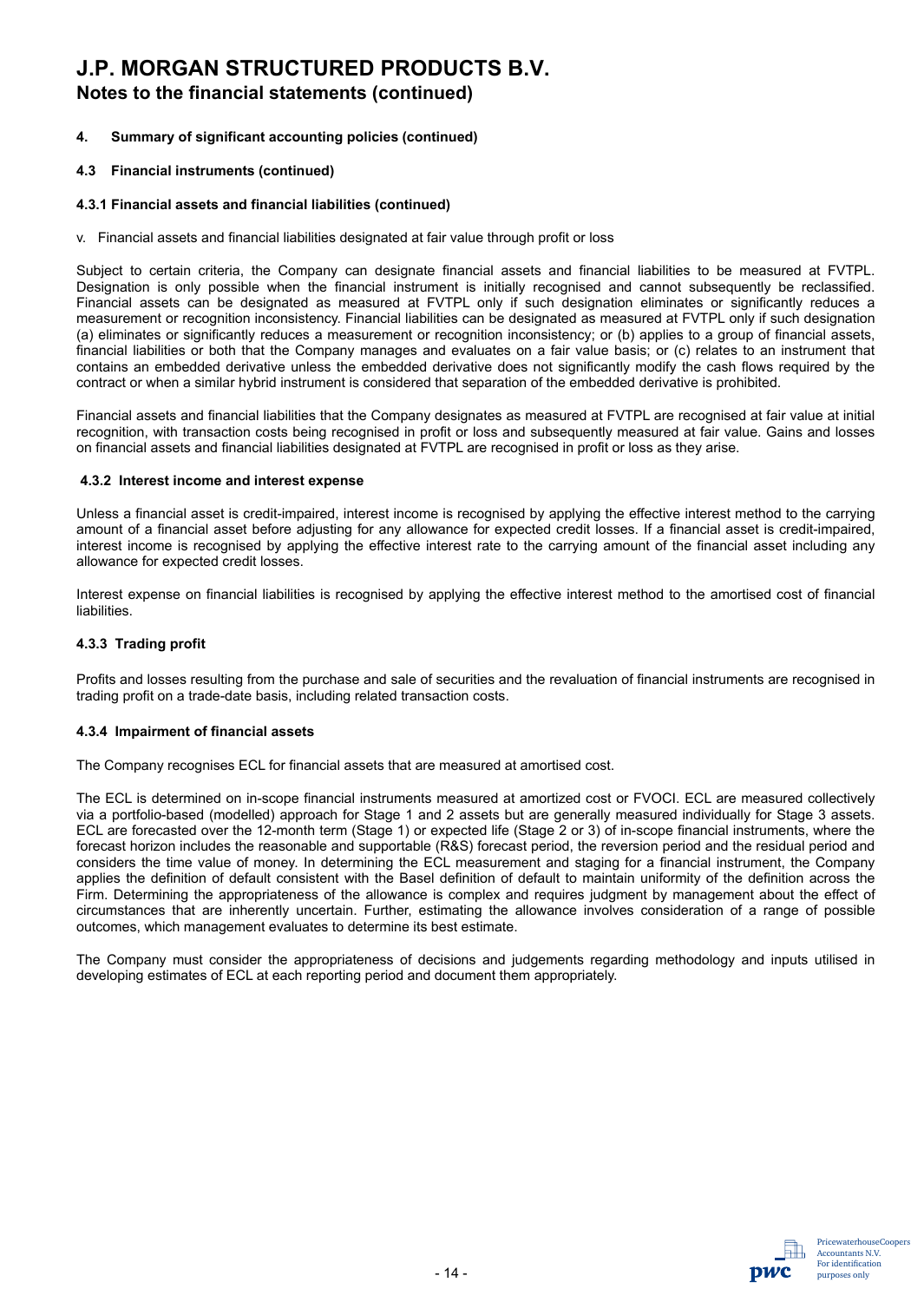## **Notes to the financial statements (continued)**

#### **4.4 Fair value**

Fair value is the price that would be received to sell an asset or paid to transfer a liability in an orderly transaction between market participants at the measurement date.

Fair values are determined by reference to observable market prices where available and reliable. Fair values of financial assets and financial liabilities are based on quoted market prices or dealer price quotations for financial instruments traded in active markets. Where market prices are unavailable, fair value is based on valuation models that consider relevant transaction characteristics (such as maturity) and used as inputs observable or unobservable market parameters, including but not limited to yield curves, interest rates, volatilities, equity or debt prices, foreign exchange rates and credit curves. Valuation adjustments may be made to ensure that financial instruments are recorded at fair value. The Company manages certain portfolios of financial instruments on the basis of net open risk exposure and has elected to estimate the fair value, of such portfolios on the basis of a transfer of the entire net open risk position in an orderly transaction.

For financial assets and liabilities held at fair value, most market parameters in the valuation model are either directly observable or are implied from instrument prices. When input values do not directly correspond to the most actively traded market parameters the model may perform numerical procedures in the pricing such as interpolation.

The Company classifies its assets and liabilities according to a hierarchy that has been established under IFRS for disclosure of fair value measurements. The fair value hierarchy is based on the transparency of inputs to the valuation of an asset or liability as of the measurement date. The fair value hierarchy gives the highest priority to quoted prices (unadjusted) in active markets for identical assets or liabilities (level 1) and the lowest priority to unobservable inputs (level 3 inputs).

A financial instrument's categorisation within the fair value hierarchy is based on the lowest level of input that is significant to the fair value measurement.

Further details on fair value measurements are provided in note 12 to the financial statements.

#### **4.5 Fee and commission income and expense**

Fee and commissions obtained through Firm attribution agreements are recognised when the underlying contract becomes legally binding or at the agreed due date if later.

#### **4.6 Derecognition of financial assets and financial liabilities**

Financial assets are derecognised when the contractual right to receive cash flows from the asset has expired, or has been transferred with either of the following conditions met:

a) the Company has transferred substantially all the risks and rewards of ownership of the asset; or

b) the Company has neither retained nor transferred substantially all of the risks and rewards; but has relinquished control of the asset.

Financial liabilities are derecognised when they are extinguished, that is when the obligation is discharged, cancelled or expires.

#### **4.7 Recognition of deferred day one profit and loss**

The Company enters into transactions where fair value is determined using valuation models that use significant unobservable inputs. Such a financial instrument is initially recognised at the transaction price, although the value obtained from the relevant valuation model may differ. The difference between the transaction price and the model value, commonly referred to as 'day one profit and loss', is not recognised immediately in the income statement.

The timing of recognition of deferred day one profit and loss is determined for each class of financial asset and liability. It is either amortised over the life of the transaction, deferred until the instrument's fair value can be determined using market observable inputs, or realised through settlement. The financial instrument is subsequently measured at fair value, adjusted for the deferred day one profit and loss.

#### **4.8 Cash and cash equivalents**

Cash and cash equivalents include cash and balances at banks with maturities of three months or less.

#### **4.9 Share capital**

The share capital of the Company consists of ordinary shares, classified as equity.

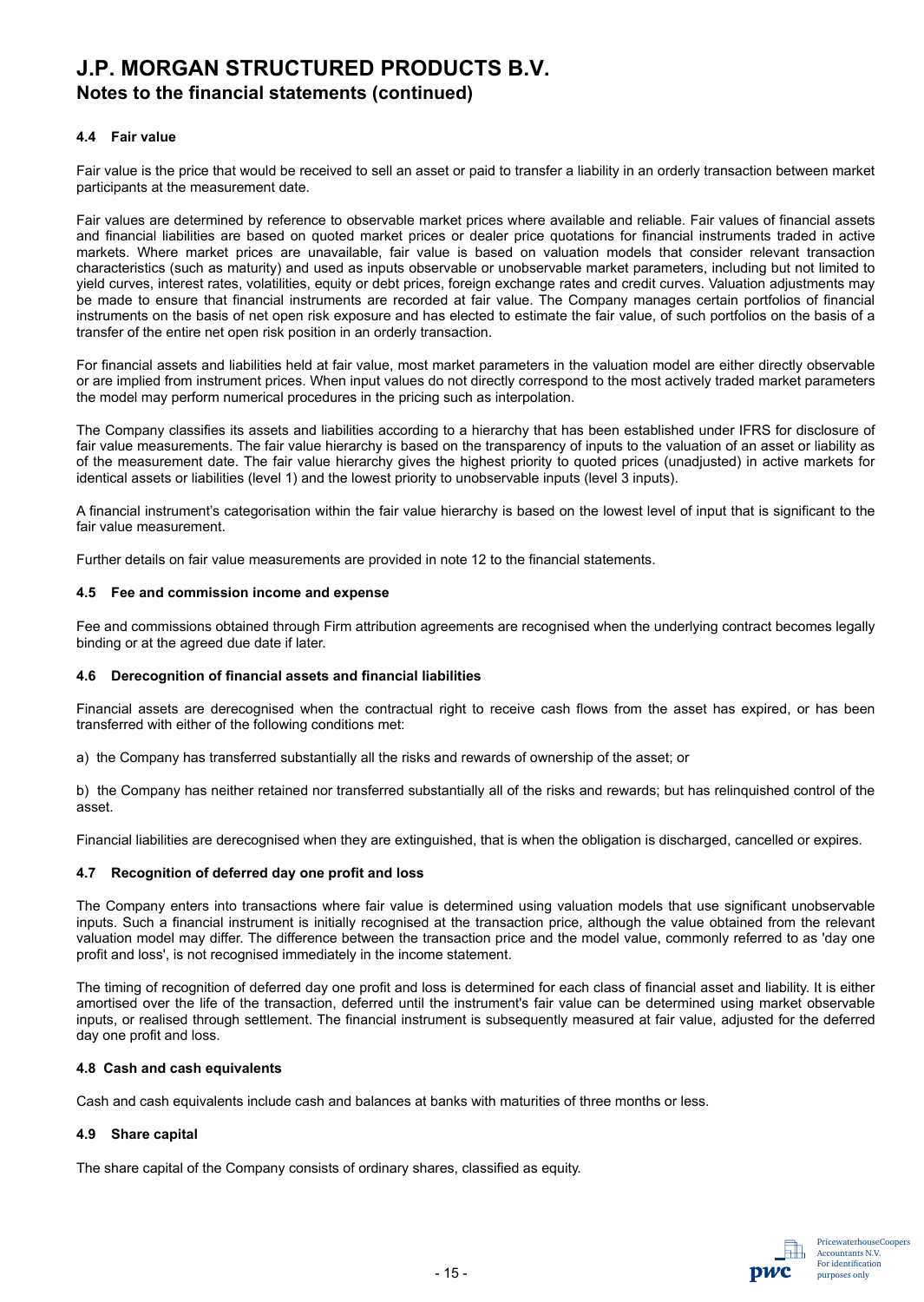## **J.P. MORGAN STRUCTURED PRODUCTS B.V. Notes to the financial statements (continued)**

#### **4. Summary of significant accounting policies (continued)**

#### **4.10 Current and deferred income tax**

Income tax payable on taxable profits (current tax) is recognised as an expense in the period in which the profits arise. Income tax recoverable on tax allowable losses is recognised as a current tax asset only to the extent that it is regarded as recoverable by offset against taxable profits arising in the current or prior period. Current tax is measured using tax rates and tax laws that have been enacted or substantively enacted at the balance sheet date.

Deferred tax is provided in full, using the liability method, on temporary differences arising from the differences between the tax bases of assets and liabilities and their carrying amounts in the financial statements. Deferred tax is determined using tax rates and legislation enacted or substantively enacted by the balance sheet date, which are expected to apply when the deferred tax asset is realised or the deferred tax liability is settled. Deferred tax assets and liabilities are only offset when there is both a legal right and an intention to settle on a net basis.

#### **5. Critical accounting estimates and judgements**

In the process of applying the Company's accounting policies, management makes judgements, estimates and assumptions for certain categories of assets and liabilities. These judgements, estimates and assumptions affect the reported amounts of assets and liabilities and disclosure of contingent assets and liabilities at the balance sheet date, and the reported amounts of revenue and expenses during the reporting period. Making judgements, estimates and assumptions can involve levels of uncertainty and subjectivity and therefore actual results could differ from the reported amounts. The Company's significant accounting policies are described in Note 4.

Some of the judgements, estimates and assumptions management makes when preparing the Company's financial statements involve high levels of subjectivity and assessments about the future and other sources of uncertainty. Those that may have a material impact on the Company's financial condition, changes in financial condition or results of operations are described below.

#### **Fair value measurement**

The Company carries a significant portion of its assets and liabilities at fair value on a recurring basis. Certain financial instruments are classified on the basis of valuation techniques that feature one or more significant market inputs that are unobservable, and for them, the measurement of fair value is more judgemental:

- Judgements:
	- In classifying a financial instrument in the valuation hierarchy judgement is applied in determining whether one or more inputs are observable and significant to the fair value measurement. A financial instrument's categorisation within the valuation hierarchy is based on the lowest level of input that is significant to the fair value measurement.
	- For instruments classified in levels 2 and 3, management judgement must be applied to assess the appropriate models and level of valuation adjustments. Refer to note 12.
- Estimates:
	- Detail on the Company's level 3 financial instruments and the sensitivity of their valuation to the effect of applying reasonable possible alternative assumptions in determining their fair value are set out in note 12.

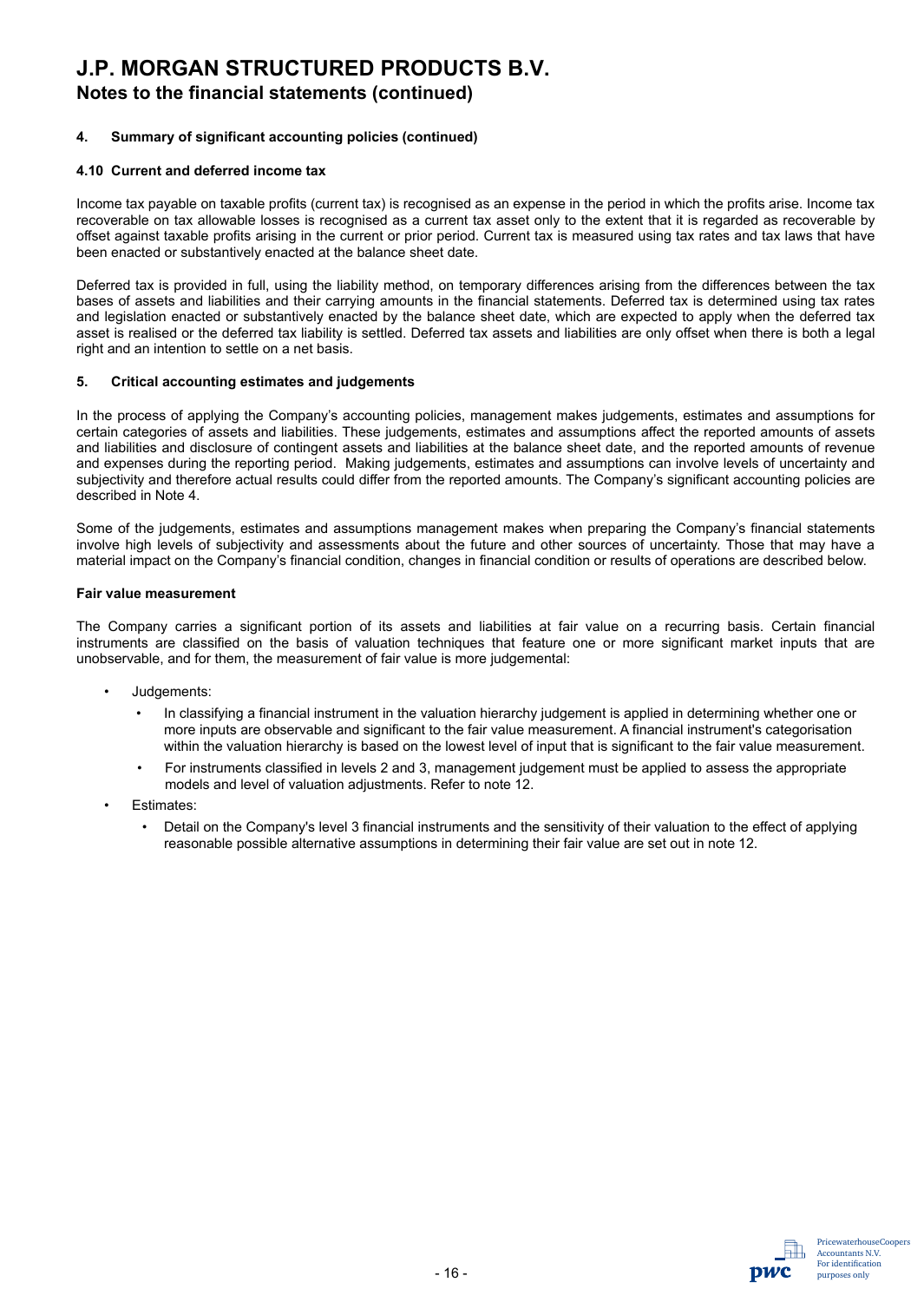## **J.P. MORGAN STRUCTURED PRODUCTS B.V. Notes to the financial statements (continued)**

#### **6. Segmental analysis**

#### **Business segments**

The Company's activities comprise only one business segment, namely Corporate and Investment Banking. The Company issues structured notes, of which the majority are issued within EMEA. All fee and commission income is received from JPMorgan Chase undertakings within the EMEA region. Therefore segmental analysis of the Company's revenue and assets by business is not necessary.

#### **Geographical segments**

The Company operates in three geographic regions as listed below:

- **EMEA**
- **AMERICAS**
- APAC

The following table presents revenues from business activities and total assets by geographic area.

|                                | <b>EMEA</b> |            | <b>AMERICAS</b> |           | <b>APAC</b> |            | <b>Total</b> |            |
|--------------------------------|-------------|------------|-----------------|-----------|-------------|------------|--------------|------------|
|                                | 2021        | 2020       | 2021            | 2020      | 2021        | 2020       | 2021         | 2020       |
|                                | \$'000      | \$'000     | \$'000          | \$'000    | \$'000      | \$'000     | \$'000       | \$'000     |
| Interest income                | 16.594      | 63,684     |                 |           |             |            | 16.594       | 63,684     |
| Fees and commissions<br>income | 25.344      | 21,797     |                 |           |             |            | 25.344       | 21,797     |
|                                |             |            |                 |           |             |            |              |            |
| Total assets                   | 22,564,677  | 23,044,065 | 4,338,035       | 3,929,260 | 9,269,117   | 10,674,221 | 36,171,829   | 37,647,546 |
|                                |             |            |                 |           |             |            |              |            |

#### **7. Financial assets held at fair value through profit and loss**

|                                                             | 2021       | 2020       |
|-------------------------------------------------------------|------------|------------|
|                                                             | \$'000     | \$'000     |
| Financial assets held at fair value through profit and loss | 28,701,694 | 29,709,550 |

Financial assets held at fair value through profit and loss predominantly represent derivatives and fully funded over the counter ("OTC") financial instruments with other JPMorgan Chase undertakings, see note 12. Credit valuation adjustments ("CVA") are necessary to reflect counterparty credit quality in the valuation of assets measured at fair value. CVA for the current period for financial assets held at fair value through profit and loss is \$0.4 million (2020: \$17.7 million) which is fully offset by an equal and opposite amount in financial liabilities designated at fair value through profit or loss. (Refer notes 10 and 11).

#### **8. Trade and other receivables**

|                                                                  | 2021      | 2020      |
|------------------------------------------------------------------|-----------|-----------|
|                                                                  | \$'000    | \$'000    |
| Trade and other receivables: amounts falling due after one year  |           |           |
| Amounts owed by JPMorgan Chase undertakings                      | 2,500,000 | 1,800,000 |
|                                                                  |           |           |
|                                                                  | 2,500,000 | 1,800,000 |
|                                                                  |           |           |
| Trade and other receivables: amounts falling due within one year |           |           |
| Trade and other receivables (others)                             | 65.198    | 59,494    |
| Amounts owed by JPMorgan Chase undertakings                      | 244,286   | 112,944   |
|                                                                  | 309,484   | 172,438   |

None of the amounts within trade and other receivables were past due or impaired as at 31 December 2021 (31 December 2020: nil).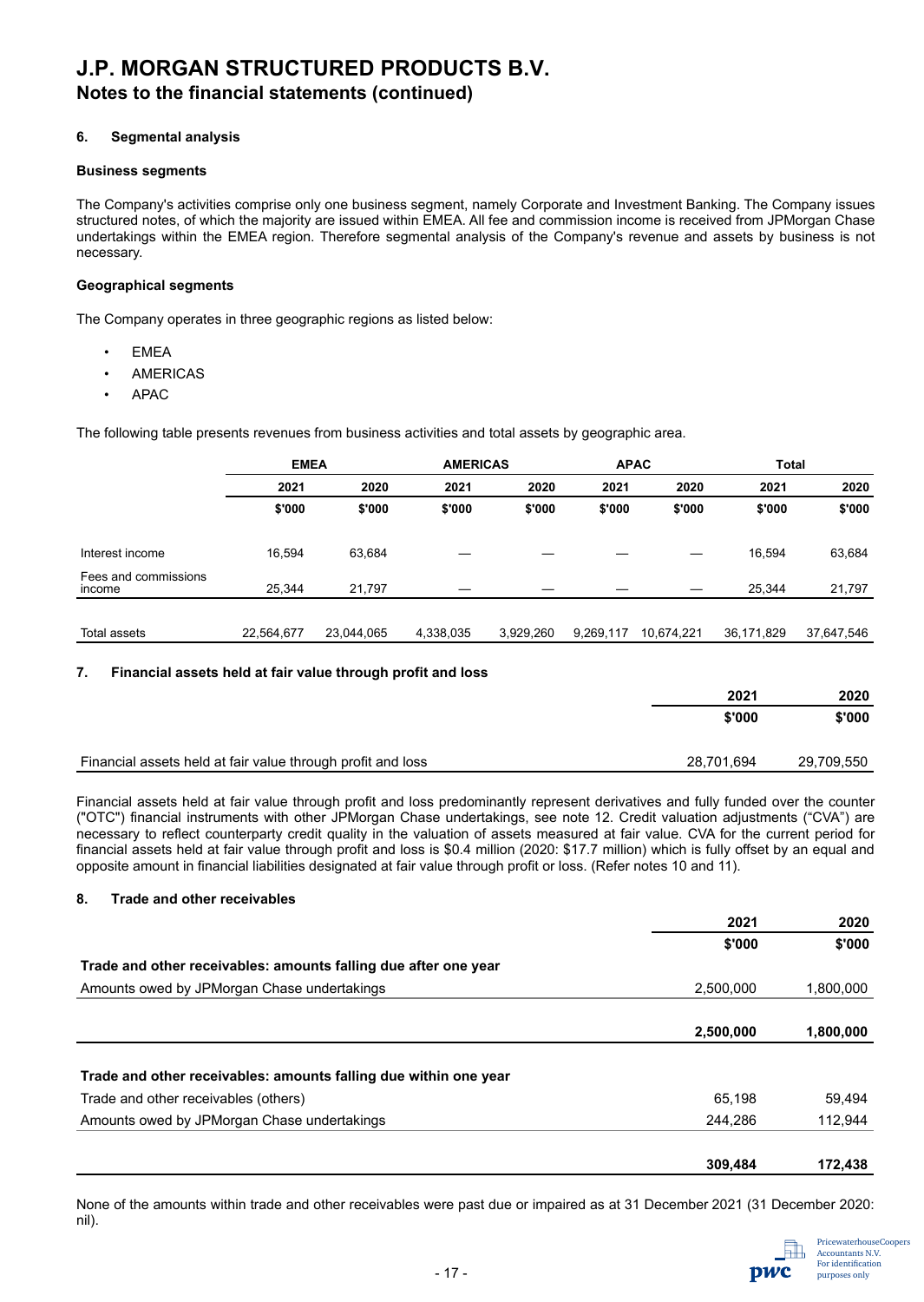## **Notes to the financial statements (continued)**

#### **9. Net cash and cash equivalents**

|                                                                              | 2021       | 2020       |  |
|------------------------------------------------------------------------------|------------|------------|--|
|                                                                              | \$'000     | \$'000     |  |
| Cash held with JPMorgan Chase undertakings                                   | 4,538,550  | 5,872,170  |  |
| Cash held with third parties                                                 | 117,321    | 93,388     |  |
|                                                                              | 4,655,871  | 5,965,558  |  |
| <b>Bank overdraft</b>                                                        |            |            |  |
| Balances due to JPMorgan Chase undertakings                                  | (131, 180) | (4,021)    |  |
| Balances due to third parties                                                | (12, 871)  | (24, 336)  |  |
|                                                                              | (144, 051) | (28, 357)  |  |
| Net cash and cash equivalents as reported in the cash flow statement         | 4,511,820  | 5,937,201  |  |
| Financial liabilities designated at fair value through profit or loss<br>10. |            |            |  |
|                                                                              | 2021       | 2020       |  |
|                                                                              | \$'000     | \$'000     |  |
| Financial liabilities designated at fair value through profit or loss        | 24,262,697 | 22,263,301 |  |

Financial liabilities designated at fair value through profit and loss include short term and long term structured notes. In certain instances, the customers have the rights to exercise put options. Other securities include early redemption clauses. As a result, the notes have been disclosed as having a maturity within one year in the table above. The contractual payments associated with the notes issued by the Company are all guaranteed, predominantly by JPMorgan Chase Bank, N.A. and may be repayable on customer demand. The details of each note are set out in the prospectus for each issuance.

Debit valuation adjustments and funding valuation adjustments are necessary to reflect the credit quality of the Company in the valuation of such liabilities. The directors consider that the Company is fully hedged and that there would, in the normal course of business, be no impact to the results of the Company due to movements in the fair value of the financial liabilities designated at fair value through profit or loss. As such also the relevant concentration risk is minimal.

The cumulative changes in its own credit and funding risk in the financial liabilities designated at fair value through profit or loss and held at fair value through profit or loss for 2021 is \$0.4 million (2020: \$17.7 million) as on balance sheet date. This is fully offset by an equal and opposite amount in financial assets held at fair value through profit or loss (Refer note 7) leading to nil impact in income statement.

#### **11. Financial liabilities held at fair value through profit and loss**

|                                                                 | 2021      | 2020      |
|-----------------------------------------------------------------|-----------|-----------|
|                                                                 | \$'000    | \$'000    |
| Financial liabilities held at fair value through profit or loss | 4,438,997 | 7,446,249 |

Financial liabilities held at fair value through profit or loss consists of warrants and derivatives.

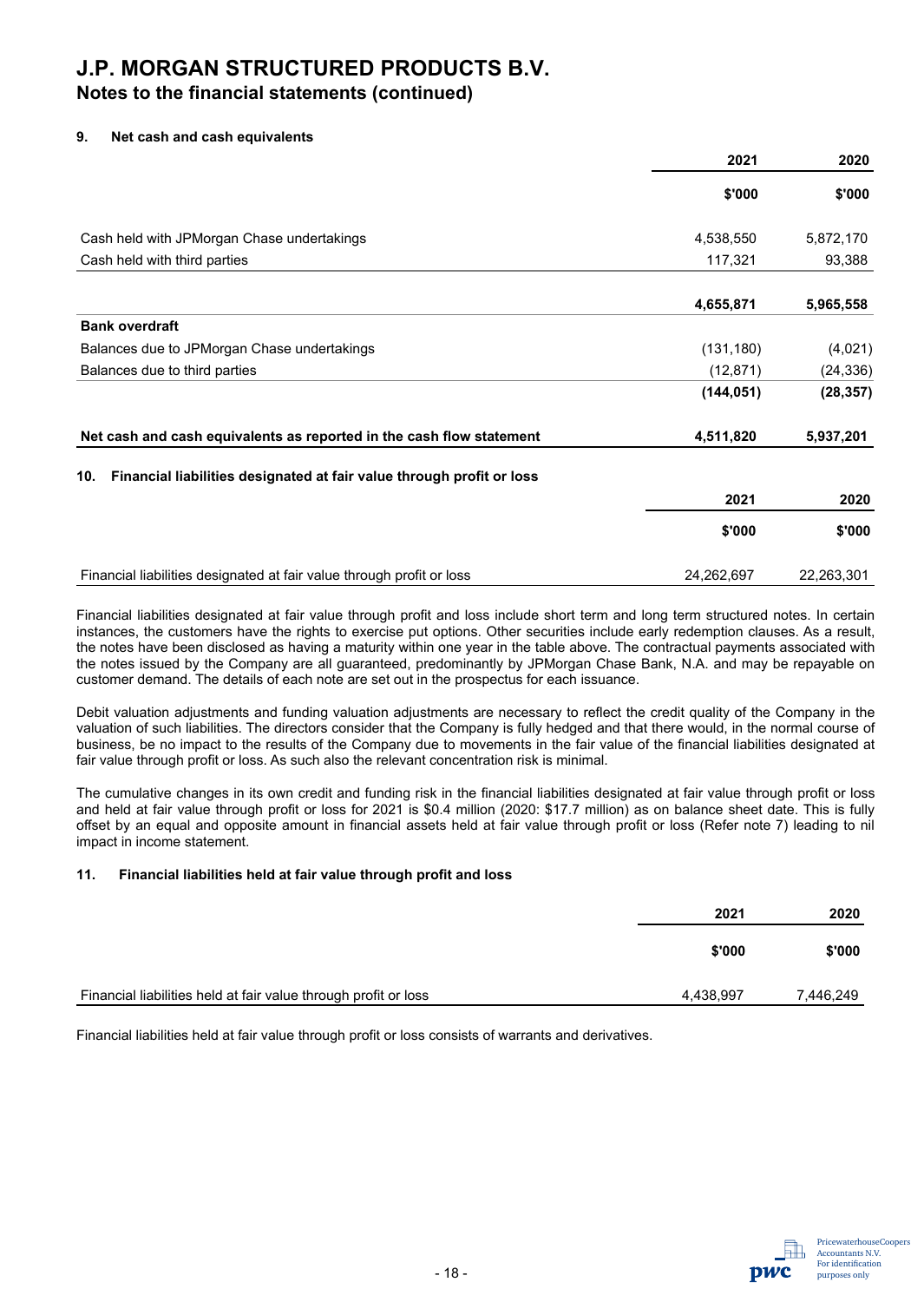## **Notes to the financial statements (continued)**

#### **12. Assets and liabilities measured at fair value**

#### *Valuation process*

The Company carries a portion of its assets and liabilities at fair value on a recurring basis.

Fair value is defined as the price that would be received to sell an asset or paid to transfer a liability in an orderly transaction between market participants at the measurement date. Fair value is based on quoted market prices or inputs, where available. If prices or quotes are not available, fair value is based on valuation models and other valuation techniques that consider relevant transaction characteristics (such as maturity) and use as inputs observable or unobservable market parameters, including yield curves, interest rates, volatilities, prices (such as commodity, equity or debt prices), correlations, foreign exchange rates and credit curves.

The level of precision in estimating unobservable market inputs or other factors can affect the amount of gain or loss recorded for a particular position. Furthermore, while the Company believes its valuation methods are appropriate and consistent with those of other market participants, the methods and assumptions used reflect management judgement and may vary across the Company's businesses and portfolios. The use of different methodologies or assumptions to those used by the Company could result in a different estimate of fair value at the reporting date.

Risk-taking functions are responsible for providing fair value estimates for assets and liabilities carried on the balance sheet at fair value. The Firm's valuation control function, which is part of the Firm's Finance function and independent of the risk-taking functions, is responsible for verifying these estimates and determining any fair value adjustments that may be required to ensure that the Firm's positions are recorded at fair value. The valuation control function verifies fair value estimates provided by the risktaking functions by leveraging independently derived prices, valuation inputs and other market data, where available.

Debit valuation adjustments ("DVA") are taken to reflect the credit quality of the Company in the valuation of liabilities measured at fair value. The Firm also incorporates the impact of funding in its valuation estimates where there is evidence that a market participant in the principal market would incorporate it in a transfer of the instrument.

Credit valuation adjustments ("CVA") are necessary to reflect counterparty credit quality in the valuation of assets measured at fair value.

#### **Valuation model review and approval**

If prices or quotes are not available for an instrument or a similar instrument, fair value is generally determined using valuation models that consider relevant transaction terms such as maturity and use as inputs market-based or independently sourced parameters. The Model Risk Governance and Review function is independent of the model owners and reviews and approves valuation models used by the Company.

#### *Fair value hierarchy*

The Company classifies its assets and liabilities according to a valuation hierarchy that reflects the observability of significant market inputs. The three levels are defined as follows:

**Level 1** - inputs to the valuation methodology are quoted prices (unadjusted) for identical assets or liabilities in active markets.

**Level 2** - inputs to the valuation methodology include quoted prices for similar assets and liabilities in active markets, and inputs that are observable for the asset or liability, either directly or indirectly, for substantially the full term of the financial instrument.

**Level 3** - one or more inputs to the valuation methodology are unobservable and significant to the fair value measurement.

A financial instrument's categorisation within the valuation hierarchy is based on the lowest level of input that is significant to the fair value measurement.

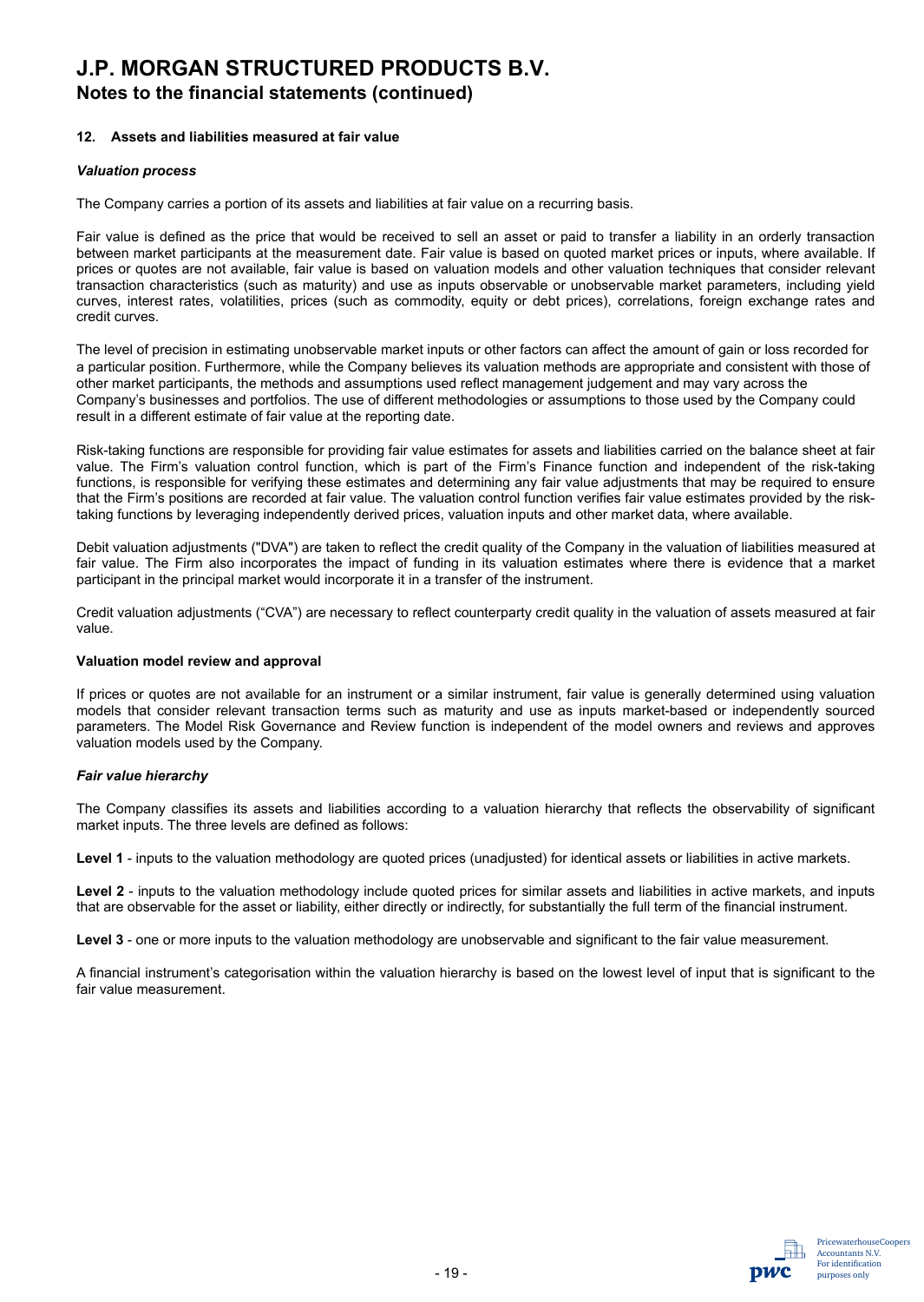## **J.P. MORGAN STRUCTURED PRODUCTS B.V. Notes to the financial statements (continued)**

#### **12. Assets and liabilities measured at fair value (continued)**

#### *Valuation methodologies*

The following table describes the valuation methodologies used by the Firm to measure its more significant products/ instruments at fair value, including the general classification of such instruments pursuant to the valuation hierarchy.

| <b>Product / Instrument</b>                                      | Valuation methodology, inputs and assumptions                                                                                                                                                                                                                                                                                                                                                                                                                                                                                                                                                                                                                                                                                                                                                                                                                                                                                                                                                                                    | <b>Classifications in the valuation</b><br>hierarchy |
|------------------------------------------------------------------|----------------------------------------------------------------------------------------------------------------------------------------------------------------------------------------------------------------------------------------------------------------------------------------------------------------------------------------------------------------------------------------------------------------------------------------------------------------------------------------------------------------------------------------------------------------------------------------------------------------------------------------------------------------------------------------------------------------------------------------------------------------------------------------------------------------------------------------------------------------------------------------------------------------------------------------------------------------------------------------------------------------------------------|------------------------------------------------------|
| <b>Structured notes</b>                                          | • Valuations are based on discounted cash flow analysis that<br>consider the embedded derivative and the terms and payment<br>structure of the note.<br>• The embedded derivative features are considered using models such as<br>the Black-Scholes option pricing model, simulation models, or a<br>combination of models that use observable or unobservable valuation<br>inputs, depending on the embedded derivative. The specific inputs used<br>vary according to the nature of the embedded derivative features, as<br>described in the discussion below regarding derivative valuation.<br>Adjustments are then made to this base valuation to reflect the Firm's<br>own credit risk (DVA).                                                                                                                                                                                                                                                                                                                              | Level 2 or 3                                         |
| <b>Equity securities</b>                                         | Quoted market prices are used.                                                                                                                                                                                                                                                                                                                                                                                                                                                                                                                                                                                                                                                                                                                                                                                                                                                                                                                                                                                                   | Level 1                                              |
| Derivatives and fully funded<br><b>OTC</b> financial instruments | Derivatives that are valued using models such as the Black-Scholes<br>option pricing model, simulation models, or a combination of models, that<br>use observable or unobservable valuation inputs as well as considering<br>the contractual terms.<br>The key valuation inputs used will depend on the type of derivative and<br>the nature of the underlying instruments and may include equity prices.<br>commodity prices, interest rate yield curves, foreign exchange rates,<br>volatilities, correlations, credit default swaps ("CDS") spreads and<br>recovery rates. Additionally, the credit quality of the counterparty and of<br>the Firm's as well as market funding levels may also be considered.<br>In addition, specific inputs used for derivatives that are valued based on<br>models with significant unobservable inputs are as follows:<br>Equity option specific inputs include:<br>Forward equity price<br>Equity volatility<br>Equity correlation<br>Equity - FX correlation<br>Equity - IR correlation | Level 2 or 3                                         |

The following tables present the assets and liabilities reported at fair value as of 31 December 2021 and 2020, by major product category and fair value hierarchy.

#### *Assets and liabilities measured at fair value on a recurring basis*

| Level 1 | Level 2        | Level 3        | <b>Total</b>   |
|---------|----------------|----------------|----------------|
| \$'000  | \$'000         | \$'000         | \$'000         |
|         |                |                |                |
|         |                |                |                |
| 426,307 | 15,907,672     | 12,367,715     | 28,701,694     |
|         |                |                |                |
| 426,307 | 15,907,672     | 12,367,715     | 28,701,694     |
|         |                |                |                |
|         |                |                |                |
|         | (3,394,185)    | (1,044,812)    | (4,438,997)    |
|         |                |                |                |
|         | (12,936,066)   | (11,326,631)   | (24, 262, 697) |
|         | (16, 330, 251) | (12, 371, 443) | (28, 701, 694) |
|         |                |                |                |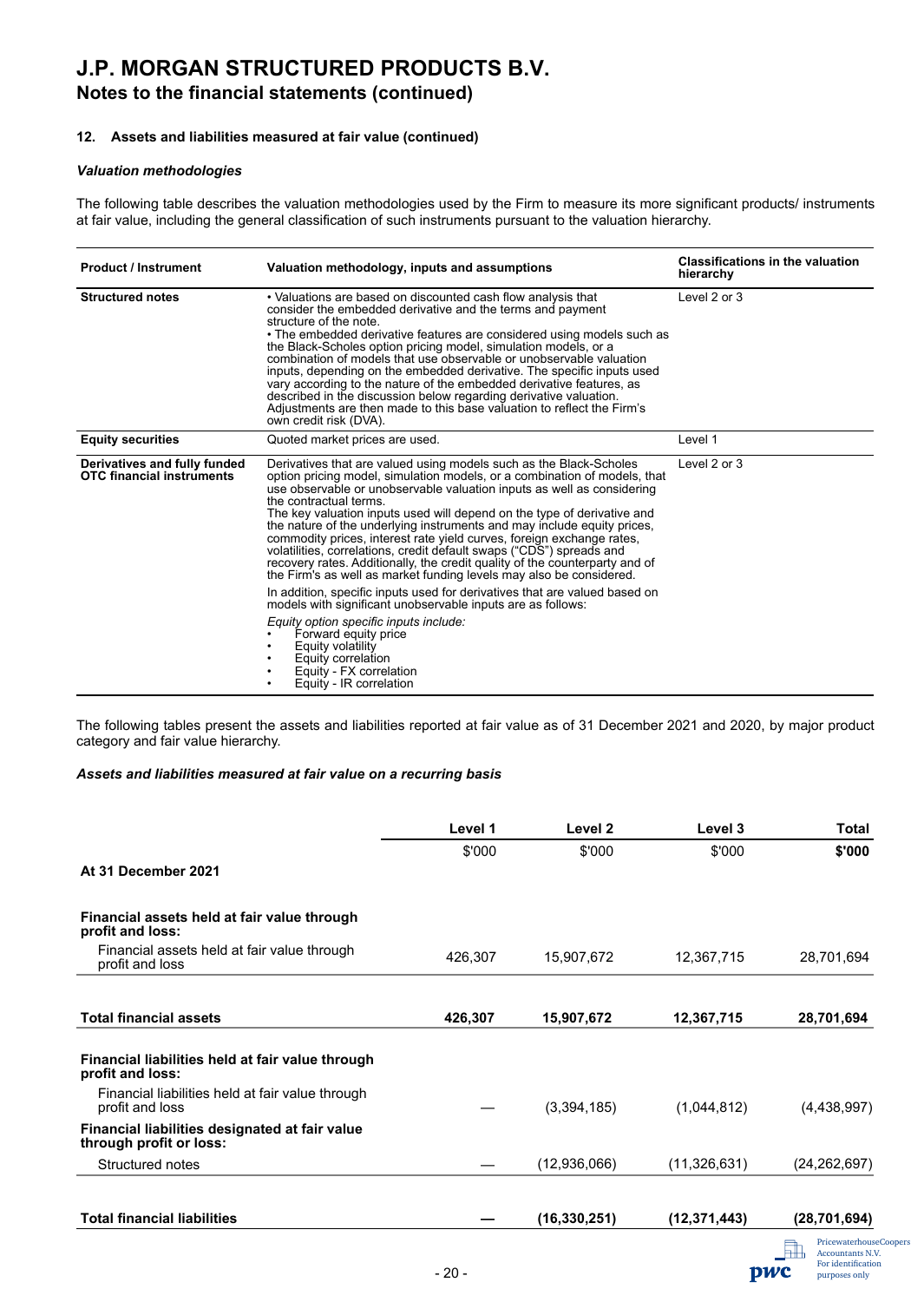### **Notes to the financial statements (continued)**

#### **12. Assets and liabilities measured at fair value (continued)**

|                                                                           | Level 1 | Level 2        | Level 3      | <b>Total</b>   |
|---------------------------------------------------------------------------|---------|----------------|--------------|----------------|
|                                                                           | \$'000  | \$'000         | \$'000       | \$'000         |
| At 31 December 2020                                                       |         |                |              |                |
| Financial assets held at fair value through<br>profit and loss:           |         |                |              |                |
| Financial assets held at fair value through<br>profit and loss            | 371,734 | 17, 155, 257   | 12,182,559   | 29,709,550     |
| <b>Total financial assets</b>                                             | 371,734 | 17,155,257     | 12,182,559   | 29,709,550     |
|                                                                           |         |                |              |                |
| Financial liabilities held at fair value through<br>profit and loss:      |         |                |              |                |
| Financial liabilities held at fair value through<br>profit and loss       |         | (6,443,321)    | (1,002,928)  | (7,446,249)    |
| Financial liabilities designated at fair value<br>through profit or loss: |         |                |              |                |
| Structured notes                                                          |         | (11, 179, 371) | (11,083,930) | (22, 263, 301) |
|                                                                           |         |                |              |                |
| <b>Total financial liabilities</b>                                        |         | (17,622,692)   | (12,086,858) | (29,709,550)   |

The Company hedges all structured note issuances by entering into hedging transactions with other JPMorgan Chase companies. The hedging transactions can be booked as multiple elements in order to ensure the risk associated with the notes is fully hedged. Each of these elements is classified in the fair value hierarchy in line with the requirements of IFRS 13 'Fair Value Measurement', and as such the fair value hierarchy of the structured notes and hedges can differ.

#### *Level 3 valuations*

The Firm has established well structured processes for determining fair value, including for instruments where fair value is estimated using significant unobservable inputs (level 3).

Estimating fair value requires the application of judgement. The type and level of judgement required is largely dependent on the amount of observable market information available to the Company. For instruments valued using internally developed valuation models and other valuation techniques that use significant unobservable inputs are classified within level 3 of the fair value hierarchy, judgements used to estimate fair value are more significant than those required when estimating the fair value of instruments classified within levels 1 and 2.

In arriving at an estimate of fair value for an instrument within level 3, management must first determine the appropriate valuation model or other valuation technique to use. Second, due to the lack of observability of significant inputs, management must assess relevant empirical data in deriving valuation inputs including transaction details, yield curves, interest rates, prepayment speed, default rates, volatilities, correlations, prices (such as commodity, equity or debt prices), valuations of comparable instruments, foreign exchange rates and credit curves.

The following table presents the Company's primary level 3 financial instruments, the valuation techniques used to measure the fair value of those financial instruments, the significant unobservable inputs, the range of values for those inputs and, for certain instruments, the weighted averages of such inputs. While the determination to classify an instrument within level 3 is based on the significance of the unobservable inputs to the overall fair value measurement, level 3 financial instruments typically include observable components (that is, components that are actively quoted and can be validated to external sources) in addition to the unobservable components.

The range of values presented in the table is representative of the highest and lowest level input used to value the significant groups of instruments within a product/ instrument classification. Where provided, the weighted averages of the input values presented in the table are calculated based on the fair value of the instruments that the input is being used to value.

In the Company's view, the input range and the weighted average value do not reflect the degree of input uncertainty or an assessment of the reasonableness of the Company's estimates and assumptions. Rather, they reflect the characteristics of the various instruments held by the Company and the relative distribution of instruments within the range of characteristics. For example, two option contracts may have similar levels of market risk exposure and valuation uncertainty, but may have significantly different implied volatility levels because the option contracts have different underlyings, tenors, or strike prices.

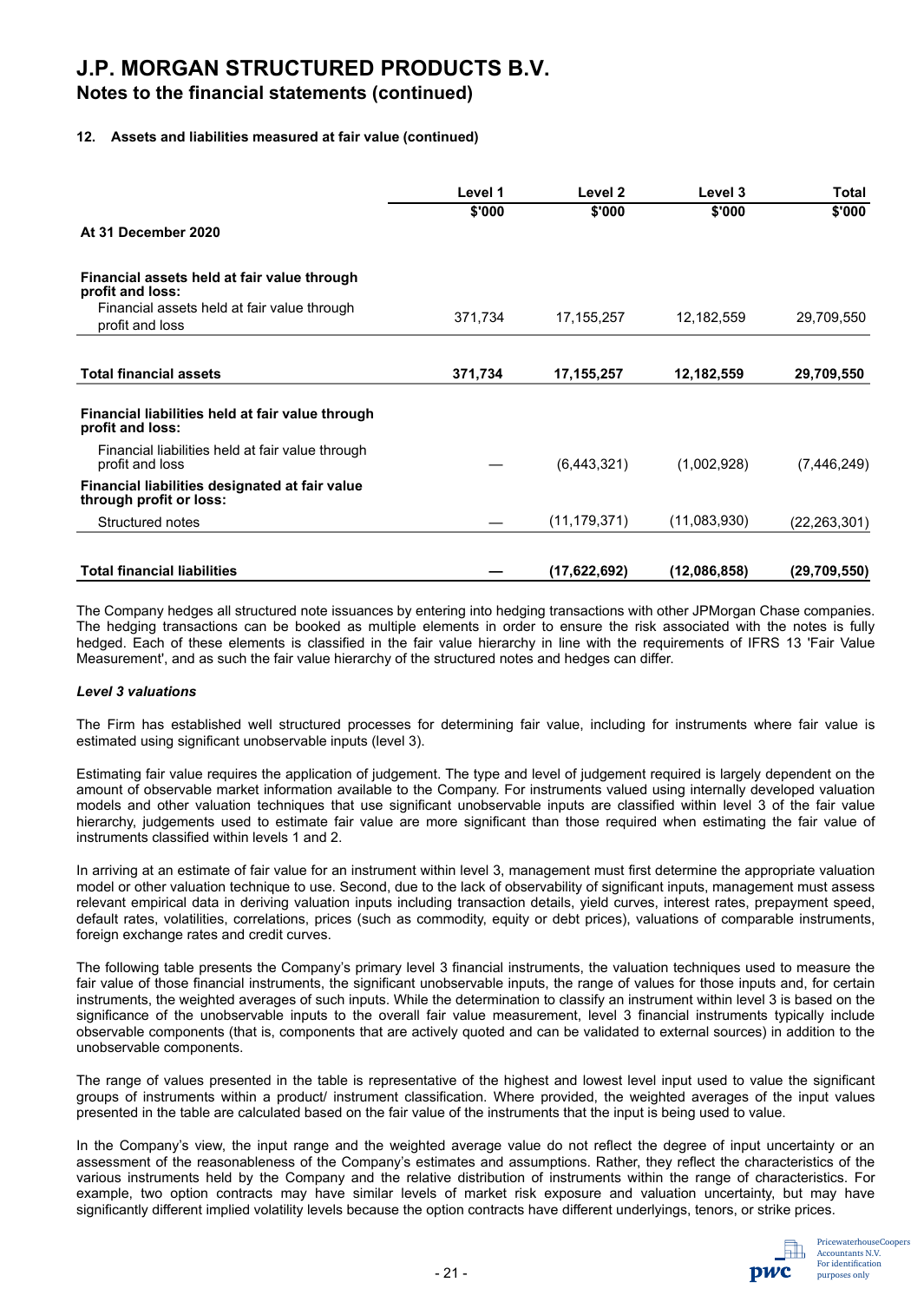## **J.P. MORGAN STRUCTURED PRODUCTS B.V. Notes to the financial statements (continued)**

#### **12. Assets and liabilities measured at fair value (continued)**

#### **Level 3 valuations (continued)**

The input range and weighted average values will therefore vary from period-to-period and parameter to parameter based on the characteristics of the instruments held by the Company at each balance sheet date.

| <b>Product/instrument</b>                     | Asset      | Liability                        | Net fair<br>value | <b>Principal</b><br>valuation<br>technique | Unobservable input                    | Range of input<br>values | Average<br>(a) |
|-----------------------------------------------|------------|----------------------------------|-------------------|--------------------------------------------|---------------------------------------|--------------------------|----------------|
| At 31 December 2021                           | \$'000     | \$'000                           | \$'000            |                                            |                                       |                          |                |
| Derivatives and fully<br>funded OTC financial | 12,367,715 | (1,044,812)                      | 11,322,903        | Option<br>pricing                          | Equity correlation                    | 20% - 100% 61%           |                |
| instruments                                   |            |                                  |                   |                                            | Equity - FX correlation               | $(76)\% - 46\% - 27\%$   |                |
|                                               |            |                                  |                   |                                            | Equity - Interest rate<br>correlation | 27% - 27% 27%            |                |
|                                               |            |                                  |                   |                                            | Equity volatility                     | 4% - 114% 33%            |                |
|                                               |            |                                  |                   |                                            |                                       |                          |                |
| Structured notes                              |            | (11,326,631) (11,326,631) Option |                   | pricing                                    | Equity correlation                    | 20% - 100% 61%           |                |
|                                               |            |                                  |                   |                                            | Equity - FX correlation               | $(76)\% - 46\% - 27\%$   |                |
|                                               |            |                                  |                   |                                            | Equity - Interest rate<br>correlation | 27% - 27% 27%            |                |
|                                               |            |                                  |                   |                                            | Equity volatility                     | 4% - 114% 33%            |                |
| Total                                         | 12,367,715 | (12, 371, 443)                   | (3,728)           |                                            |                                       |                          |                |

(a) Amounts represent arithmetic averages.

| <b>Product/instrument</b>                     | Asset      | Liability    | <b>Net fair</b><br>value | <b>Principal</b><br>valuation<br>technique | Unobservable input                    | Range of input<br>values | Average (a) |
|-----------------------------------------------|------------|--------------|--------------------------|--------------------------------------------|---------------------------------------|--------------------------|-------------|
| At 31 December 2020                           | \$'000     | \$'000       | \$'000                   |                                            |                                       |                          |             |
| Derivatives and fully<br>funded OTC financial | 12,182,559 | (1,002,928)  | 11,179,631               | Option pricing                             | Interest rate<br>correlation          | $1\% - 60\%$             | 24.5%       |
| instruments                                   |            |              |                          |                                            | Interest rate volatility              | 6.85bps-89.08bps         | 42.11bps    |
|                                               |            |              |                          |                                            | Interest rate - FX<br>correlation     | $0\% - 35\%$             | 11.7%       |
|                                               |            |              |                          |                                            | Equity correlation                    | 17% - 100%               | 65%         |
|                                               |            |              |                          |                                            | Equity - FX<br>correlation            | $(80)$ % - 55%           | $-23%$      |
|                                               |            |              |                          |                                            | Equity - Interest rate<br>correlation | 20% - 50%                | 33%         |
|                                               |            |              |                          |                                            | Commodity volatility                  | $35\% - 35\%$            | 35%         |
|                                               |            |              |                          |                                            | Equity volatility                     | 4% - 103%                | 29%         |
|                                               |            |              |                          |                                            |                                       |                          |             |
| Structured notes                              |            |              |                          | (11,083,930) (11,083,930) Option pricing   | Interest rate<br>correlation          | $1\% - 60\%$             | 24.5%       |
|                                               |            |              |                          |                                            | Interest rate volatility              | 6.85bps-89.08bps         | 42.11bps    |
|                                               |            |              |                          |                                            | Interest rate - FX<br>correlation     | $0\% - 35\%$             | 11.7%       |
|                                               |            |              |                          |                                            | Equity correlation                    | 17% - 100%               | 65%         |
|                                               |            |              |                          |                                            | Equity - FX<br>correlation            | $(80)$ % - 55%           | $-23%$      |
|                                               |            |              |                          |                                            | Equity - Interest rate<br>correlation | 20% - 50%                | 33%         |
|                                               |            |              |                          |                                            | Equity volatility                     | 4% - 103%                | 29%         |
| Total                                         | 12,182,559 | (12,086,858) | 95,701                   |                                            |                                       |                          |             |

(a) Amounts represent arithmetic averages.

The categories presented in the tables have been aggregated based upon the product type, which may differ from their classification on the balance sheet and fair values are shown net.

Given significant economic hedging between derivatives and structured notes, the inputs considered are consistent across both.

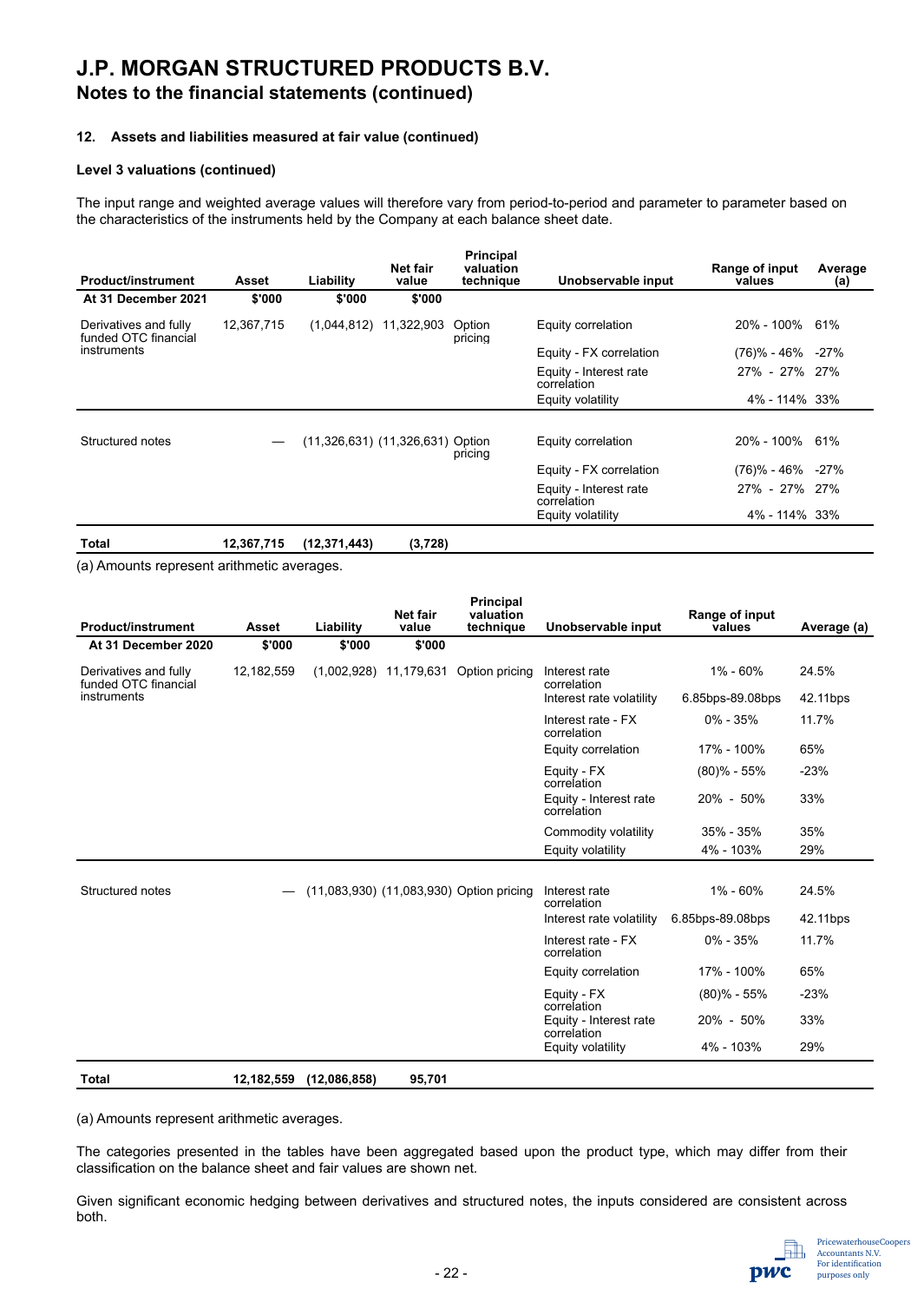## **J.P. MORGAN STRUCTURED PRODUCTS B.V. Notes to the financial statements (continued)**

#### **12. Assets and liabilities measured at fair value (continued)**

#### **Level 3 valuations (continued)**

#### *Changes in and ranges of unobservable inputs*

The following discussion provides a description of the impact on fair value measurement of a change in each unobservable input in isolation, and the interrelationship between unobservable inputs, where relevant and significant. The impact of changes in inputs may not be independent as a change in one unobservable input may give rise to a change in another unobservable input. Where relationships exist between two unobservable inputs, those relationships are discussed below. Relationships may also exist between observable and unobservable inputs (for example, as observable interest rates rise, unobservable prepayment rates decline); such relationships have not been included in the discussion below. In addition, for each of the individual relationships described below, the inverse relationship would also generally apply.

Correlation - Correlation is a measure of the relationship between the movements of two variables. Correlation is a pricing input for a derivative product where the payoff is driven by one or more underlying risks. Correlation inputs are related to the type of derivative due to the nature of the underlying risks. When parameters are positively correlated, an increase in one parameter will result in an increase in the other parameter. When parameters are negatively correlated, an increase in one parameter will result in a decrease in the other parameter. An increase in correlation can result in an increase or a decrease in a fair value measurement. For example, a short correlation position, an increase in correlation, in isolation, would generally result in a decrease in a fair value measurement.

Volatility - Volatility is a measure of the variability in possible returns for an instrument, parameter or market index given how much the particular instrument, parameter or index changes in value over time. Volatility is a pricing input for options, including equity options and interest rate options. Generally, the higher the volatility of the underlying, the riskier the instrument. Given a long position in an option, an increase in volatility, in isolation, would generally result in an increase in a fair value measurement.

#### *Fair value of financial instruments valued using techniques that incorporate unobservable inputs*

Price risk from the issued instruments is matched by entering into equal and offsetting OTC financial transactions with other JPMorgan Chase companies so that any price risk is effectively hedged. As at 31 December 2021, the use of alternative inputs would not change the results of the Company. Consequently, no sensitivity analysis for level 3 financial instruments is disclosed.

#### **Movement in assets and liabilities in Level 3 during year ended 31 December 2021**

#### **Financial assets held at fair value through profit and loss**

| \$'000<br>12,182,559 | \$'000<br>10,868,133 |
|----------------------|----------------------|
|                      |                      |
|                      |                      |
| (1,453,212)          | 7,469                |
| 12,782,014           | 11,347,534           |
| (10,654,171)         | (10,060,502)         |
| 171,789              | 1,363,960            |
| (661, 264)           | (1,344,035)          |
| 12,367,715           | 12,182,559           |
|                      |                      |

| Change in unrealised gain related to financial instruments held at 31 December * | 163.006 | 411,194 |
|----------------------------------------------------------------------------------|---------|---------|
|                                                                                  |         |         |

nwc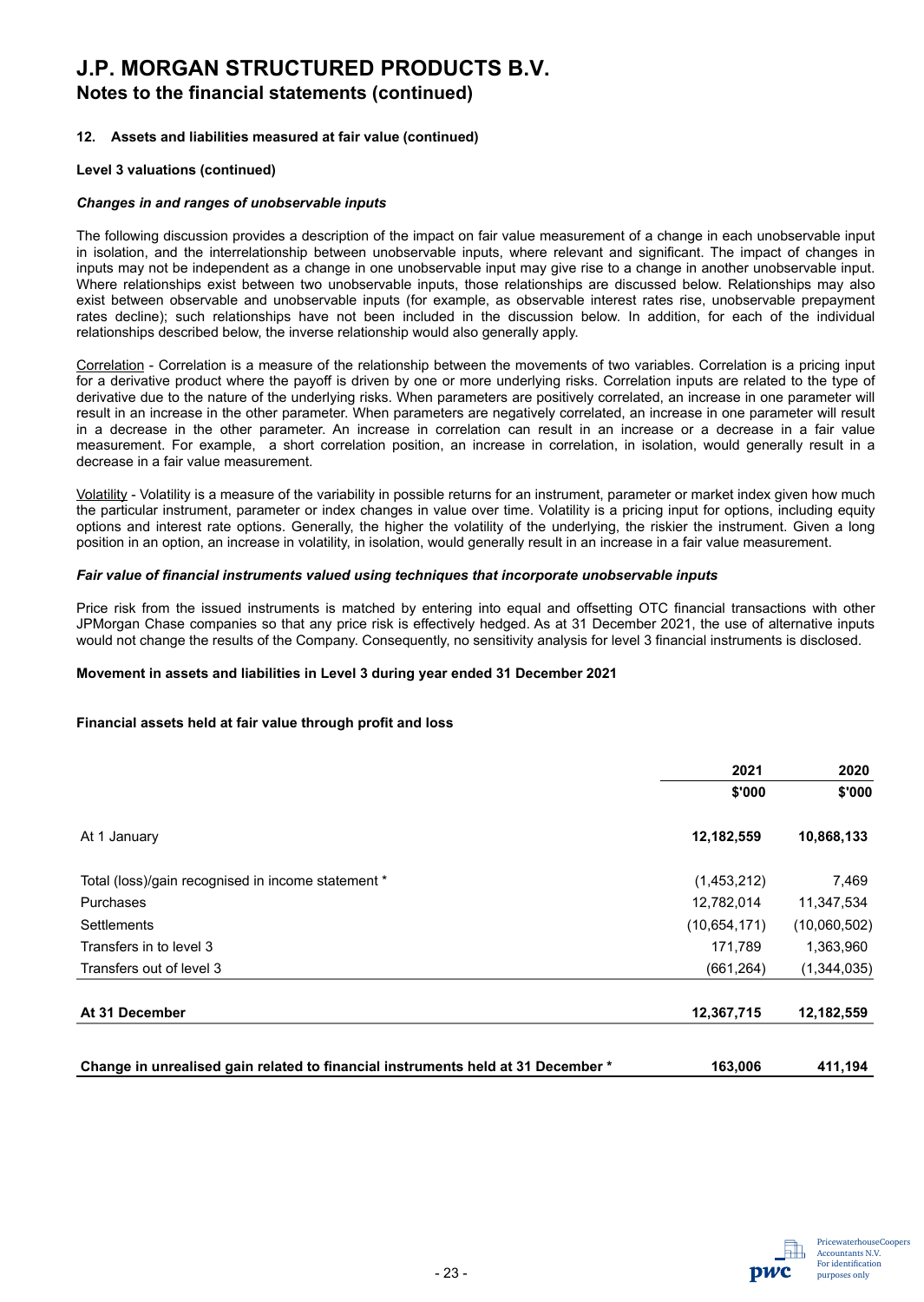### **Notes to the financial statements (continued)**

#### **12. Assets and liabilities measured at fair value (continued)**

**Movement in assets and liabilities in Level 3 during year ended 31 December 2021 (continued)**

**Financial liabilities held at fair value through profit and loss and designated at fair value through profit and loss**

|                                                    | 2021           | 2020        |
|----------------------------------------------------|----------------|-------------|
|                                                    | \$'000         | \$'000      |
| At 1 January                                       | 12,086,858     | 10,252,117  |
| Total (gain)/loss recognised in income statement * | (1,363,365)    | 26,653      |
| Purchases                                          | 1,576,204      | 1,044,386   |
| <b>Issuances</b>                                   | 11,284,459     | 9,877,099   |
| Settlements                                        | (10, 253, 787) | (9,044,821) |
| Transfers in to level 3                            | 239,536        | 881,064     |
| Transfers out of level 3                           | (1, 198, 462)  | (949, 640)  |
| At 31 December                                     | 12,371,443     | 12,086,858  |
|                                                    |                |             |

| Change in unrealised loss related to financial instruments held at 31 December * | 251,598 | 625,630 |
|----------------------------------------------------------------------------------|---------|---------|
|                                                                                  |         |         |

**\*** As explained above, the Company's hedging transactions are booked as multiple elements in order to ensure the risk associated with the notes is fully hedged, and as such the levelling of the structured notes and hedges can differ. The gain/(loss) recognised in the income statement as a result of changes in fair value related to level 3 financial instruments, including any changes to unrealised gain/(loss) is offset by an equal and opposite impact as a result of changes in fair value of the related hedging instruments that are classified across multiple fair value levels.

#### **Transfers between levels for instruments carried at fair value on a recurring basis**

For the years ended 31 December 2021 and 2020, there were no transfers between levels 1 and 2.

During the year ended 31 December 2021, transfers from level 2 to level 3 included the following:

- \$172 million of assets driven by reduction in observability of derivatives and fully funded OTC financial instruments.
- \$240 million of liabilities driven by a reduction in observability of structured notes.

During the year ended 31 December 2021, transfers from level 3 to level 2 included the following:

- \$661 million of assets driven by increase in observability of derivatives and fully funded OTC financial instruments.
- \$1,198 million of liabilities driven by increase in observability of structured notes.

During the year ended 31 December 2020, significant transfers from level 2 to level 3 included the following:

- \$1,364 million of assets driven by reduction in observability of derivatives and fully funded OTC financial instruments.
- \$881 million of liabilities driven by a reduction in observability of structured notes.

During the year ended 31 December 2020, transfers from level 3 to level 2 included the following:

- \$1,344 million of assets driven by increase in observability of derivatives and fully funded OTC financial instruments.
- \$950 million of liabilities driven by increase in observability of structured notes.

All transfers are assumed to occur at the beginning of the period in which they occur.

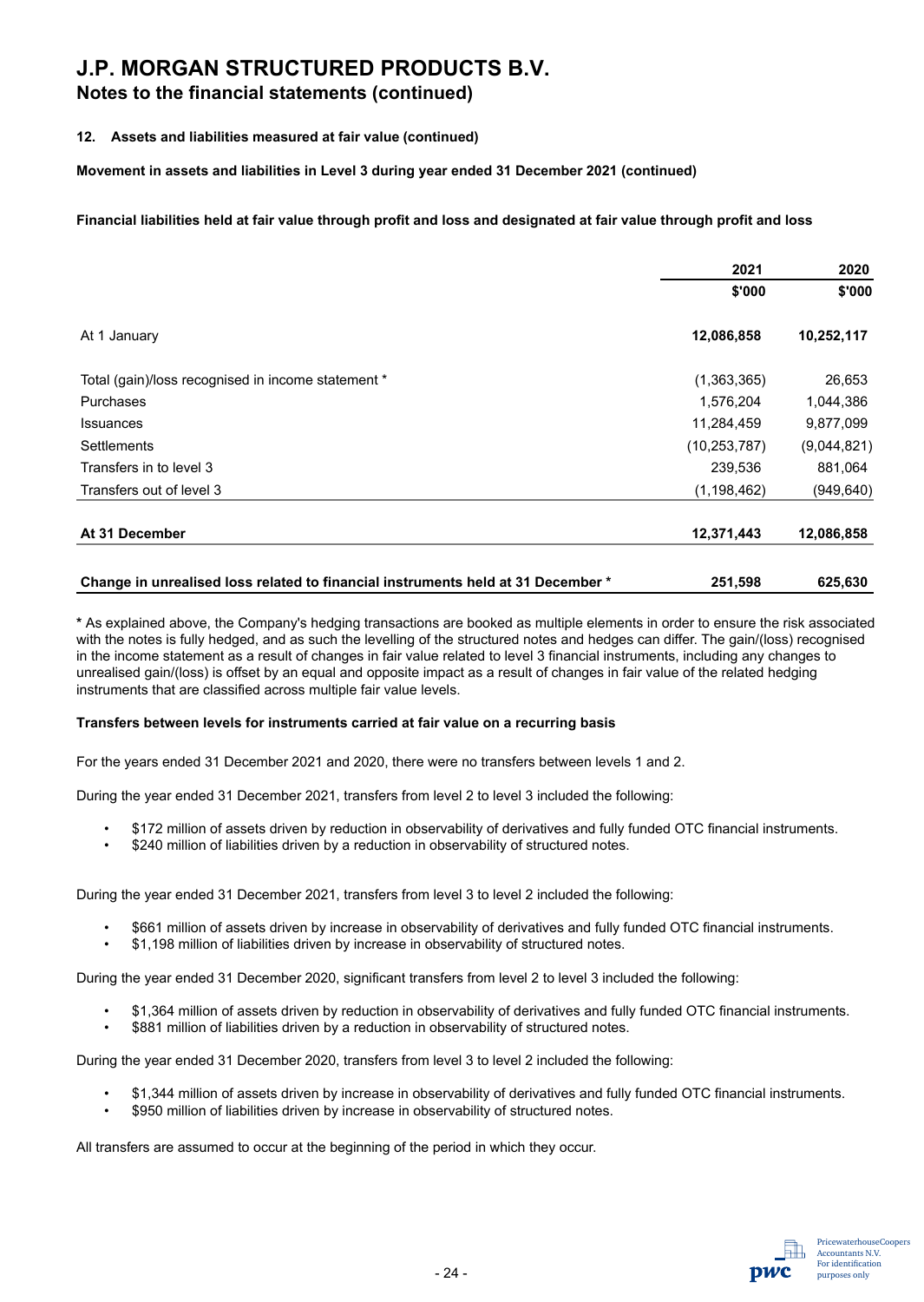### **Notes to the financial statements (continued)**

#### **12. Assets and liabilities measured at fair value (continued)**

#### **Movement in Level 3 assets and liabilities (continued)**

#### **Fair value of financial instruments not carried on balance sheet at fair value**

Certain financial instruments that are not carried at fair value on balance sheet are carried at amounts that approximate fair value, due to their short term nature and generally negligible credit risk. These instruments include cash and cash equivalents, bank overdraft, trade and other receivables and trade and other payables.

The Company has \$7,465.4 million (2020: \$7,938.0 million) of financial assets and \$6,877.4 million (2020: \$7,345.5 million) of current financial liabilities that are not measured at fair value. Given the short-term nature of these instruments, their carrying amounts in the balance sheet are a reasonable approximation of fair value.

#### *COVID-19 Pandemic*

While models are inherently imprecise, the degree of imprecision or uncertainty can be heightened by the market or economic environment. This is particularly true when the current and forecasting environment is significantly different from the historical macroeconomic environments upon which the models were calibrated, as the Company has experienced during the COVID-19 pandemic. This uncertainty may necessitate a greater degree of judgement and analytics to inform adjustments to model outputs than in typical periods.

#### **13. Offsetting financial assets and financial liabilities**

No financial assets and liabilities have been offset on the balance sheet as at 31 December 2021 (2020: nil).

Financial instruments, recognised within financial assets held at fair value through profit and loss and financial liabilities held at fair value through profit and loss, which were subject to master netting arrangements or other similar agreements but not offset, as at 31 December 2021, amounted to \$3,916.2 million (2020: \$6,620.2 million).

#### **14. Trade and other payables**

|                                             | 2021      | 2020      |
|---------------------------------------------|-----------|-----------|
|                                             | \$'000    | \$'000    |
| Trade payables                              | 71,538    | 51,200    |
| Amounts owed to JPMorgan Chase undertakings | 6,661,763 | 7,265,925 |
|                                             |           |           |

Current year trade and other payables predominantly consist of variation margin received from other JPMorgan Chase undertakings.

#### **15. Share capital**

|                                                     | 2021   | 2020   |
|-----------------------------------------------------|--------|--------|
|                                                     | €'000  | €'000  |
| Authorised share capital                            |        |        |
| 90,000 (2020: 90,000) Ordinary shares of €1.00 each | 90     | 90     |
|                                                     |        |        |
|                                                     | 2021   | 2020   |
|                                                     | \$'000 | \$'000 |
| Issued and fully paid share capital                 |        |        |
| 20,000 (2020: 20,000) Ordinary shares of €1.00 each | 26     | 26     |

In accordance with the requirements of Article 373 Book 2 of the Dutch Civil Code, the Company holds an amount of \$2,000 in a legal reserve in respect of revaluation of the Euro denominated share capital. There has been no change in the amount of authorised share capital during the year.

 **6,733,301 7,317,125**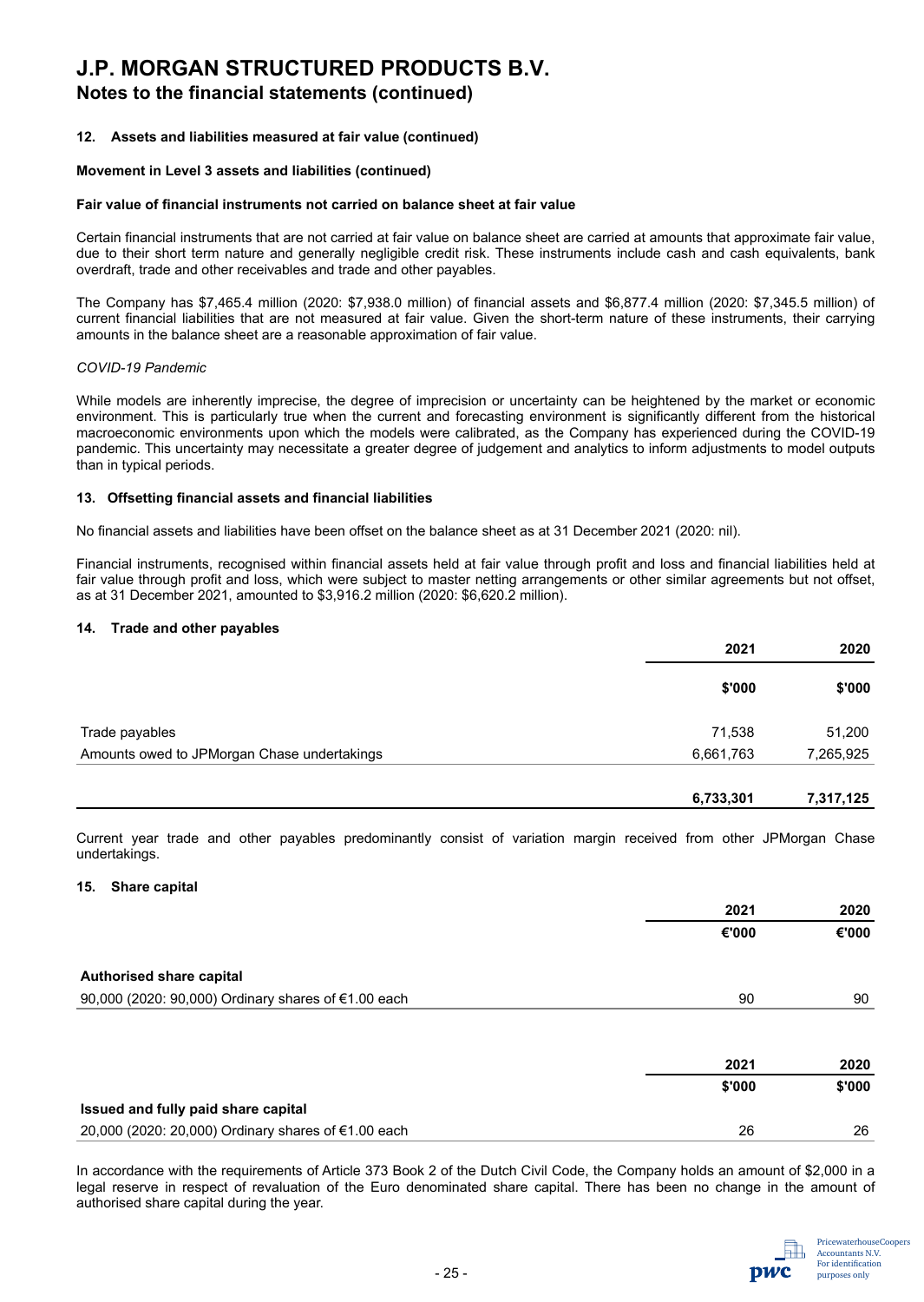## **Notes to the financial statements (continued)**

#### **16. Operating profit/(loss)**

Included in trading profit are net gains/(losses) from financial liabilities designated at FVTPL and financial assets and liabilities held at FVTPL:

|                                                            | 2021       | 2020       |
|------------------------------------------------------------|------------|------------|
|                                                            | \$'000     | \$'000     |
| Net loss on financial liabilities designated at FVTPL      | (733, 250) | (468, 391) |
| Net gain on financial assets and liabilities held at FVTPL | 733.250    | 468,391    |
|                                                            |            |            |

All fee and commission income is received from other JPMorgan Chase undertakings.

All fee and commission expense is paid by other JPMorgan Chase undertakings and reimbursed by the Company.

#### **17. Audit fee**

|                                                                                   | 2021   | 2020   |
|-----------------------------------------------------------------------------------|--------|--------|
|                                                                                   | \$'000 | \$'000 |
|                                                                                   |        |        |
| Auditors' remuneration for the audit of the Company's annual financial statements | 315    | 44     |

#### **18. Interest income and expense**

All interest income and expenses are from financial instruments held at amortised cost, which are receivable from or due to JPMorgan Chase undertakings respectively.

#### **19. Income tax expense**

|                                          | 2021   | 2020   |
|------------------------------------------|--------|--------|
| Income tax expense:                      | \$'000 | \$'000 |
| Current tax                              | 2,399  | 7,424  |
| Adjustment in respect of previous years  | (309)  | 59     |
|                                          |        |        |
| Tax on profit on ordinary activities     | 2,090  | 7,483  |
| Profit for the year before tax           | 9,713  | 29,773 |
| Tax calculated at applicable tax rates   | 2,399  | 7,424  |
| Adjustments in respect of previous years | (309)  | 59     |
| Income tax expense                       | 2,090  | 7,483  |

The standard tax rate in the Netherlands is 25% (2020: 25%). A tax rate of 15% (2020: 16.5%) is applied to the first €245,000 (2020:€200,000).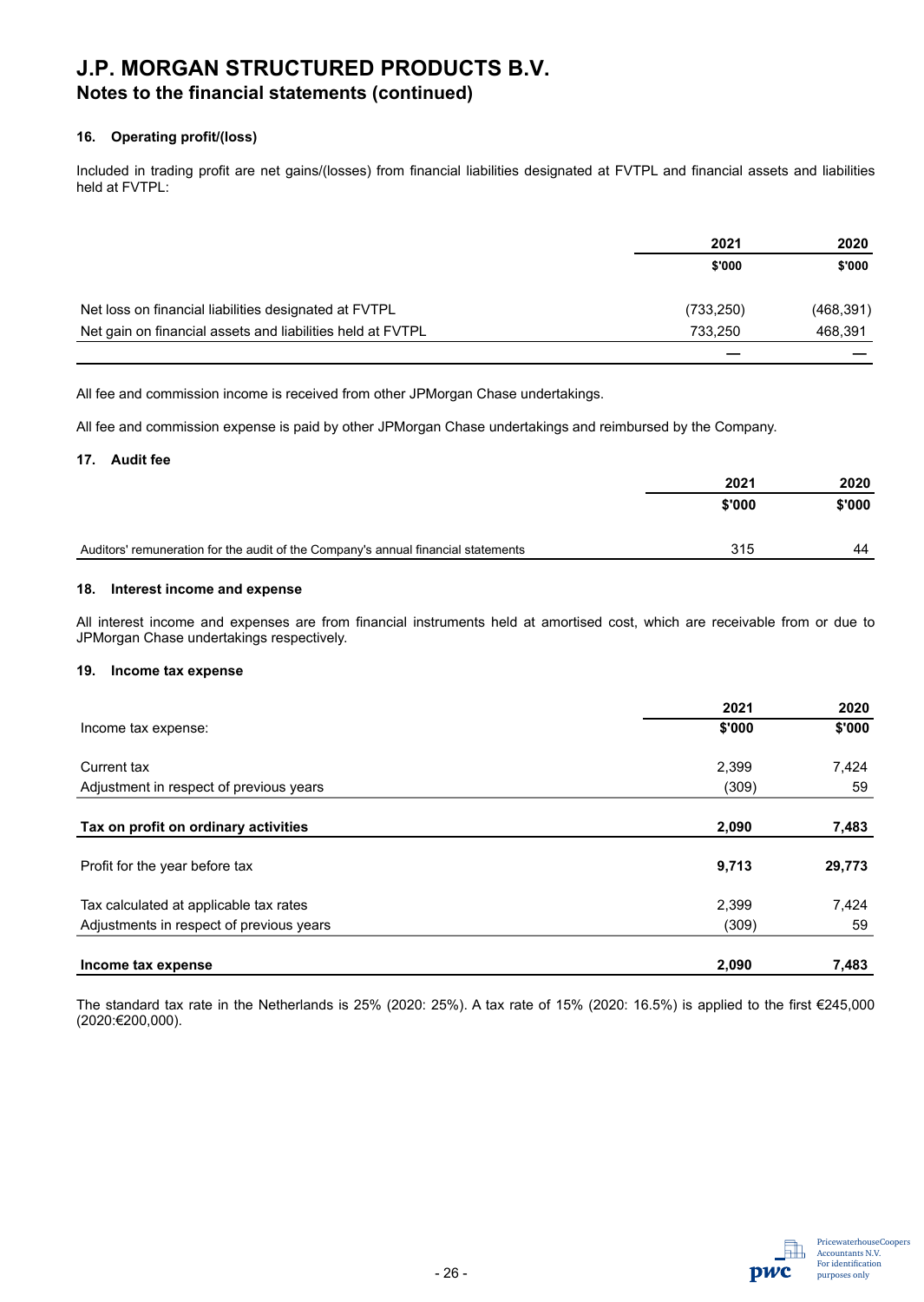### **Notes to the financial statements (continued)**

#### **20. Financial risk management**

Risk is an inherent part of the Company's business activities. The Company's overall objective is to manage its businesses, and the associated risks, in a manner that balances serving the interests of its clients, customers and investors and protects the safety and soundness of the Company.

JPMorgan Chase, and the Company believe that effective risk management requires, among other things:

- Acceptance of responsibility, including identification and escalation of risks by all individuals within the Company.
- Ownership of risk identification, assessment, data and management within each LOB and Corporate; and
- Firmwide structures for risk governance.

JPMorgan Chase's risk governance structure is based on the principle that each LOB is responsible for managing the risk inherent in its business, albeit with appropriate corporate oversight. Each LOB risk committee is responsible for decisions regarding the business risk strategy, policies (as appropriate) and controls. Therefore, each LOB within the Company forms part of the Firmwide risk governance structure.

The Company exercises oversight through the Board of Directors which are aligned to the Firm risk management framework and regulatory requirements.

The following sections outline the key financial risks that are inherent in the Company's business activities.

#### **Credit risk**

Credit risk is the risk associated with the default or change in credit profile of a client, counterparty or customer. Credit risk management monitors, measures and manages credit risk throughout the Firm and defines credit risk policies and procedures. The credit risk function reports to the Firm's CRO.

#### *COVID-19 Pandemic*

In 2021, the credit environment improved following the broad-based deterioration in 2020 that resulted from the impacts of the COVID-19 pandemic.

#### **Expected credit loss measurement**

#### **Approach to measuring expected credit losses**

The Company estimates credit impairment through an allowance for expected credit losses ("ECLs"). ECLs are recognised for financial assets that are measured at amortised cost. The measurement of ECLs must reflect:

- (a) An unbiased and probability weighted amount that is determined by evaluating a range of possible outcomes;
- (b) The time value of money; and

(c) Reasonable and evidence-based information about past events, current (economic) conditions, and forecasts of future economic conditions.

The measurement of ECL also reflects how the Company manages the financial instruments it uses for credit risk purposes such as Traditional Credit Products ("TCP"), and non-traditional credit products ("Non-TCP"). The Company does not hold any TCP instruments. Non-TCP consist of financial assets measured at amortised cost which include trade and other receivables and cash instruments.

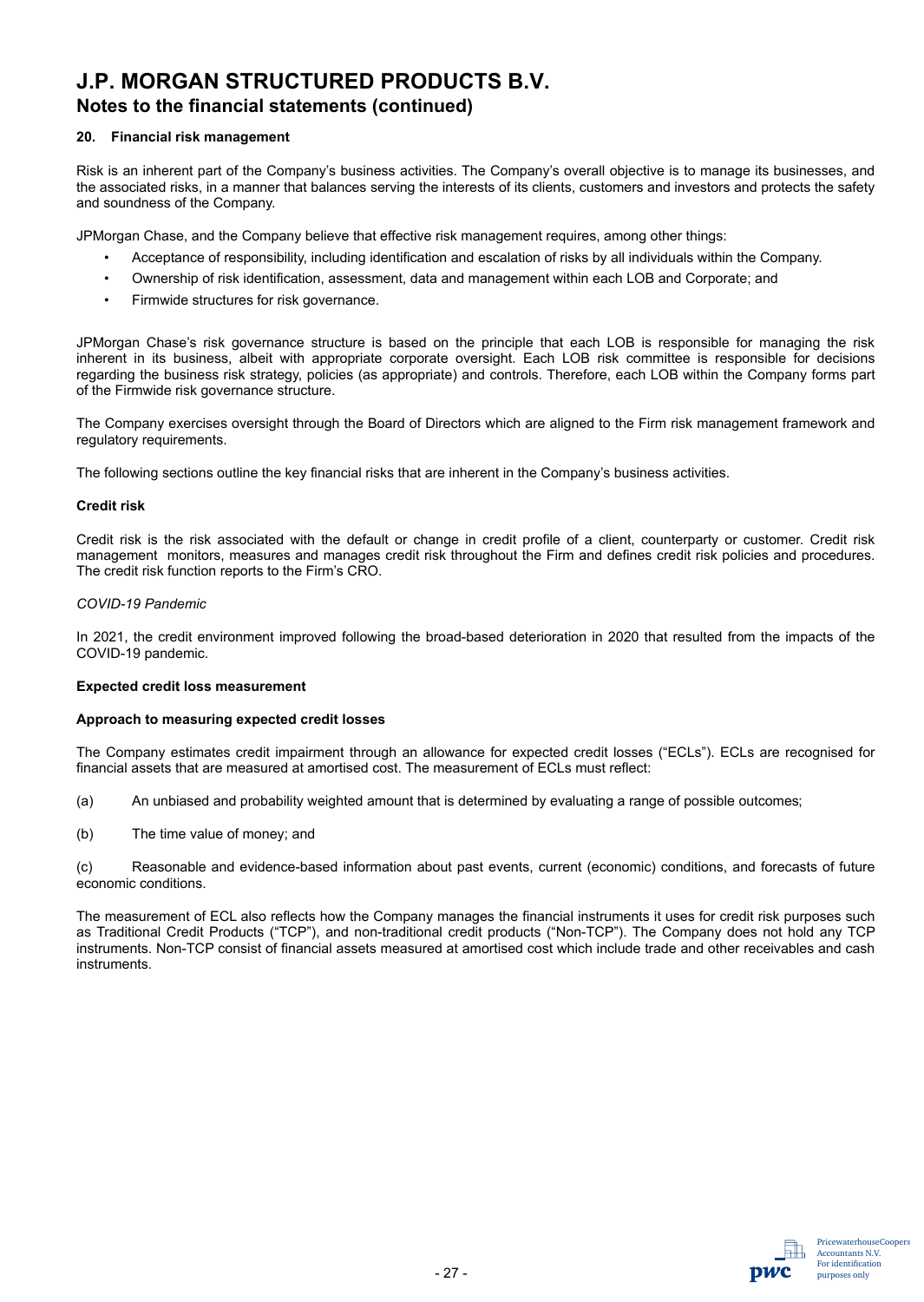### **Notes to the financial statements (continued)**

#### **20. Financial risk management (continued)**

#### **Credit risk (continued)**

#### **Expected credit loss measurement (continued)**

#### **Approach to measuring expected credit losses (continued)**

The following table sets out the balances of the Company's financial assets that are measured at amortised cost within the Non-TCP category:

|                                 |           | Non-TCP   |
|---------------------------------|-----------|-----------|
| <b>Balance sheet categories</b> | 2021      | 2020      |
|                                 | \$'000    | \$'000    |
| Assets                          |           |           |
| Trade and other receivables     | 2,809,484 | 1,972,438 |
| Cash and cash equivalents       | 4,655,871 | 5,965,558 |

For Non-TCPs, the Company utilises a combination of an established provision matrix, as well as quantitative and qualitative considerations to estimate ECLs.

During the year, the Company did not recognise any ECL on Non-TCP balances as the ECL related to these exposures is assessed as immaterial. The Company's approach to measuring ECLs for Non-TCP portfolios depends on the type of instrument. Refer to the Credit exposures section below for an analysis per balance sheet line item.

#### *Credit exposures*

#### Balance sheet exposure by financial asset

The table below presents the Company's gross balance sheet exposure to financial assets without taking account of any collateral or economic hedges in place.

|                                                             | 2021       | 2020       |
|-------------------------------------------------------------|------------|------------|
|                                                             | \$'000     | \$'000     |
| Financial assets held at fair value through profit and loss | 28,275,387 | 29,337,816 |
| Trade and other receivables                                 | 2,809,484  | 1.972.438  |
| Cash and cash equivalents                                   | 4,655,871  | 5,965,558  |
|                                                             | 35,740,742 | 37,275,812 |

Included within the above assets, are balances held with other JPMorgan Chase undertakings of \$35,501 million (2020: \$37,068 million).

Financial assets held at fair value through profit and loss does not include equity securities captured under market risk.

The Company's credit exposures and credit risk mitigants are further described below. As no material ECL allowance is recognised on Non-TCP financial assets, refer below for further discussion.

#### **Trade and other receivables**

Trade and other receivables mainly consist of amounts due from brokers/dealers such as failed sales, unsettled cash and amounts due from JPMorgan Chase undertakings.

Failed sale receivables generally have minimal credit risk due to the low probability of default of a clearing organisation default and failure to deliver, the short-term nature of receivables related to securities settlements which are predominately on a delivery versus payment basis.

Unsettled cash receivables relate to cash collateral paid to counterparties in respect of derivative financial instruments. Margin posted in cash is reflected as a receivable from the counterparty and is carried at amortised cost. The Company includes these receivables in Stage 1 due to the robust multi-layered credit protection inherent in the design and operations of the margin posted model.

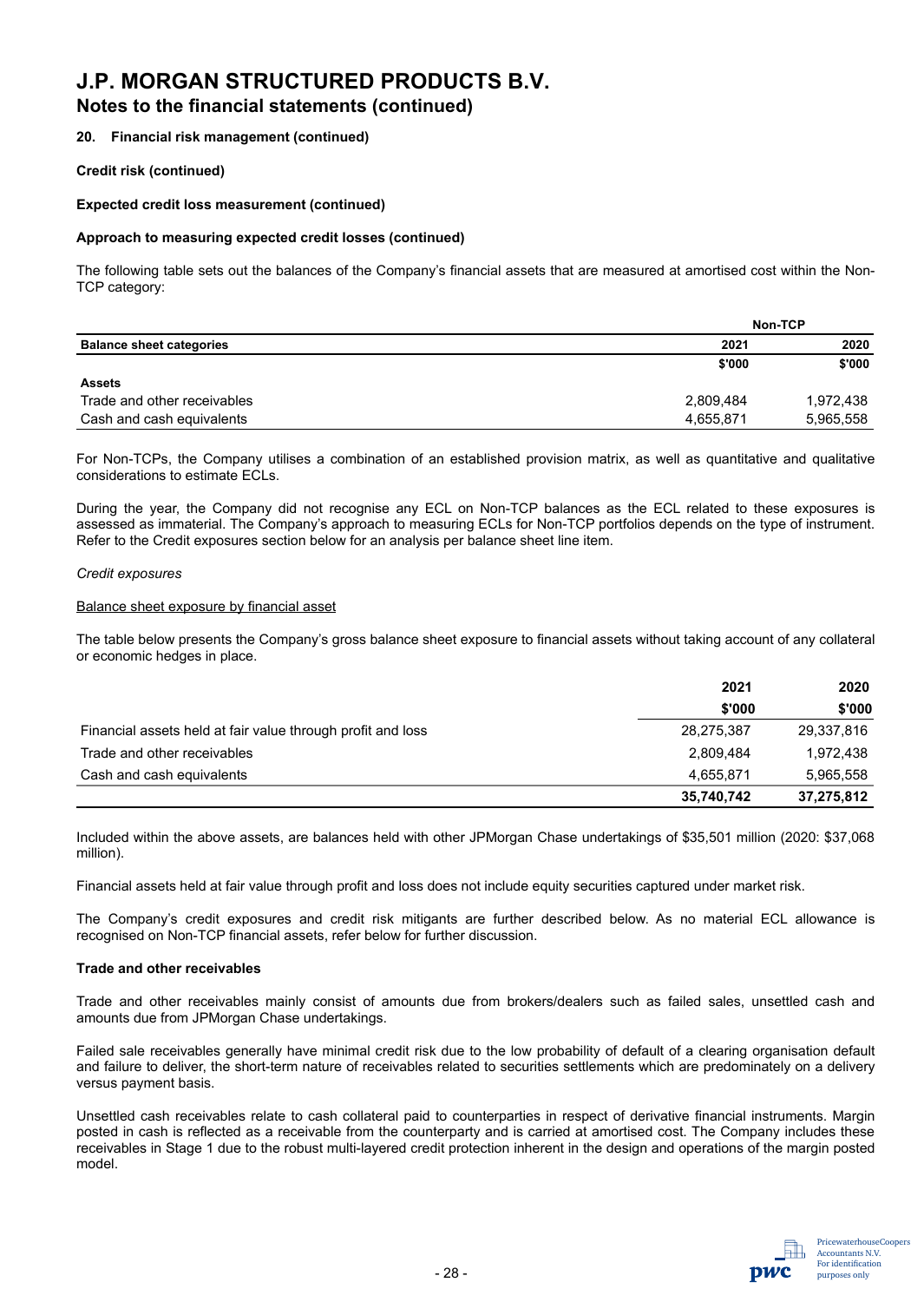### **Notes to the financial statements (continued)**

#### **20. Financial risk management (continued)**

#### **Credit risk (continued)**

#### **Expected credit loss measurement (continued)**

#### **Trade and other receivables (continued)**

The majority of amounts due from JPMorgan Chase undertakings are with a borrower who is a Material Legal Entity ("MLE"). As MLEs are adequately capitalised to ensure the MLE can fulfil all of its debt obligations even in the event of an orderly liquidation of JPMorgan Chase and are of investment grade, these inter-company receivables are included in Stage 1 as they are held with MLEs and considered to not have an increase in credit risk that would result in material expected credit losses. Receivables from MLEs are only included in Stage 2 if the obligor is no longer considered an MLE and there is evidence of credit deterioration of the obligor, or if certain support triggers defined in the JPMorgan Chase's Resolution Plan occur. Receivables from MLEs are not credit-impaired as the Firm ensures MLEs are more than adequately capitalised as required by the Firms Resolution Plan. The Company recognises no allowance on these balances.

#### **Cash and cash equivalents**

The Company places substantially all of its deposits with banks which are of investment-grade. The Company includes cash and cash equivalents in Stage 1 as investment-grade institutions are considered to have high quality credit with low risk of default and therefore a significant increase in credit risk is not deemed probable or material. The Company recognises no allowance on these balances.

#### **Liquidity risk**

Liquidity risk is the risk that the Company will be unable to meet its contractual and contingent financial obligations as they arise or that it does not have the appropriate amount, composition and tenor of funding and liquidity to support its assets and liabilities.

#### *Liquidity management*

The primary objectives of the Firm's liquidity management are to:

- Ensure that the Firm's core businesses and material legal entities are able to operate in support of client needs and meet contractual and contingent financial obligations through normal economic cycles as well as during stress events.
- Manage an optimal funding mix, and availability of liquidity sources.

As part of the Firm's overall liquidity management strategy, the Firm manages liquidity and funding using a centralised, global approach in order to:

- Optimise liquidity sources and uses.
- Monitor exposures.
- Identify constraints on the transfer of liquidity between the Firm's legal entities.
- Maintain the appropriate amount of surplus liquidity at a Firmwide and legal entity level, where relevant.

In the context of the Firm's liquidity management, Treasury and Chief Investment Office ("T/CIO") is responsible for:

- Analysing and understanding the liquidity characteristics of the assets and liabilities of the Firm, lines of business and legal entities, taking into account legal, regulatory, and operational restrictions.
- Developing internal liquidity stress testing assumptions for the JPM Group stress scenarios, Resolution Liquidity Adequacy and Positioning (RLAP), Resolution Liquidity Execution Needs (RLEN), and recovery planning
- Defining and monitoring Firmwide and legal entity-specific liquidity strategies, policies, reporting and contingency funding plans.
- Managing liquidity within the firm's approved liquidity risk appetite tolerances and limits.
- Managing compliance with regulatory requirements related to funding and liquidity risk.
- Setting transfer pricing in accordance with underlying liquidity characteristics of balance sheet assets and liabilities as well as certain off-balance sheet items.

The Company's issuances are economically hedged with the OTC transactions with other JPMorgan Chase undertakings. To the extent that settlement-related timing differences between issuances and the OTC hedge may result in funding requirements, these are funded by other Firm companies involved in the transactions. The contractual payments associated with the notes issued by the Company are predominantly guaranteed by other JPM Affiliates.

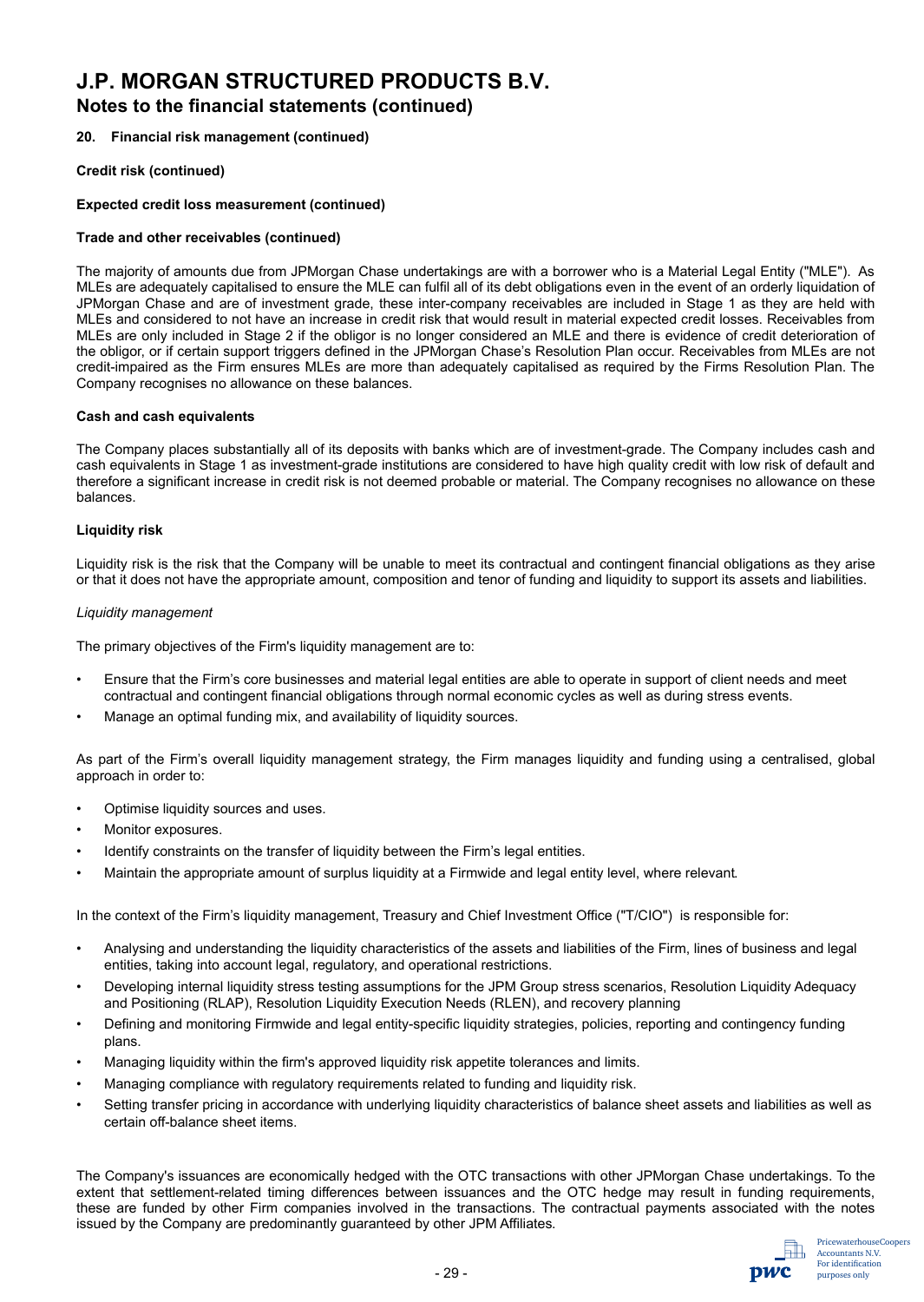### **Notes to the financial statements (continued)**

#### **20. Financial risk management (continued)**

#### **Liquidity risk (continued)**

The following table provides details on the maturity of all financial liabilities.

|                                                                       | 2021       | 2020       |           |
|-----------------------------------------------------------------------|------------|------------|-----------|
|                                                                       | Less than  |            | Less than |
|                                                                       | 1 year     | 1 year     |           |
|                                                                       | \$'000     | \$'000     |           |
| Financial liabilities designated at fair value through profit or loss | 24,262,697 | 22,263,301 |           |
| Financial liabilities held at fair value through profit and loss      | 4,438,997  | 7,446,249  |           |
| Bank overdraft                                                        | 144.051    | 28,357     |           |
| Trade and other payables                                              | 6,733,301  | 7,317,125  |           |
|                                                                       | 35,579,046 | 37,055,032 |           |

Included with the above liabilities, the balances held with other JPMorgan Chase undertakings are \$13,697 million (2020: \$16,599 million).

#### **Market risk**

Market Risk is the risk associated with the effect of changes in market factors such as interest and foreign exchange rates, equity and commodity prices, credit spreads or implied volatilities, on the value of assets and liabilities held for both the short and long term.

Where the Company is exposed to market risk it is managed as part of the Enterprise-wide Market Risk management framework.

#### *Interbank offered rate ("IBOR") Transition*

The Financial Stability Board ("FSB") and the Financial Stability Oversight Council ("FSOC") have observed that the secular decline in interbank short-term funding poses structural risks for unsecured benchmark interest rates such as Interbank Offered Rates ("IBORs"), and therefore regulators and market participants in various jurisdictions have been working to identify alternative reference rates that are compliant with the International Organisation of Securities Commission's standards for transaction-based benchmarks. On 5 March 2021, the Financial Conduct Authority ("FCA") confirmed the delay to the cessation of the principal tenors of U.S. dollar LIBOR (i.e., overnight, "One-month", "three-month", "six-month" and "12-month" LIBOR) until June 30, 2023 and announced that there has been no change to the scheduled cessation of U.K. sterling ("GBP"), Japanese yen ("JPY"), Swiss franc and Euro LIBOR, as well as the remaining tenors of U.S. dollar LIBOR, from December 31, 2021.

On November 16, 2021 the Financial Conduct Authority ("FCA") confirmed that it will allow, for a period of at least one year, the use of "synthetic" U.K. sterling and Japanese yen LIBOR rates in all legacy LIBOR contracts, other than cleared derivatives, that had not been transitioned to replacement rates by January 1, 2022. The use of these synthetic LIBORs, will allow market participants additional time to complete their transition to replacement rates or otherwise to reduce their exposure to contracts that do not have robust fallback mechanisms and that are difficult to amend

In the U.S., U.K., EU, Japan and Switzerland the Alternative Reference Rate Committee ("ARRC"), the Working-Group on Sterling Risk-Free Reference Rates ("Sterling RFR WG"), the Working Group on Euro Risk-Free Rates ("Euro RFR WG"), the Cross-Industry Committee on Japanese Yen Interest Rate Benchmarks and the National Working Group on Swiss Franc Reference Rates respectively, groups composed of market and official sector participants, have identified the secured Overnight Financing Rate ("SOFR") the Sterling Overnight Index Average Rate ("SONIA") the Euro Short-term Rate ("ESTR") the Tokyo Overnight Average Rate ("TONA") and the Swiss Average Overnight ("SARON") as the recommended alternative benchmark rates.

The Firm established a Firmwide LIBOR Transition program in early 2018. The Firmwide CFO and the CEO of the Corporate & Investment Bank ("CIB") oversee the program as senior sponsors. In 2021, the Firm continued to work towards reducing its exposure to IBOR-referencing contracts, including derivatives, bilateral and syndicated loans, securities, and debt and preferred stock issuances, to meet the industry milestones and recommendations published by National Working Groups ("NWG"). In 2021, the Firm prioritized contract remediation for those currencies and tenors of LIBOR for which publication ceased on December 31, 2021.

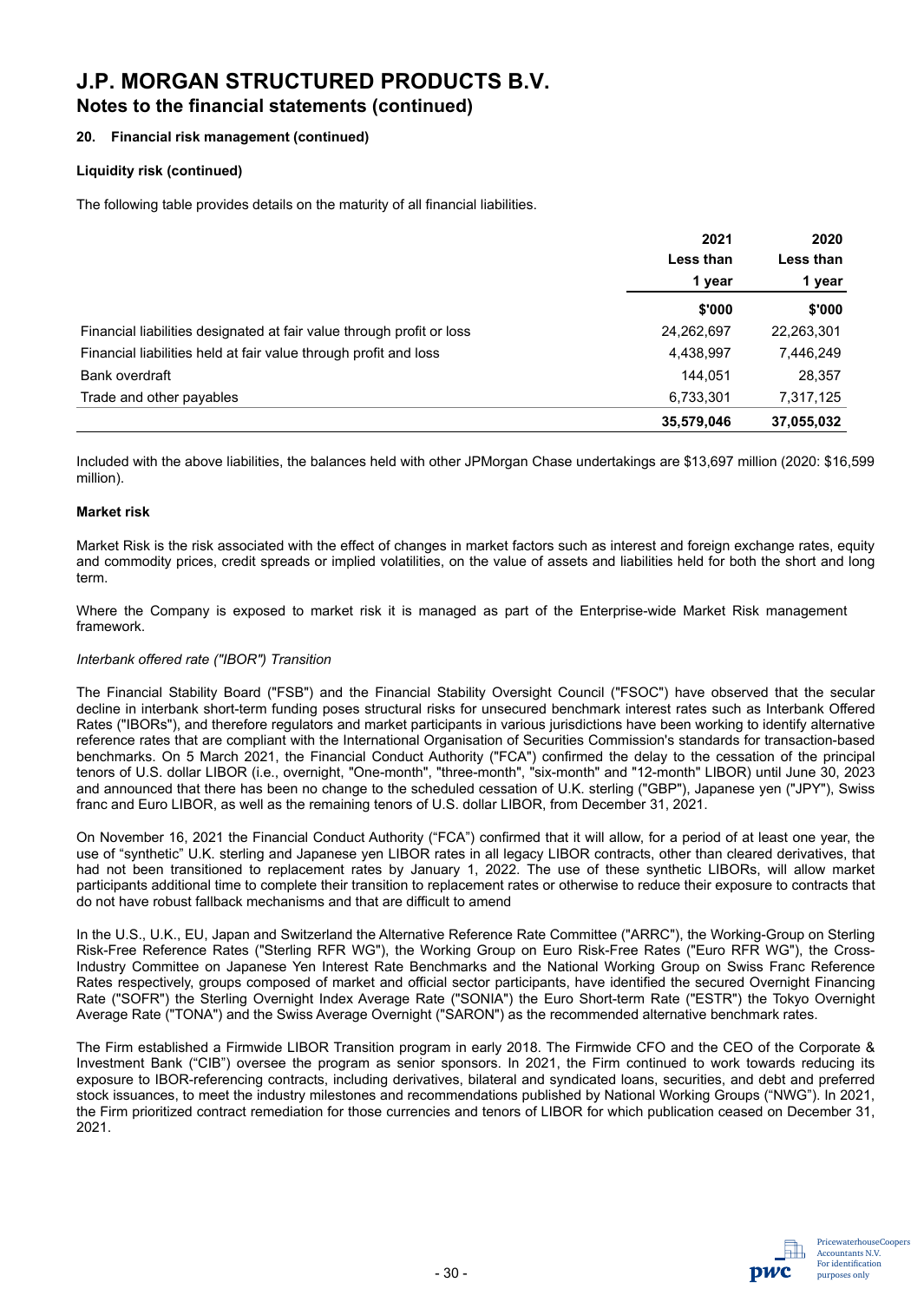## **Notes to the financial statements (continued)**

#### **20. Financial risk management (continued)**

#### **Market risk (continued)**

#### *Interbank Offered Rate ("IBOR") (continued)*

The Firm has made significant progress towards reducing its exposure to IBOR-referencing contracts, including in derivatives, bilateral and syndicated loans, securities, and debt and preferred stock issuances, and is on-track to meet its internal milestones for contract remediation as well as the industry milestones and recommendations published by National Working Groups. In connection with the transition from LIBOR, as of December 31, 2021 the Firm had remediated substantially all of the notional amount of its bilateral derivatives contracts linked to non-U.S. dollar LIBOR, and substantially all of its non-U.S. dollar LIBOR linked loans. During the fourth quarter of 2021, the principal central counterparties ("CCPs") converted cleared derivatives contracts linked to non-U.S. dollar LIBOR to replacement rates before the cessation of the publication of those LIBORs on December 31, 2021. The Firm continues its client outreach with respect to U.S. dollar LIBOR referencing contracts

The Federal Reserve ("Fed'), the Office of the Comptroller of the Currency ("OCC") and the Federal Deposit Insurance Corporation ("FDIC") and the FCA have encouraged banks to cease entering into new contracts that use U.S. dollar LIBOR as a reference rate by December 31, 2021, and in connection with this, the Firm now offers various floating rate products, and provides and arranged various types of floating rate debt financings, that reference the Secured Overnight Financing Rate ("SOFR") across its businesses. The Firm will continue to engage with clients in relation to USD LIBOR transition in 2022 and will continue to support clients as they transition to SOFR.

On August 27, 2020, the International Accounting Standards Board ("IASB") issued guidance that provides practical expedients to contracts and hedge accounting relationships affected by the reference rate reform. These practical expedients are intended to simplify the operational impact of applying existing IFRS requirements to transactions impacted by the reference rate reform, and the Company applied the practical expedients from 1 January 2021.

The table below shows the outstanding principal amounts of non-derivative financial instruments, the gross notional value of derivative financial instruments and the contractual amounts of off-balance sheet exposures held by the Company as at December 31, 2021 that are subject to IBOR reform that have yet to transition. The table includes financial instruments with a contractual maturity date later than the relevant agreed IBOR cessation date and includes contracts that have been changed to incorporate the new alternative reference rates but which have yet to become effective as at 31 December 2021. Substantially all of these contracts have fallback mechanisms that will transition the IBOR-referencing contracts to the new alternative reference rates at the next fixing date subsequent to 31 December 2021.

| As at 31 December 2021                                                | <b>USD LIBOR</b><br>\$'000 | <b>JPY LIBOR</b><br>\$'000 | USD ICE<br>Swap Rate/<br><b>CMS</b><br>\$'000 | Multiple basis <sup>1</sup><br>\$'000 |
|-----------------------------------------------------------------------|----------------------------|----------------------------|-----------------------------------------------|---------------------------------------|
| Non-derivative financial liabilities (outstanding principal amount):  |                            |                            |                                               |                                       |
| Debt issuance                                                         | 257,557                    | 17,369                     | 4,982,395                                     | 339,000                               |
| <b>Total non-derivative financial liabilities</b>                     | 257,557                    | 17,369                     | 4,982,395                                     | 339,000                               |
|                                                                       |                            |                            |                                               |                                       |
| Derivative financial instruments (gross notional value <sup>2</sup> ) |                            |                            |                                               |                                       |
| Interest rate derivatives - OTC (3rd party)                           | 500                        |                            |                                               |                                       |
| Interest rate derivatives - OTC (Intercompany)                        | 268,712                    | 17,369                     | 6,738,203                                     | 460,500                               |
| <b>Total derivative financial instruments</b>                         | 269,212                    | 17,369                     | 6,738,203                                     | 460,500                               |
|                                                                       |                            |                            |                                               |                                       |

<sup>1</sup> Multiple basis rates to underlying contracts utilising multiple benchmarks subject to reform

 $2$  Represents the sum of gross long and gross short notional derivative contracts

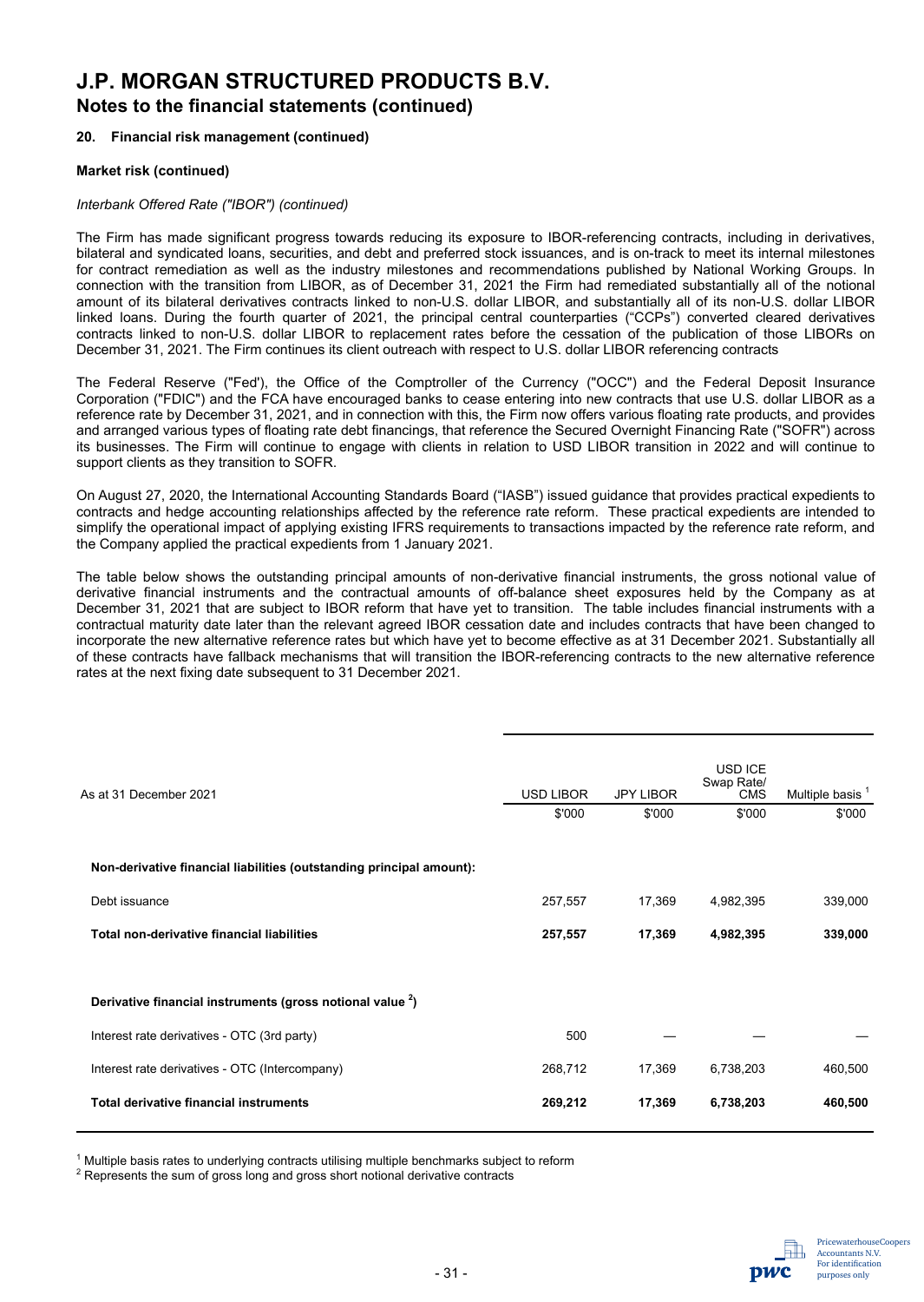## **Notes to the financial statements (continued)**

#### **21. Managed capital**

Total equity of \$592.8 million (2020: \$585.2 million) constitutes the managed capital of the Company, which consists entirely of issued share capital, share premium reserve, legal reserve and retained earnings.

The directors are responsible for setting the objectives, policies and processes relating to the management of the Company's capital and maintain a set of policy documents to assist in discharging their responsibilities.

The Company is not subject to any externally imposed capital requirements.

#### **22. Related party transactions**

Related parties comprise:

- (a) Directors and shareholders of the Company and companies in which they have an ownership interest
- (b) Other JPMorgan Chase undertakings

None of the directors received remuneration from the Company during the year (2020: nil). The Company did not employ any staff in 2021 or 2020.

The Company's parent undertaking is detailed in note 1. There were no transactions with the parent undertaking during the year.

Related party transactions, outstanding balances at year end, and income and expenses for the year, all related to normal business activities at arm's length, are as follows:

#### **Outstanding balances at year end**

|                                                                          | <b>JPMorgan Chase</b><br>undertakings | <b>JPMorgan Chase</b><br>undertakings<br>31 December 2020 |  |
|--------------------------------------------------------------------------|---------------------------------------|-----------------------------------------------------------|--|
|                                                                          | 31 December 2021                      |                                                           |  |
|                                                                          | \$'000                                | \$'000                                                    |  |
| Financial assets held at fair value through<br>profit or loss            | 28,217,751                            | 29,283,290                                                |  |
| Trade and other receivables                                              | 2,744,286                             | 1,912,944                                                 |  |
| Cash and cash equivalents                                                | 4,538,550                             | 5,872,170                                                 |  |
| Financial liabilities held at fair value through<br>profit or loss       | (3,911,308)                           | (6,629,237)                                               |  |
| Financial liabilities designated at fair value<br>through profit or loss | (2,992,924)                           | (2,699,878)                                               |  |
| Trade and other payables                                                 | (6,661,763)                           | (7, 265, 925)                                             |  |
| Bank overdraft                                                           | (131, 180)                            | (4,021)                                                   |  |

#### **Income and expenses**

|                             | <b>JPMorgan Chase</b><br>undertakings | <b>JPMorgan Chase</b><br>undertakings |
|-----------------------------|---------------------------------------|---------------------------------------|
|                             | 31 December 2021                      | 31 December 2020                      |
|                             | \$'000                                | \$'000                                |
| Net gains                   | 980,740                               | 509,400                               |
| Fees and commission income  | 25,344                                | 21,797                                |
| Fees and commission expense |                                       | (2,385)                               |
| Administrative expenses     | (1, 109)                              | (638)                                 |
| Net interest income         | 9,665                                 | 30,312                                |

**DWC**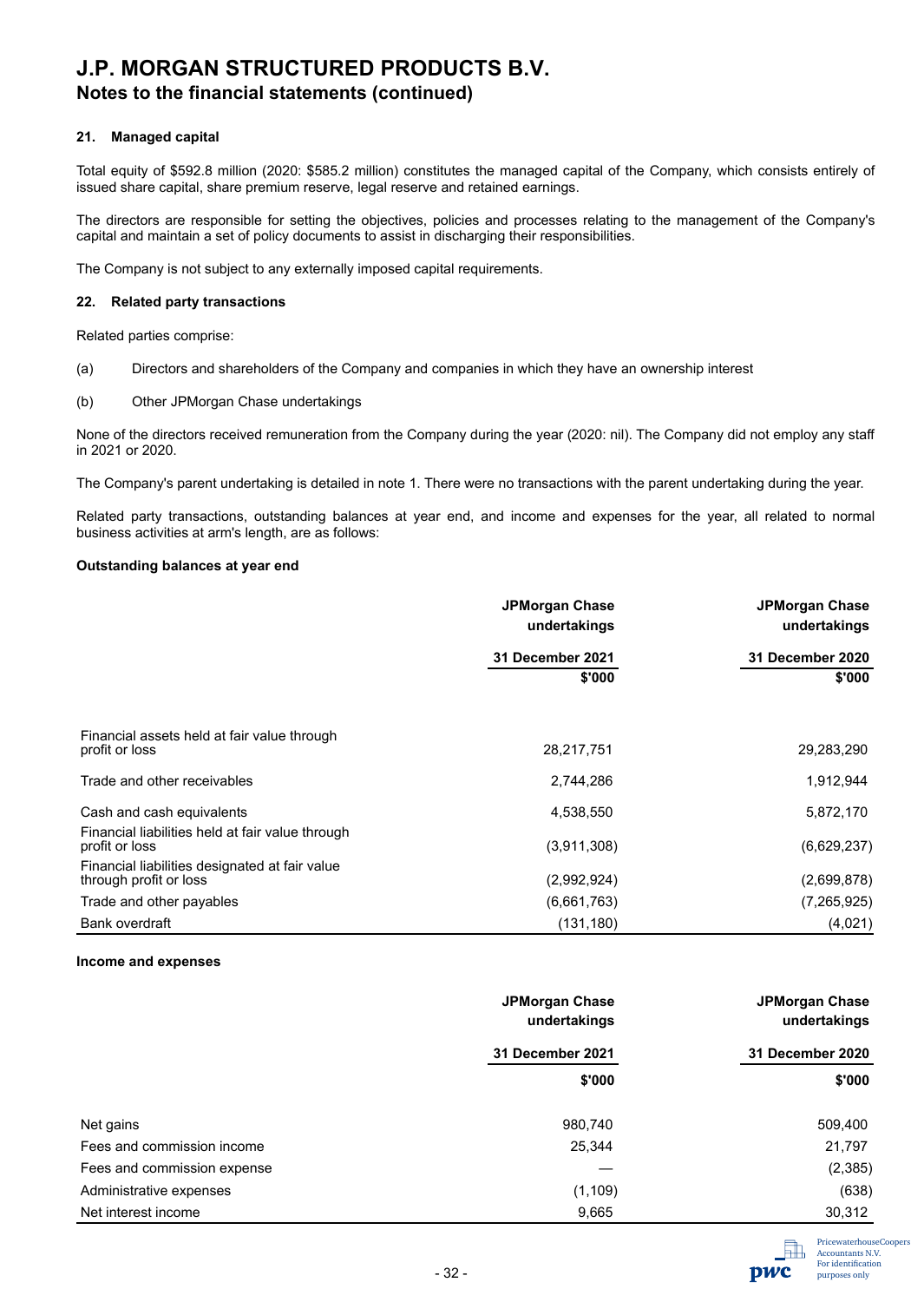## **Notes to the financial statements (continued)**

#### **23. Proposed appropriation of net results**

Management propose to appropriate the current year profit to retained earnings. No dividend was paid or proposed during the year.

#### **24. Post balance sheet events**

In late February 2022, Russia invaded Ukraine and in response the world imposed severe sanctions against Russia that have impacted the global economy, financial markets and specific industry and economic sectors, including potential recessionary and inflationary pressures. As at 31 December 2021, the Company had no direct exposure to Russia and was not aware of any material adverse effects on the financial position, operations or capital position as a result of the market disruption.

The Firm faces heightened operational risk in its efforts to comply with these sanctions programs, as the requirements under these programs are highly complex and continue to evolve. The Firm has implemented controls reasonably designed to comply with applicable sanctions and issued guidance to its affected LOBs to assist them with adhering to the Firm's obligations.

#### **The Board of Directors**

S.E. Cheah D.M.A. Spreeuwers

J.C.P. van Uffelen

S.E.J. Ruigrok

**Date: 12 April 2022** 

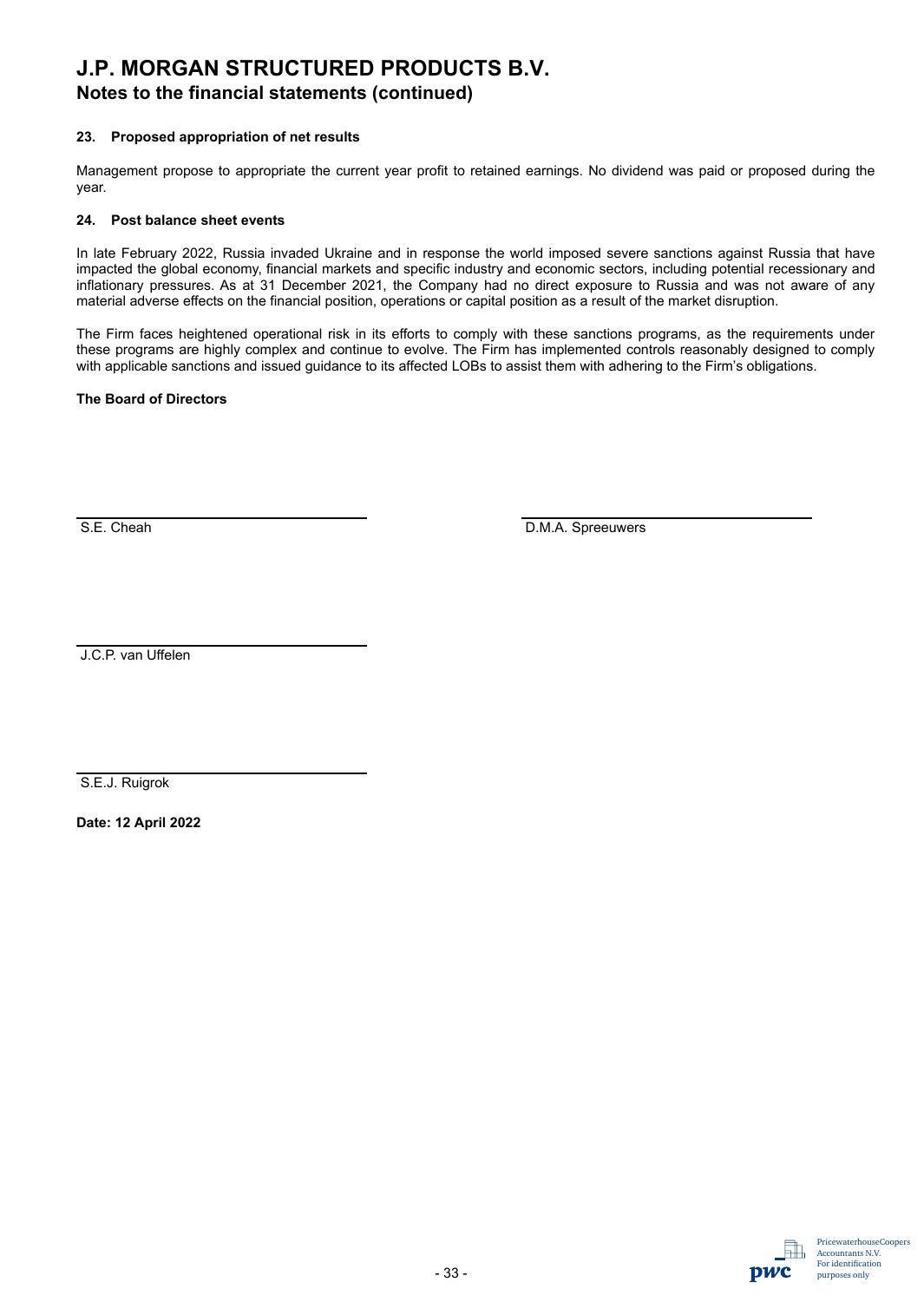### **Other information**

#### **Profit appropriation according to the Articles of Association**

Article 20 Chapter VIII of The Articles of Association of the Company require that the allocation of profits be determined in a general meeting of the shareholders. The Management Board may resolve to pay interim dividends up to an amount which does not exceed the amount of the distributable part of the net assets. Dividends shall be paid after adoption of the annual financial statements from which it appears that payment of dividends is permissible.

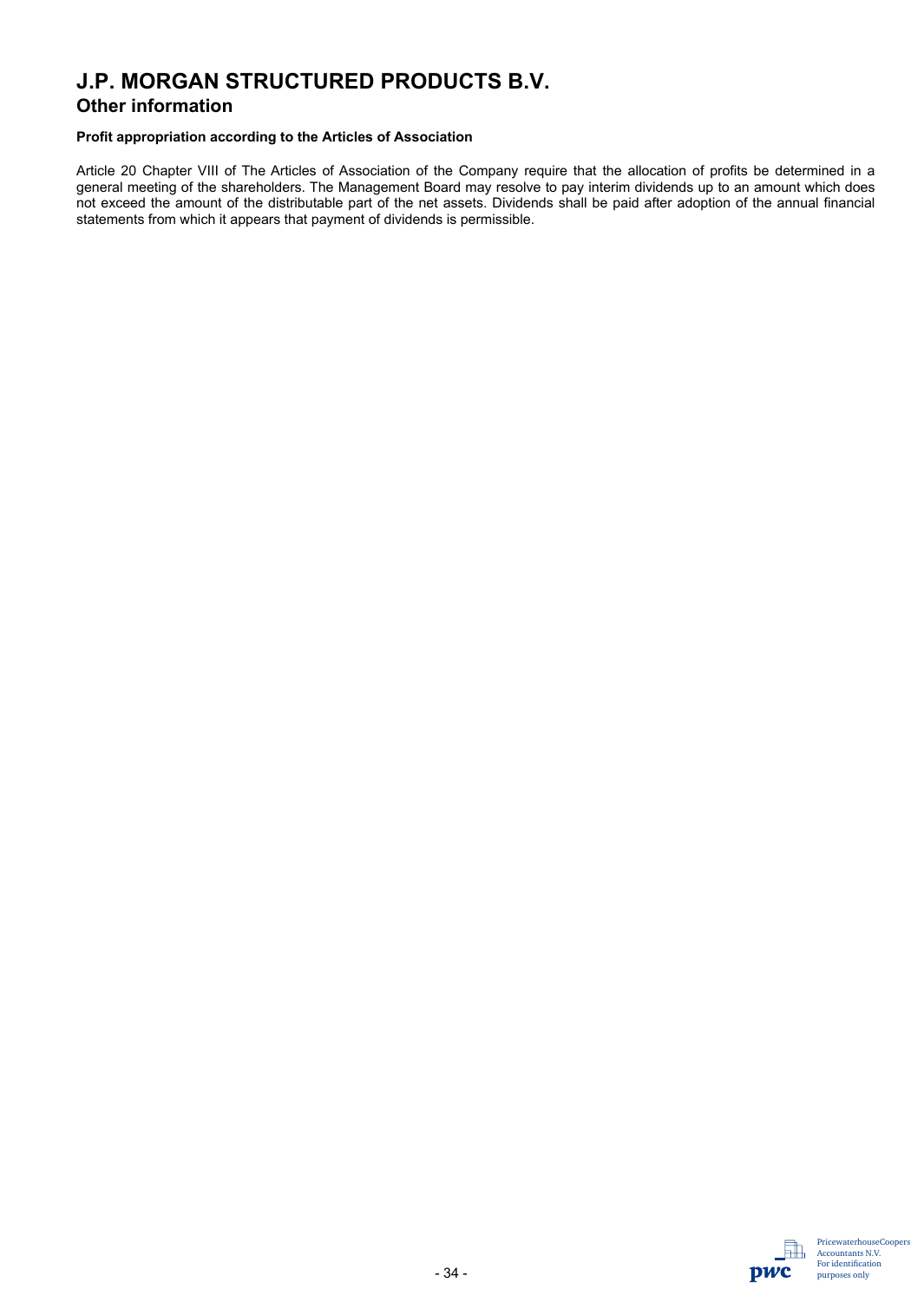

## *Independent auditor's report*

To: the general meeting of J.P. Morgan Structured Products B.V.

## *Report on the financial statements 2021*

### *Our opinion*

In our opinion, the financial statements of J.P. Morgan Structured Products B.V. ('the Company') give a true and fair view of the financial position of the Company as at 31 December 2021, and of its result and its cash flows for the year then ended in accordance with International Financial Reporting Standards as adopted by the European Union ('EU-IFRS') and with Part 9 of Book 2 of the Dutch Civil Code.

### *What we have audited*

We have audited the accompanying financial statements 2021 of J.P. Morgan Structured Products B.V., Amsterdam.

The financial statements comprise:

- the balance sheet as at 31 December 2021;
- the following statements for 2021: the income statement, statements of comprehensive income, changes in equity and cash flows;
- the notes, comprising a summary of the significant accounting policies and other explanatory information.

The financial reporting framework applied in the preparation of the financial statements is EU-IFRS and the relevant provisions of Part 9 of Book 2 of the Dutch Civil Code.

### *The basis for our opinion*

We conducted our audit in accordance with Dutch law, including the Dutch Standards on Auditing. We have further described our responsibilities under those standards in the section 'Our responsibilities for the audit of the financial statements' of our report.

We believe that the audit evidence we have obtained is sufficient and appropriate to provide a basis for our opinion.

#### *7EDE5QCE5CVX-693313253-21*

*PricewaterhouseCoopers Accountants N.V., Thomas R. Malthusstraat 5, 1066 JR Amsterdam, P.O. Box 90357, 1006 BJ Amsterdam, the Netherlands*

*T: +31 (0) 88 792 00 20, F: +31 (0) 88 792 96 40, www.pwc.nl*

'PwC' is the brand under which PricewaterhouseCoopers Accountants N.V. (Chamber of Commerce 34180285), PricewaterhouseCoopers Belastingadviseurs N.V.<br>(Chamber of Commerce 34180284), PricewaterhouseCoopers Advisory N.V. (Ch (Chamber of Commerce 51414406), PricewaterhouseCoopers Pensions, Actuarial & Insurance Services B.V. (Chamber of Commerce 54226368),<br>PricewaterhouseCoopers B.V. (Chamber of Commerce 34180289) and other companies operate an and Conditions ('algemene voorwaarden'), which include provisions regarding our liability. Purchases by these companies are governed by General Terms and Conditions<br>of Purchase ('algemene inkoopvoorwaarden'). At www.pwc.n and the General Terms and Conditions of Purchase, which have also been filed at the Amsterdam Chamber of Commerce.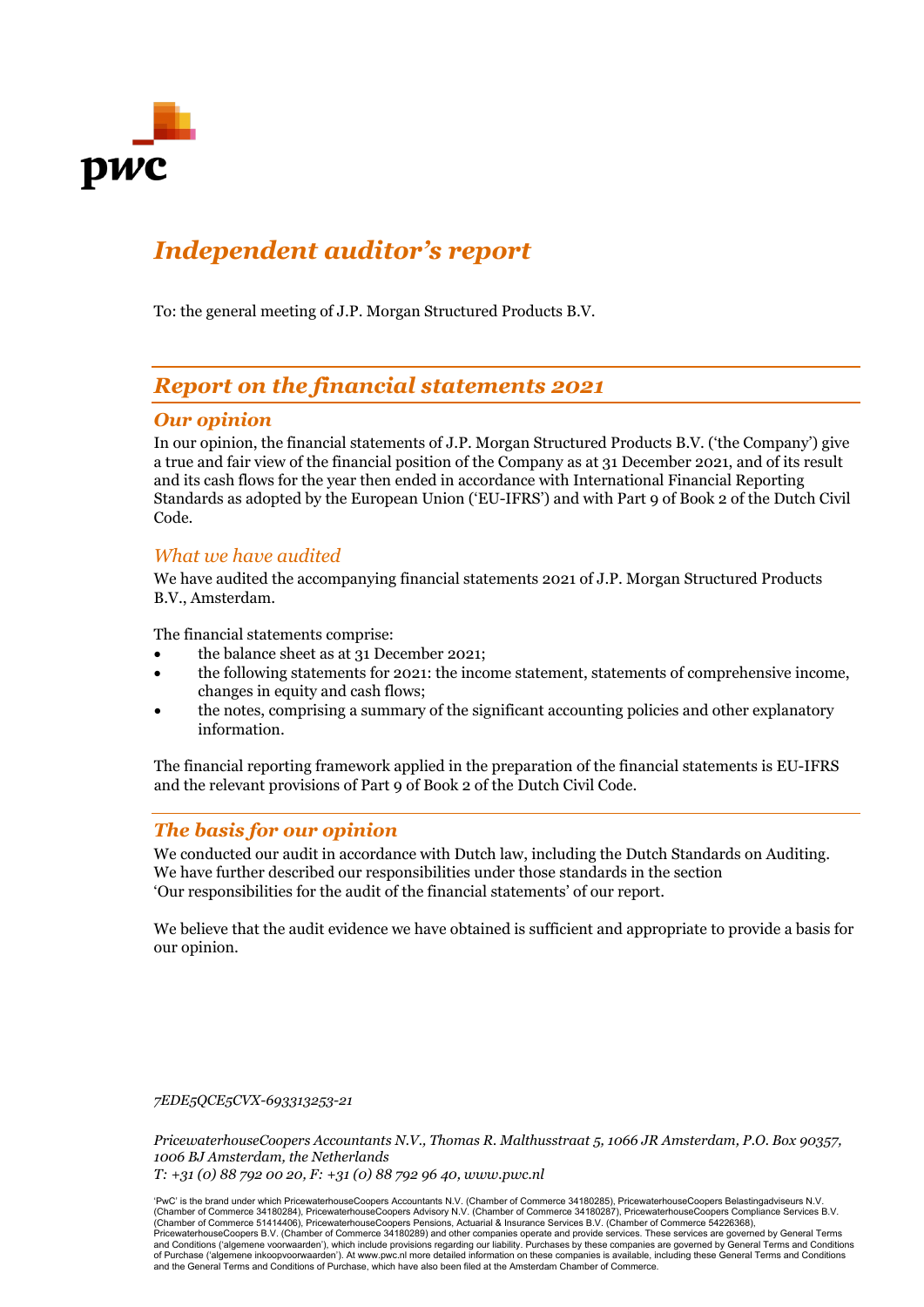

### *Independence*

We are independent of J.P. Morgan Structured Products B.V. in accordance with the European Union Regulation on specific requirements regarding statutory audit of public-interest entities, the 'Wet toezicht accountantsorganisaties' (Wta, Audit firms supervision act), the 'Verordening inzake de onafhankelijkheid van accountants bij assuranceopdrachten' (ViO, Code of Ethics for Professional Accountants, a regulation with respect to independence) and other relevant independence regulations in the Netherlands. Furthermore, we have complied with the 'Verordening gedrags- en beroepsregels accountants' (VGBA, Dutch Code of Ethics).

### *Our audit approach*

We designed our audit procedures with respect to the key audit matters, fraud and going concern, and the matters resulting from that, in the context of our audit of the financial statements as a whole and in forming our opinion thereon. The information in support of our opinion, like our findings and observations related to individual key audit matters, the audit approach fraud risk and the audit approach going concern was addressed in this context, and we do not provide a separate opinion or conclusion on these matters.

### *Overview and context*

The Company's main activity is the issuance of structured products comprising certificates, warrants and market participation notes, and the subsequent hedging of the risk associated with these notes through hedging with other J.P. Morgan Chase companies. We paid specific attention to the areas of focus driven by the operations of the Company, as set out below.

As part of designing our audit, we determined materiality and assessed the risks of material misstatement in the financial statements. In particular, we considered where the board of directors made important judgements, for example, in respect of significant accounting estimates that involved making assumptions and considering future events that are inherently uncertain. We also paid attention to the risk related to climate change. In note 5 'Critical accounting estimates and judgements' of the financial statements the Company describes the areas of judgement in applying accounting policies and the key sources of estimation uncertainty. Given the significant estimation uncertainty and the related higher inherent risks of material misstatement in the valuation of the notes, warrants and derivatives, and hedging transactions with other group companies, we considered these matters as a key audit matter as set out in the section 'Key audit matters' of this report.

The Company assessed the possible effects of climate change on its financial position. We refer to section 'Climate-related financial risk' of the director's report. We discussed their assessment and their governance thereof with the board of directors and evaluated the potential impact on the Company including underlying assumptions and estimates as included in the financial statements. Given the nature of the Company's activities, the impact of climate change is not considered to impact our key audit matter.

Other areas of focus, that were not considered as key audit matters, are areas such as the impact of COVID-19, IBOR reform and taxation*.*

We ensured that the audit team included the appropriate skills and competences, which are needed for the audit of the Company. We therefore included specialists in the area of valuation services in our team.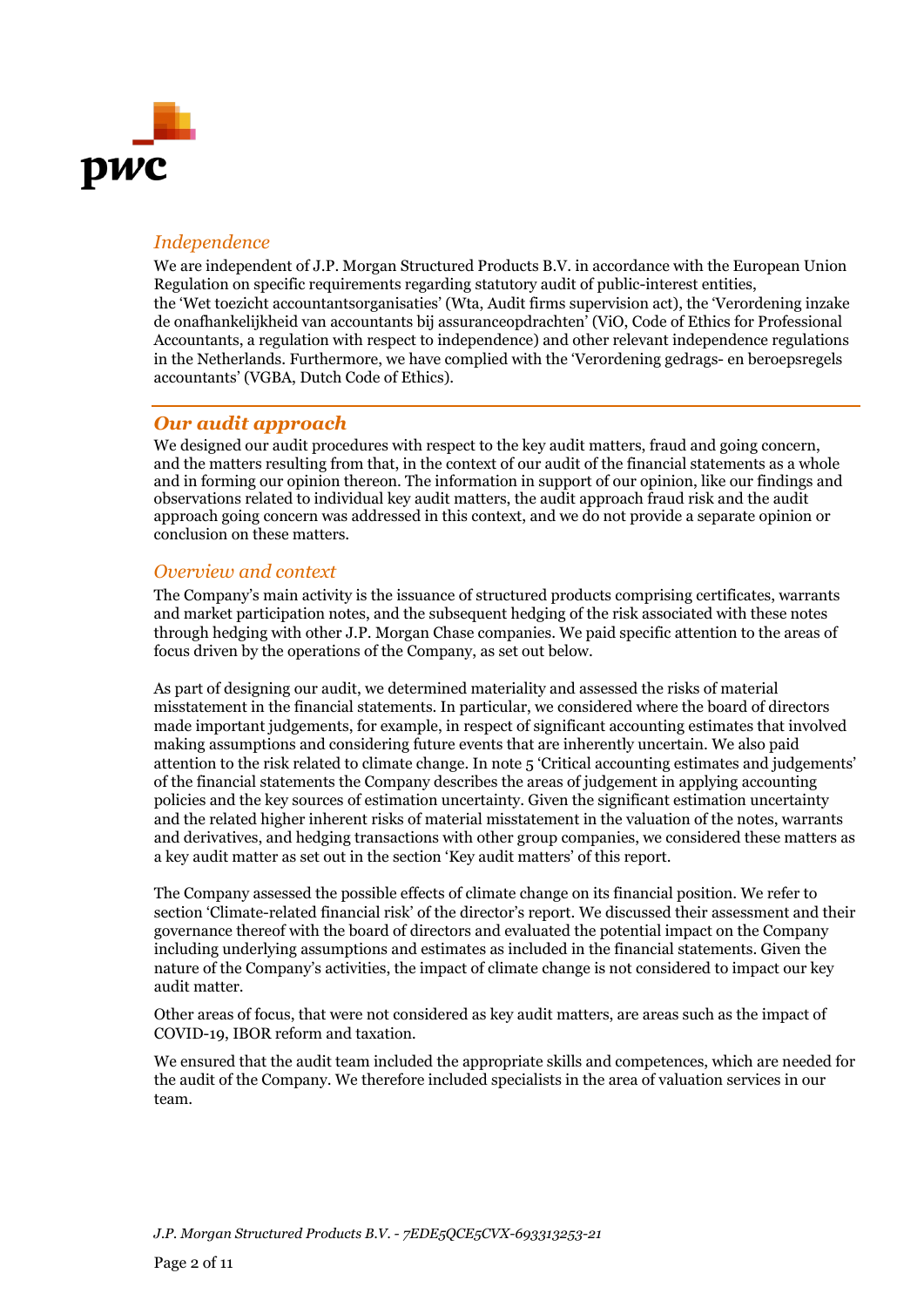

### The outline of our audit approach was as follows:



## *First-year audit consideration*

After our appointment as the Company's auditors, we developed and executed a comprehensive transition plan. As part of this transition plan, we carried out a process of understanding the strategy of the Company, its business, its internal control environment and IT systems. We looked at where and how this affected the Company's financial statements and internal control framework. Additionally, we read the prior year financial statements and we reviewed the predecessor auditor's files and discussed the outcome thereof. Based on these procedures, we obtained sufficient and appropriate audit evidence regarding the opening balances. Furthermore, we prepared our risk assessment, our audit strategy and our audit plan, which we discussed with the board of directors.

### *Materiality*

The scope of our audit was influenced by the application of materiality, which is further explained in the section 'Our responsibilities for the audit of the financial statements'.

Based on our professional judgement we determined certain quantitative thresholds for materiality, including the overall materiality for the financial statements as a whole as set out in the table below. These, together with qualitative considerations, helped us to determine the nature, timing and extent of our audit procedures on the individual financial statement line items and disclosures and to evaluate the effect of identified misstatements, both individually and in aggregate, on the financial statements as a whole and on our opinion.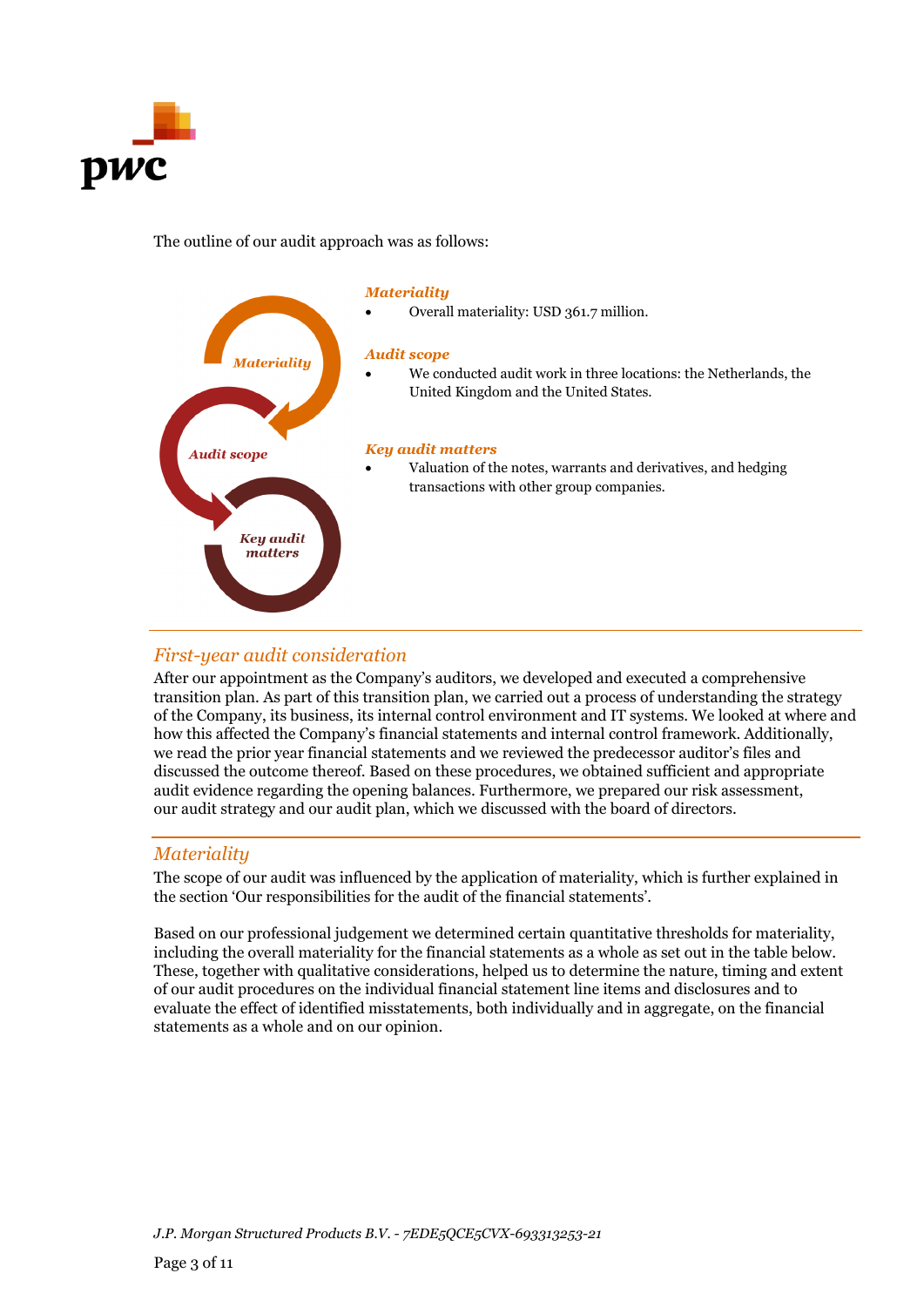

| <b>Overall materiality</b>   | USD 361.7 million.                                                                      |
|------------------------------|-----------------------------------------------------------------------------------------|
| <b>Basis for determining</b> | We used our professional judgement to determine overall materiality. As a basis for     |
| materiality                  | our judgement, we used 1% of total assets.                                              |
| <b>Rationale for</b>         | We used total assets as the primary benchmark, a generally accepted auditing            |
| benchmark applied            | practice, based on our analysis of the common information needs of users of the         |
|                              | financial statements. On this basis, we believe that profits are not the main indicator |
|                              | of financial performance of the Company, and that total assets is the most relevant     |
|                              | and suitable benchmark.                                                                 |

We also take misstatements and/or possible misstatements into account that, in our judgement, are material for qualitative reasons.

We agreed with the board of directors that we would report to them any misstatements identified during our audit above USD 18.1 million as well as misstatements below that amount that, in our view, warranted reporting for qualitative reasons.

### *The scope of our audit*

The Company is a subsidiary of J.P. Morgan Chase & Co. The operations of the Company are embedded in the IT environment and process controls of the J.P. Morgan Chase & Co. Group ('the Group').

Considering our responsibility for the opinion on the Company's financial statements, we are responsible for the direction, supervision and performance of the audit of the Company. In this context, we used the work performed by the auditors of J.P. Morgan Chase & Co Group companies in the United States for assurance over the IT environment and the above mentioned controls.

Where the work was performed by the auditors of J.P. Morgan Chase & Co Group companies, we determined the level of involvement we needed to have in the audit work to be able to conclude whether sufficient and appropriate audit evidence had been obtained as a basis for our opinion on the financial statements as a whole. In this respect, we performed the following procedures:

- We issued detailed audit instructions prescribing the scope of work to be performed, our risk assessment, the key audit areas and the reporting requirements.
- The reports were assessed, and observations were discussed with the auditors of J.P. Morgan Chase & Co Group companies and with management.
- We have gained digital access to the audit file of the auditors of J.P. Morgan Chase & Co Group companies and performed a remote file review.

As part of our testing procedures, we tested the existence of financial assets held for trading by independently reconciling the balances in the ledgers of counterparties belonging to the Group with the balances in the general ledger of the Company. We also assessed the creditworthiness of these counterparties.

By performing the procedures described above at component level, combined with additional procedures at group level, we have obtained sufficient and appropriate audit evidence regarding the financial information of the Company taken as a whole to provide a basis for our opinion on the financial statements.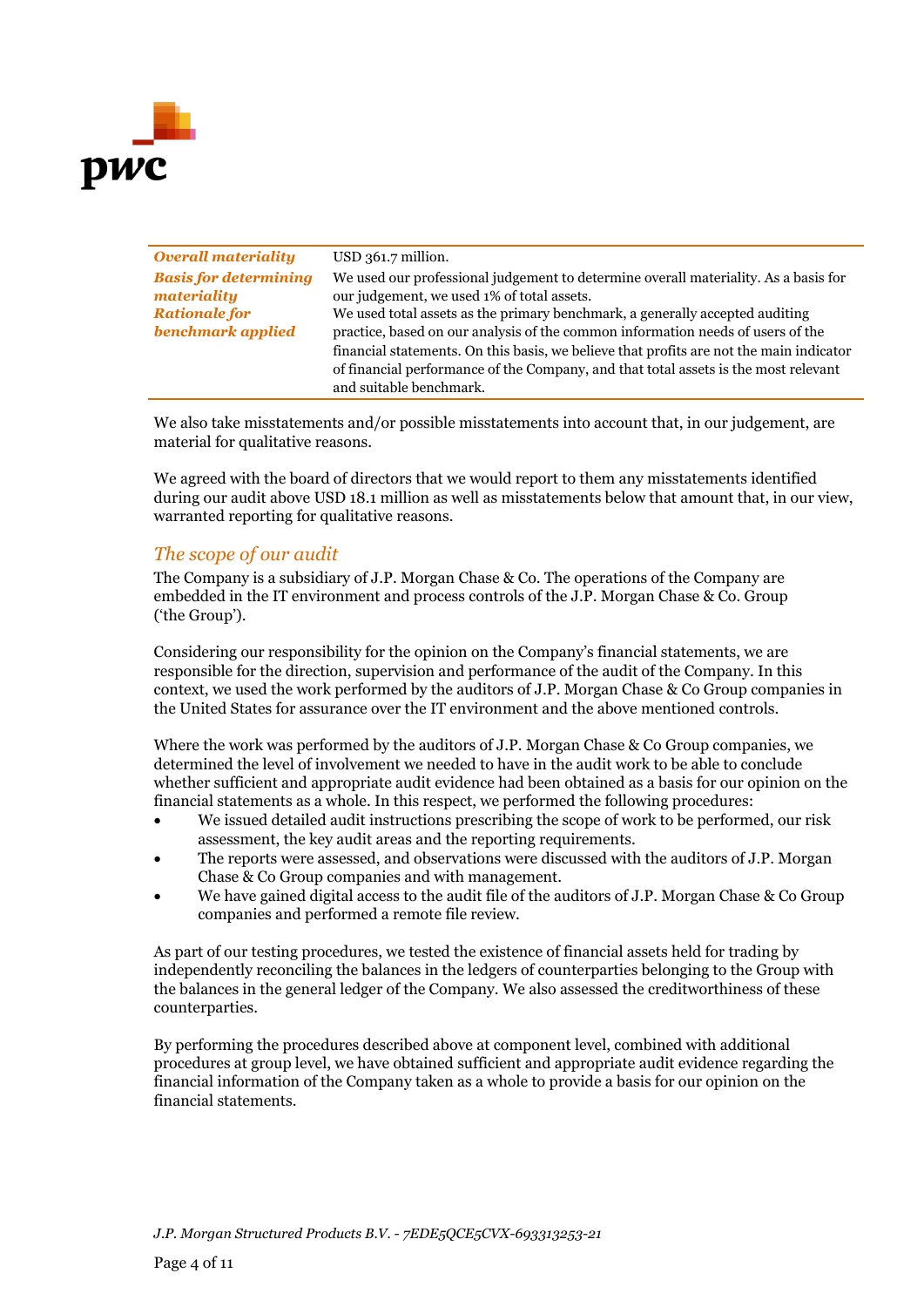

### *Audit approach fraud risks*

We identified and assessed the risks of material misstatements of the financial statements due to fraud. During our audit we obtained an understanding of the entity and its environment and the components of the internal control system. This included the board of directors' risk assessment process, the board of directors' process for responding to the risks of fraud and monitoring the internal control system, as well as the outcomes.

We evaluated the design and relevant aspects of the internal control system and in particular the fraud risk assessment, as well as the code of conduct and whistleblowing procedures, among other things. We evaluated the design and the implementation and, where considered appropriate, tested the operating effectiveness of internal controls designed to mitigate fraud risks.

We have asked members of the board of directors whether they are aware of any actual or suspected fraud.

As part of our process of identifying fraud risks, we have evaluated fraud risk factors with respect to financial reporting for fraud, misappropriation of assets and bribery and corruption. We evaluated whether these factors indicate that a risk of material misstatement due to fraud is present.

We have identified the following fraud risk and performed the following specific procedures:

| <b>Identified fraud risk</b>                                                                                                                                                                                        | <b>Audit work and observations</b>                                                                                                                                                                                                                                                                                               |
|---------------------------------------------------------------------------------------------------------------------------------------------------------------------------------------------------------------------|----------------------------------------------------------------------------------------------------------------------------------------------------------------------------------------------------------------------------------------------------------------------------------------------------------------------------------|
| The risk of management override of control                                                                                                                                                                          | We evaluated the design and implementation of the internal<br>control measures, <i>i.e.</i> authorisation of payments, that are                                                                                                                                                                                                  |
| Inherently, management is in a unique<br>position to perpetrate fraud, because of<br>management's ability to manipulate<br>accounting records and prepare fraudulent<br>financial statements by overriding controls | intended to mitigate the risk of management override of control<br>and to the extent relevant for our audit tested the effectiveness<br>of these controls. Furthermore, we evaluated the design and<br>implementation of the controls in the processes for generating<br>and processing journal entries and making of estimates. |
| that otherwise appear to be operating<br>effectively.                                                                                                                                                               | We have selected journal entries based on risk criteria and<br>performed specific audit procedures on these, also paying<br>attention to significant transactions, if any, outside normal                                                                                                                                        |
| That is why, in all our audits, we pay<br>attention to the risk of management                                                                                                                                       | business operations.                                                                                                                                                                                                                                                                                                             |
| override of controls in:<br>The appropriateness of journal entries<br>$\bullet$<br>and other adjustments made in the<br>preparation of the financial statements.                                                    | We also performed specific audit procedures on management<br>estimates, with specific attention to the valuation of the notes<br>and hedging transactions with other group companies. We refer<br>to the section 'Key audit matters' for the performed audit<br>procedures.                                                      |
| Estimates.<br>$\bullet$<br>Significant transactions, if any, outside<br>$\bullet$<br>the normal course of business for the<br>entity.                                                                               | Our work did not lead to specific indications of fraud or<br>suspicions of fraud regarding the risk of management override<br>of control by the board of directors.                                                                                                                                                              |

We incorporated an element of unpredictability in our audit. We reviewed lawyer's letters and correspondence with regulators. During the audit, we remained alert to indications of fraud. We also considered the outcome of our audit procedures and evaluated whether any findings were indicative of fraud or non-compliance with laws and regulations. Whenever we identify any indications of fraud, we re-evaluate our fraud risk assessment and its impact on our audit procedures.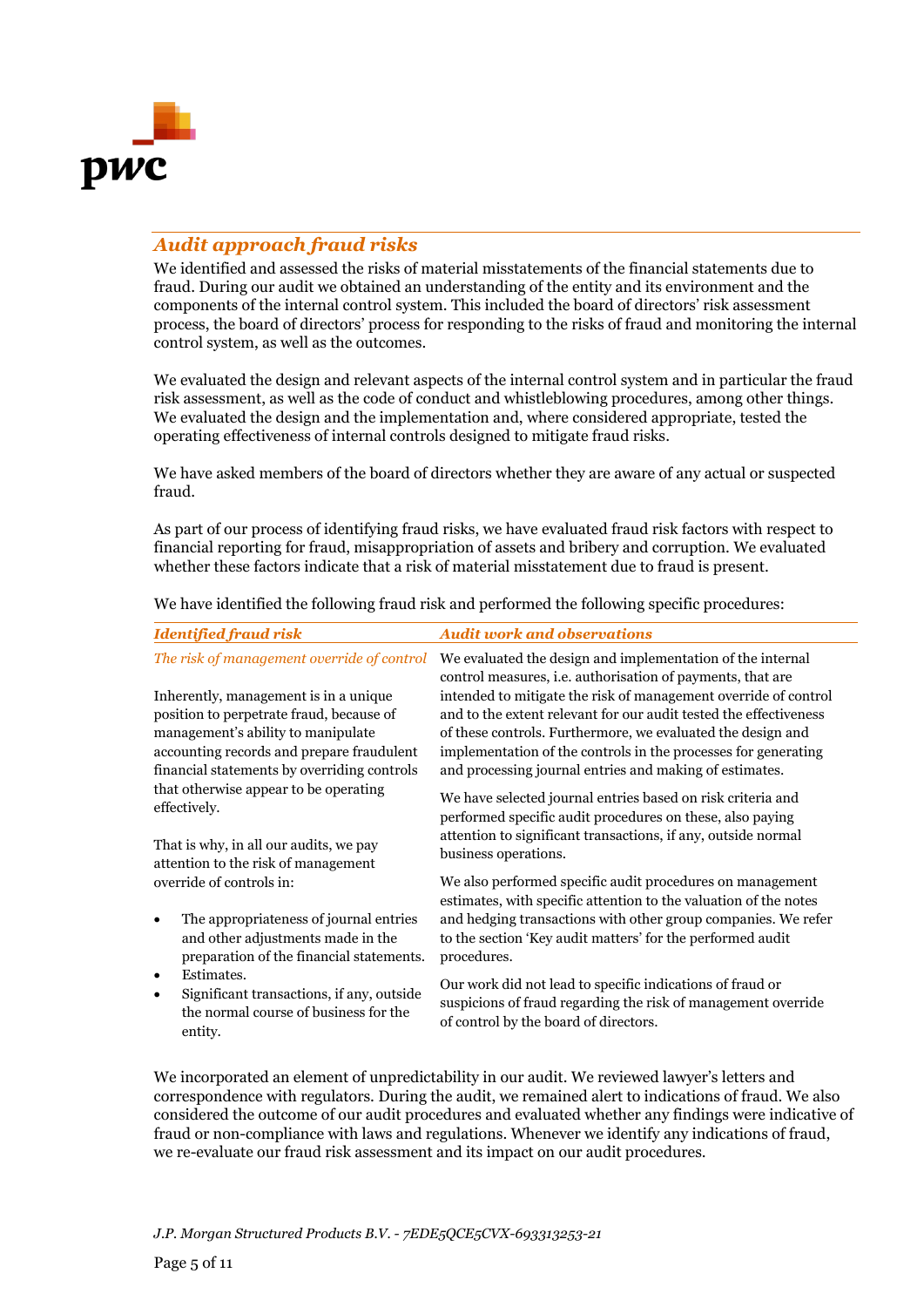

### *Audit approach Going Concern*

The board of directors prepared the financial statements on the assumption that the entity is a going concern and that it will continue all its operations for at least 12 months from the date of preparation of the financial statements. Our procedures to evaluate the board of directors' going concern assessment include, amongst others:

- Considering whether management identified events or conditions that may cast significant doubt on the entity's ability to continue as a going concern (hereafter: going concern risks).
- Considering whether the board of directors' going concern assessment includes all relevant information of which we are aware as a result of our audit and inquiring with the board of directors regarding the board of directors' most important assumptions underlying their going concern assessment. The main areas assessed by the board of directors are the financial performance and financial position of the Company.
- Analysing the financial position as at balance sheet date in relation to the financial position as at prior year balance sheet date to assess whether events or circumstances exist that may lead to a going concern risk.
- Evaluating the financial position of the Company, the creditworthiness of the counterparties to the financial assets and trade and other receivables with other J.P. Morgan Chase undertakings by assessing observable data from rating agencies, developments in credit spreads, current financial data (such as recent financial information and cash flows) and other publicly available data and by discussing and obtaining information from the group auditor.
- Assessing that the Company's issuances are economically hedged with the OTC transactions with other JPMorgan Chase undertakings.
- Performing inquiries of the board of directors as to their knowledge of going concern risks beyond the period of the board of directors' assessment.

Our procedures did not result in outcomes contrary to the board of directors' assumptions and judgements used in the application of the going-concern assumption.

### *Key audit matters*

Key audit matters are those matters that, in our professional judgement, were of most significance in the audit of the financial statements. We have communicated the key audit matters to the board of directors. The key audit matters are not a comprehensive reflection of all matters identified by our audit and that we discussed. In this section, we described the key audit matter and included a summary of the audit procedures we performed on this matter.

| We obtained an understanding of the valuation<br><b>Valuation of the notes, warrants and</b><br>methodology and evaluated the design and<br>derivatives, and hedging transactions with<br>implementation of the processes and controls with<br>other group companies<br>respect to the valuation of the financial liabilities held<br>Refer to the accounting policies note 4.3.1. subsection<br>at fair value through profit and loss and the financial<br>'Financial assets and financial liabilities measured at<br>fair value through profit or loss', 'Financial assets and<br>financial liabilities designated at fair value through<br>profit or loss', note 4.4 'Fair value', note 5 'Critical<br>models used in the valuation of structured note<br>accounting estimates and judgements', note 7<br>liabilities and hedging transactions. We also tested<br>'Financial assets held at fair value through profit and<br>management's independent price verification controls,<br>loss', note 10 'Financial liabilities designated at fair<br>which are designed to validate the prices used by the<br>value through profit or loss', note 11 'Financial<br>trading desks.<br>liabilities held at fair value through profit and loss'<br>We found that we could, to the extent relevant to our<br>and note 12 'Assets and liabilities at fair value'.<br>audit, rely on these controls. | <b>Key audit matter</b> | How our audit addressed the matter                                                                                      |
|------------------------------------------------------------------------------------------------------------------------------------------------------------------------------------------------------------------------------------------------------------------------------------------------------------------------------------------------------------------------------------------------------------------------------------------------------------------------------------------------------------------------------------------------------------------------------------------------------------------------------------------------------------------------------------------------------------------------------------------------------------------------------------------------------------------------------------------------------------------------------------------------------------------------------------------------------------------------------------------------------------------------------------------------------------------------------------------------------------------------------------------------------------------------------------------------------------------------------------------------------------------------------------------------------------------------------------------------------------------------------------------------|-------------------------|-------------------------------------------------------------------------------------------------------------------------|
|                                                                                                                                                                                                                                                                                                                                                                                                                                                                                                                                                                                                                                                                                                                                                                                                                                                                                                                                                                                                                                                                                                                                                                                                                                                                                                                                                                                                |                         | liabilities designated at fair value through profit or loss.<br>We tested the Company's controls over the validation of |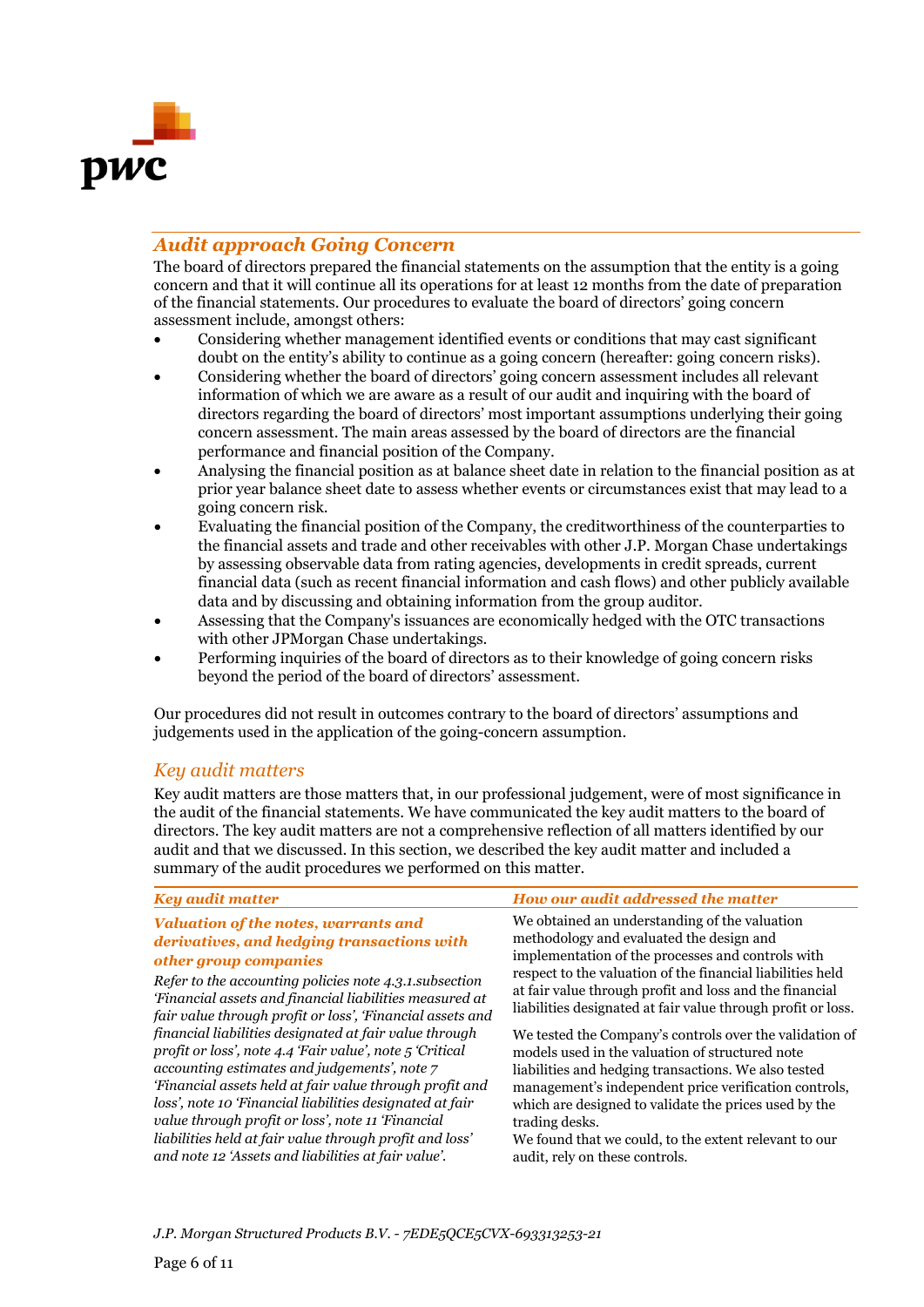

#### *Key audit matter How our audit addressed the matter*

Financial liabilities designated at fair value through profit or loss and financial liabilities held at fair value through profit and loss, and the equivalent amount in financial assets held at fair value through profit or loss amount to USD 28,701 million as at 31 December 2021, which are largely level 2 and level 3 valuations.

The financial liabilities designated at fair value through profit or loss consist of structured notes. Financial liabilities held at fair value through profit or loss consist of market participant warrants and derivative-linked products with financial institutions and high-net-worth individuals. These financial liabilities, specifically debt instruments, are issued with embedded derivatives for which the valuation is determined using valuation models and pricing inputs (including estimates), which involve management judgement for level 2 and level 3 instruments. These valuation models and pricing inputs (as disclosed in note 12 'Assets and liabilities at fair value') used are internally tested by management of the J.P. Morgan Chase & Co Group.

The market risk associated with movements in the fair value of the structured note liabilities is offset by the hedging transactions with other group companies.

We consider the valuation of the notes and hedging transactions to be a key audit matter, given the magnitude and nature of these positions. Therefore, this area is subject to a higher risk of misstatement due to error or fraud.

We substantively tested the inputs to the fair value calculations. With respect to the discount rates used and inputs for the valuation of the embedded derivative element, this included independently sourcing data from independent third party sources. With respect to the unobservable inputs used, this included assessing the significance of the unobservable inputs used by management for a sample of level 2 and 3 instruments in line with Valuation Control Group (VCG) policy and recalculated the range of unobservable input values. Furthermore, we agreed the terms of a sample of notes to the respective prospectuses.

As part of our audit procedures, we considered the risk of management bias, for this estimation but also together with other estimations, and concluded that the resulting estimates and judgements involved are not indicative of such bias.

We tested the completeness and accuracy of the booking of economic group hedging transactions to ensure the Company had effective economic hedges in place.

We evaluated the adequacy of the disclosures relating to the valuation of financial assets held at fair value through profit and loss, financial liabilities designated at fair value through profit or loss and financial liabilities held at fair value through profit and loss for compliance with the disclosure requirements included in EU-IFRS.

## *Report on the other information included in the annual report*

The annual report contains other information. This includes all information in the annual report in addition to the financial statements and our auditor's report thereon.

Based on the procedures performed as set out below, we conclude that the other information:

- is consistent with the financial statements and does not contain material misstatements;
- contains all the information regarding the directors' report and the other information that is required by Part 9 of Book 2 of the Dutch Civil Code.

We have read the other information. Based on our knowledge and the understanding obtained in our audit of the financial statements or otherwise, we have considered whether the other information contains material misstatements.

By performing our procedures, we comply with the requirements of Part 9 of Book 2 of the Dutch Civil Code and the Dutch Standard 720. The scope of such procedures was substantially less than the scope of those procedures performed in our audit of the financial statements.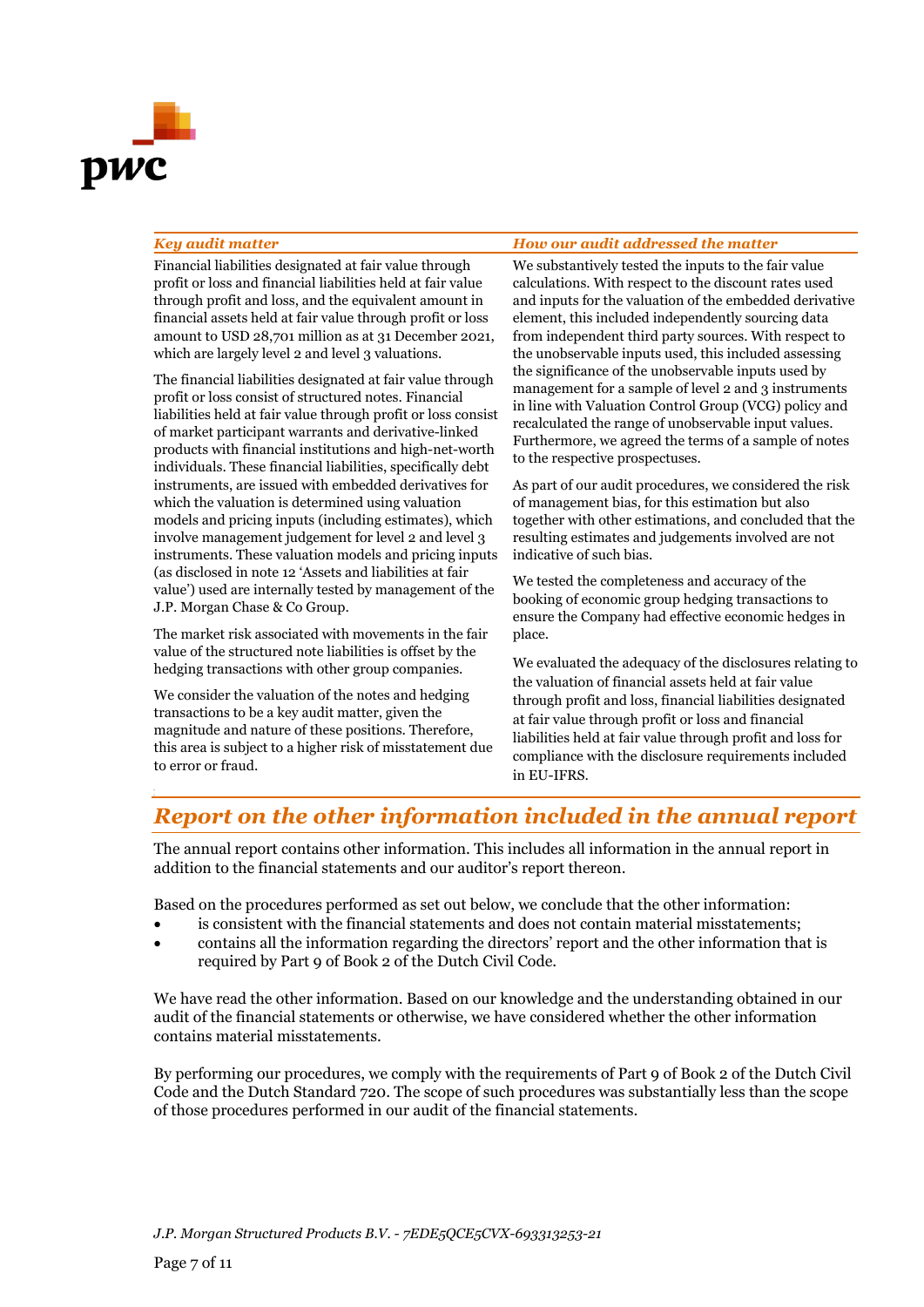

The board of directors is responsible for the preparation of the other information, including the directors' report and the other information in accordance with Part 9 of Book 2 of the Dutch Civil Code.

## *Report on other legal and regulatory requirements and ESEF*

### *Our appointment*

We were appointed as auditors of J.P Morgan Structured Products B.V. This followed the passing of a resolution by the shareholders at the annual general meeting held on 13 April 2021. Our appointment represents a total period of uninterrupted engagement appointment of one year.

## *European Single Electronic Format (ESEF)*

J.P. Morgan Structured Products B.V. has prepared the annual report, including the financial statements, in ESEF. The requirements for this format are set out in the Commission Delegated Regulation (EU) 2019/815 with regard to regulatory technical standards on the specification of a single electronic reporting format (these requirements are hereinafter referred to as: the RTS on ESEF).

In our opinion, the annual report prepared in XHTML format, including the financial statements of J.P. Morgan Structured Products B.V., complies, in all material, respects with the RTS on ESEF.

The board of directors is responsible for preparing the annual report, including the financial statements, in accordance with the RTS on ESEF. Our responsibility is to obtain reasonable assurance for our opinion on whether the annual report complies with the RTS on ESEF.

Our procedures, taking into account Alert 43 of the NBA (Royal Netherlands Institute of Chartered Accountants), included amongst others:

- Obtaining an understanding of the entity's financial reporting process, including the preparation of the annual report in XHTML format; and
- Examining whether the annual report in XHTML format is in accordance with the RTS on ESEF.

### *No prohibited non-audit services*

To the best of our knowledge and belief, we have not provided prohibited non-audit services as referred to in article 5(1) of the European Regulation on specific requirements regarding statutory audit of public-interest entities.

### *Services rendered*

The services, in addition to the audit, that we have provided to the Company, for the period to which our statutory audit relates, are disclosed in note 17 'Audit fee' to the financial statements.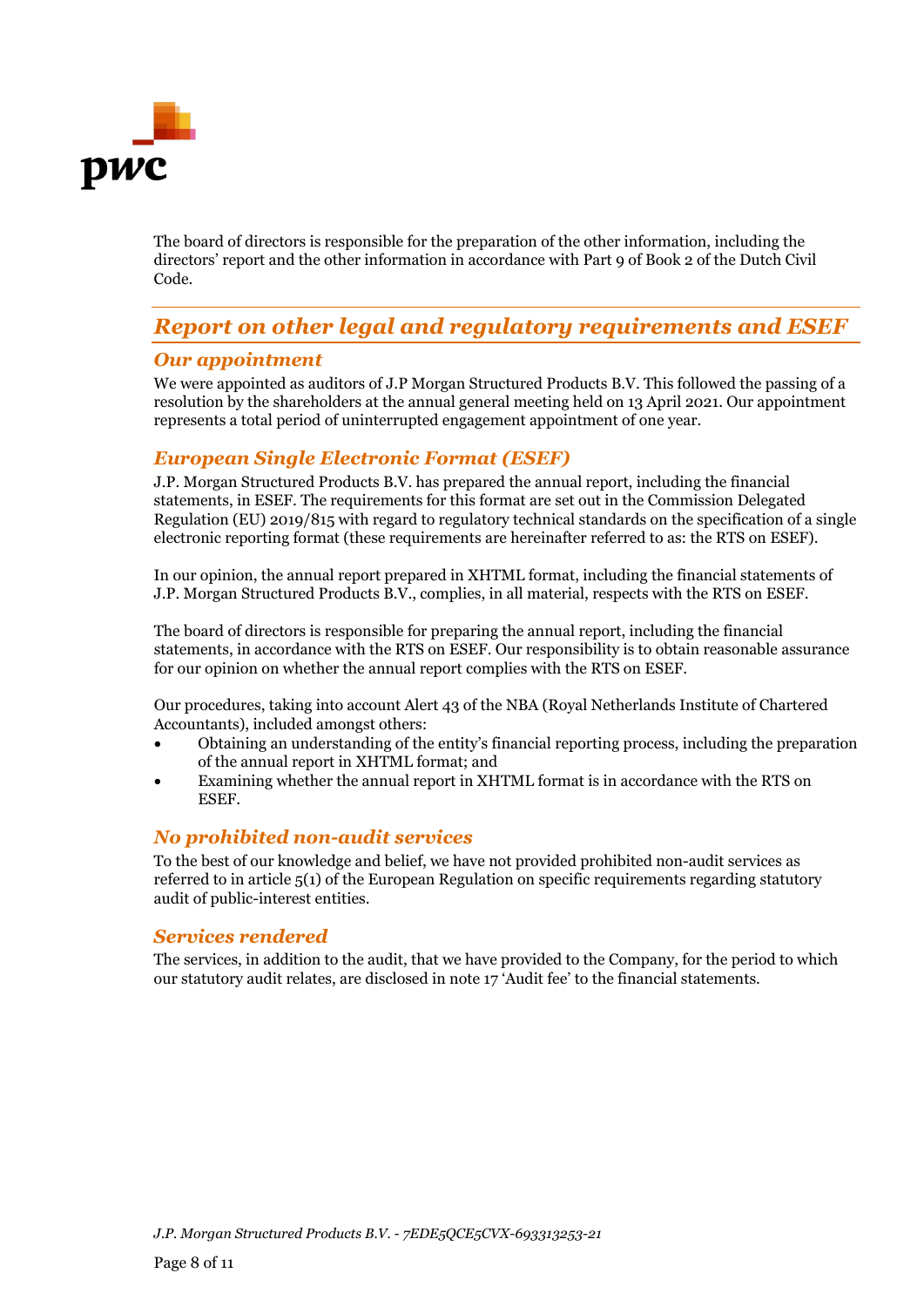

## *Responsibilities for the financial statements and the audit*

## *Responsibilities of the board of directors*

The board of directors is responsible for:

- the preparation and fair presentation of the financial statements in accordance with EU-IFRS and Part 9 of Book 2 of the Dutch Civil Code; and for
- such internal control as the board of directors determines is necessary to enable the preparation of the financial statements that are free from material misstatement, whether due to fraud or error.

As part of the preparation of the financial statements, the board of directors is responsible for assessing the Company's ability to continue as a going concern. Based on the financial reporting framework mentioned, the board of directors should prepare the financial statements using the going-concern basis of accounting unless the board of directors either intends to liquidate the Company or to cease operations, or has no realistic alternative but to do so. The board of directors should disclose in the financial statements any event and circumstances that may cast significant doubt on the Company's ability to continue as a going concern.

## *Our responsibilities for the audit of the financial statements*

Our responsibility is to plan and perform an audit engagement in a manner that allows us to obtain sufficient and appropriate audit evidence to provide a basis for our opinion. Our objectives are to obtain reasonable assurance about whether the financial statements as a whole are free from material misstatement, whether due to fraud or error and to issue an auditor's report that includes our opinion. Reasonable assurance is a high but not absolute level of assurance, which makes it possible that we may not detect all material misstatements. Misstatements may arise due to fraud or error. They are considered material if, individually or in the aggregate, they could reasonably be expected to influence the economic decisions of users taken on the basis of the financial statements.

Materiality affects the nature, timing and extent of our audit procedures and the evaluation of the effect of identified misstatements on our opinion.

A more detailed description of our responsibilities is set out in the appendix to our report.

Amsterdam, 13 April 2022 PricewaterhouseCoopers Accountants N.V.

Original has been signed by V.S. van der Reijden RA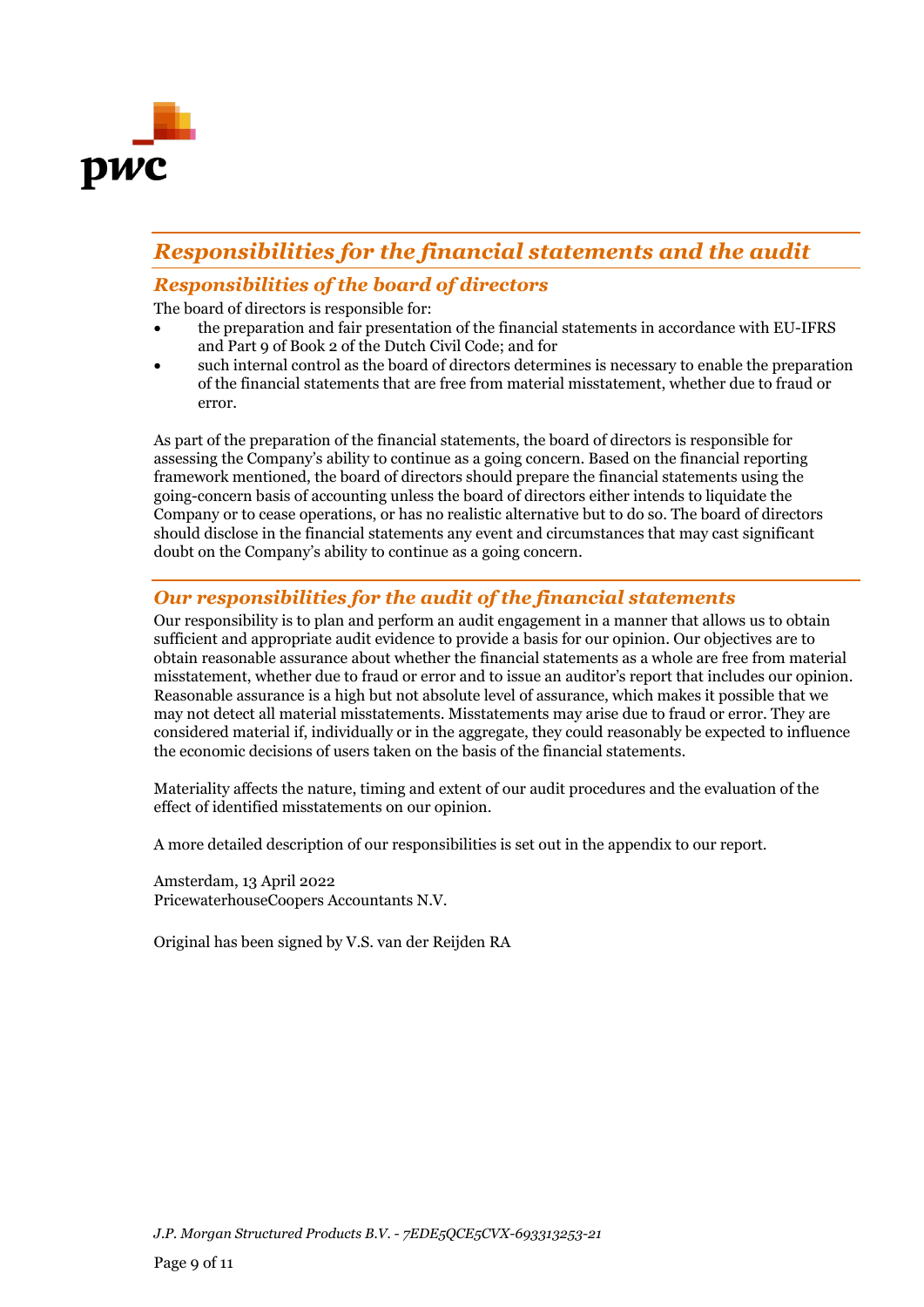

## *Appendix to our auditor's report on the financial statements 2021 of J.P. Morgan Structured Products B.V.*

In addition to what is included in our auditor's report, we have further set out in this appendix our responsibilities for the audit of the financial statements and explained what an audit involves.

## *The auditor's responsibilities for the audit of the financial statements*

We have exercised professional judgement and have maintained professional scepticism throughout the audit in accordance with Dutch Standards on Auditing, ethical requirements and independence requirements. Our audit consisted, among other things of the following:

- Identifying and assessing the risks of material misstatement of the financial statements, whether due to fraud or error, designing and performing audit procedures responsive to those risks, and obtaining audit evidence that is sufficient and appropriate to provide a basis for our opinion. The risk of not detecting a material misstatement resulting from fraud is higher than for one resulting from error, as fraud may involve collusion, forgery, intentional omissions, misrepresentations, or the intentional override of internal control.
- Obtaining an understanding of internal control relevant to the audit in order to design audit procedures that are appropriate in the circumstances, but not for the purpose of expressing an opinion on the effectiveness of the Company's internal control.
- Evaluating the appropriateness of accounting policies used and the reasonableness of accounting estimates and related disclosures made by the board of directors.
- Concluding on the appropriateness of the board of directors' use of the going-concern basis of accounting, and based on the audit evidence obtained, concluding whether a material uncertainty exists related to events and/or conditions that may cast significant doubt on the Company's ability to continue as a going concern. If we conclude that a material uncertainty exists, we are required to draw attention in our auditor's report to the related disclosures in the financial statements or, if such disclosures are inadequate, to modify our opinion. Our conclusions are based on the audit evidence obtained up to the date of our auditor's report and are made in the context of our opinion on the financial statements as a whole. However, future events or conditions may cause the Company to cease to continue as a going concern.
- Evaluating the overall presentation, structure and content of the financial statements, including the disclosures, and evaluating whether the financial statements represent the underlying transactions and events in a manner that achieves fair presentation.

We communicate with the board of directors regarding, among other matters, the planned scope and timing of the audit and significant audit findings, including any significant deficiencies in internal control that we identify during our audit. In this respect, we also issue an additional report to the board of directors in accordance with Article 11 of the EU Regulation on specific requirements regarding statutory audit of public-interest entities. The information included in this additional report is consistent with our audit opinion in this auditor's report.